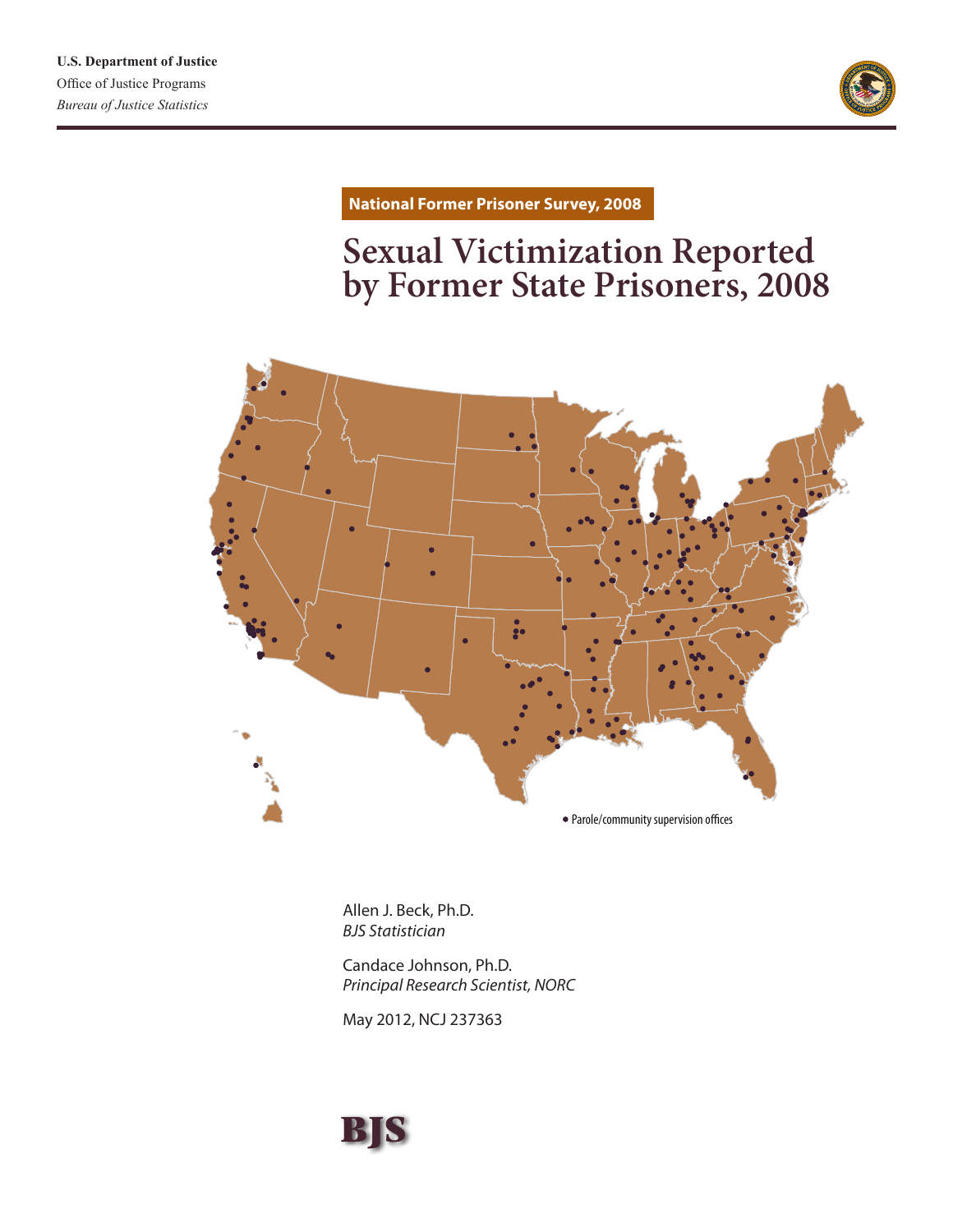| <b>Bureau of Justice Statistics</b><br>James P. Lynch  | The Bureau of Justice Statistics is the<br>statistics agency of the U.S. Department of                                                                                                                                                                                                                                                                                                                                                                                                                                                                                                                                             |
|--------------------------------------------------------|------------------------------------------------------------------------------------------------------------------------------------------------------------------------------------------------------------------------------------------------------------------------------------------------------------------------------------------------------------------------------------------------------------------------------------------------------------------------------------------------------------------------------------------------------------------------------------------------------------------------------------|
| Director                                               | Justice. James P. Lynch is director.                                                                                                                                                                                                                                                                                                                                                                                                                                                                                                                                                                                               |
| <b>BJS</b> Website:<br>www.bjs.gov<br>askbjs@usdoj.gov | This compendium was written by Allen J.<br>Beck, BJS Statistician, and Candace Johnson,<br>NORC Research Scientist. Jessica Rexroat,<br>BJS intern, verified the report.                                                                                                                                                                                                                                                                                                                                                                                                                                                           |
|                                                        | BJS statisticians Christopher J. Mumola and<br>Paige M. Harrison, under the supervision<br>of Allen J. Beck, were project managers<br>for the National Former Prisoner Survey.<br>NORC, under a cooperative agreement and<br>in collaboration with BJS staff, developed<br>the survey and collected, processed, and<br>analyzed the data. Candace Johnson with<br>Pam Loose directed the project; Kirk<br>Wolter and Ken Copeland guided sampling,<br>weighting, and other statistical support<br>services; Kris Talley and Patt Maugherman<br>led field operations; Angela Herrmann<br>directed telephone center activities; Mike |

askbjs

Vanessa Curto and Jill Thomas edited the report, and Barbara Quinn and Tina Dorsey designed and produced the report, under the supervision of Doris J. James.

Cooke managed TACASI development and IT support; Marissa Kiss, Stephanie Poland, Mehera Baugher, and Emily Frizzell assisted throughout the project; and Lynda Okeke and Fang Wang prepared statistical tables.

May 2012, NCJ 237363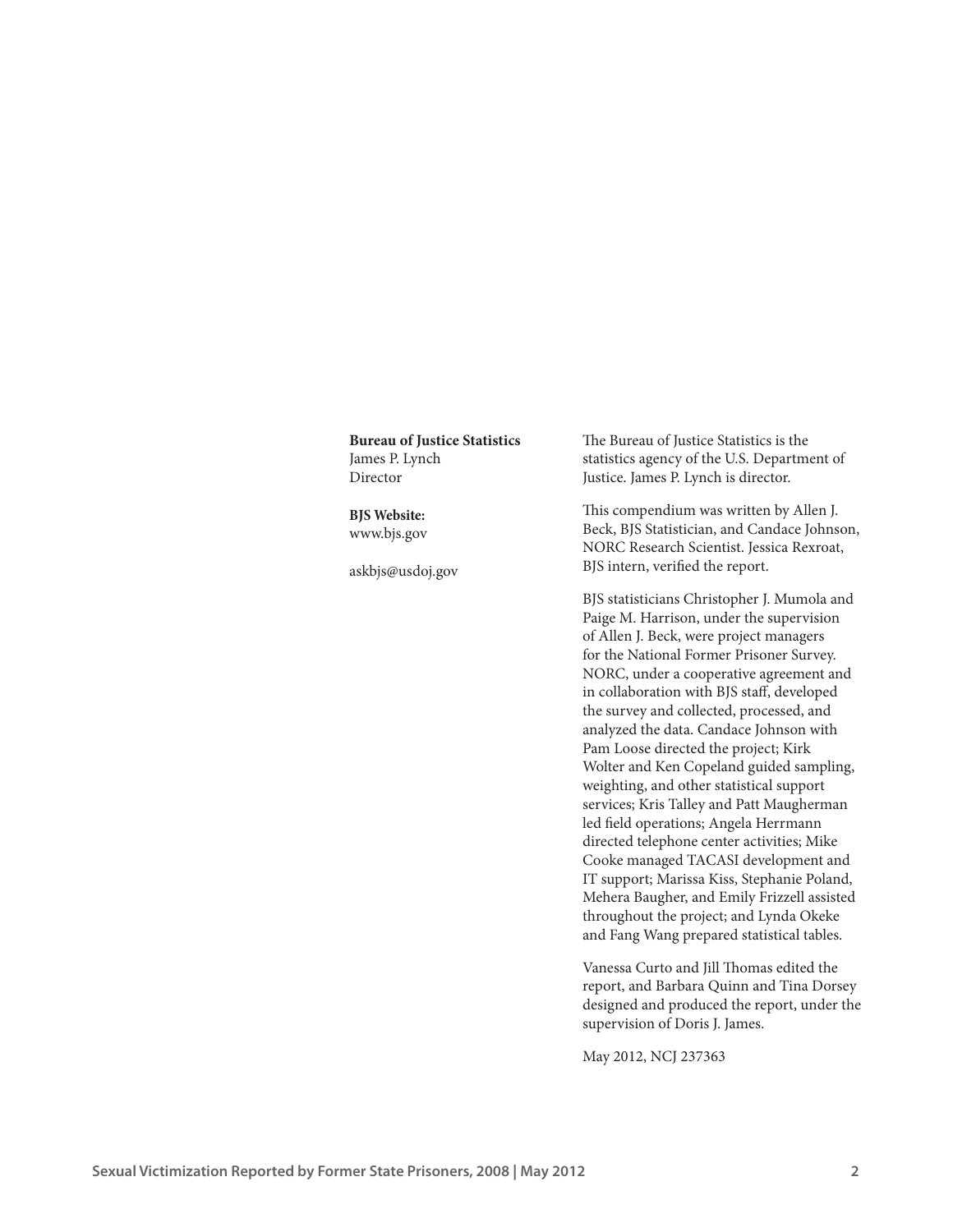**National Former Prisoner Survey, 2008**

# **Sexual Victimization Reported by Former State Prisoners, 2008**

Allen J. Beck, Ph.D. *BJS Statistician*

Candace Johnson, Ph.D. *Principal Research Scientist, NORC* 

May 2012, NCJ 237363

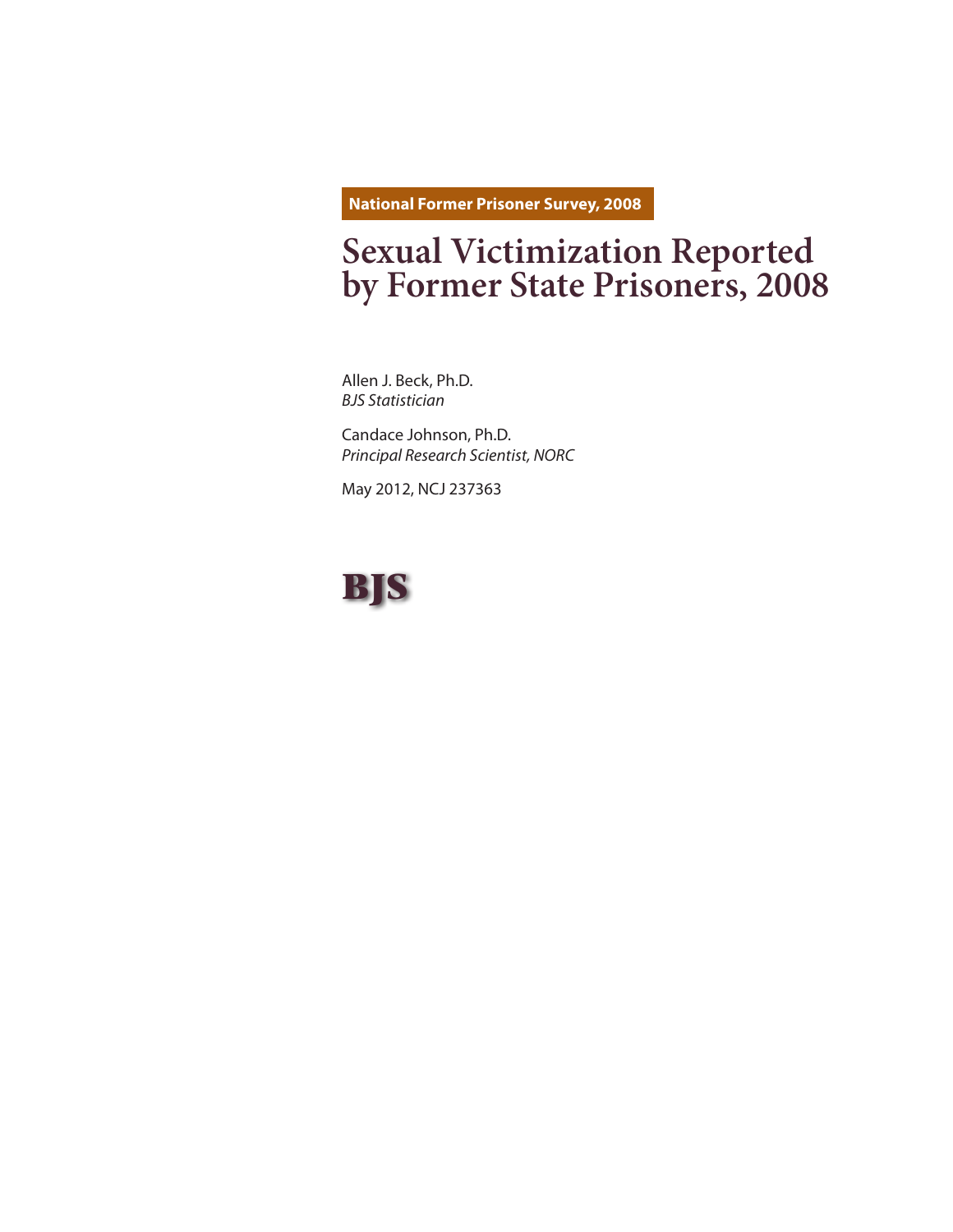## **Contents**

| Type of coercion and physical injury 12                  |
|----------------------------------------------------------|
| Circumstances surrounding victimization 14               |
| Variations by sex of former inmates15                    |
| Variations by other individual-level characteristics 16  |
| Variations by selected facility-level characteristics 20 |
| Prison placements and individual-level risk factors 25   |
|                                                          |

| Post-release responses to victimization 32 |  |
|--------------------------------------------|--|
|                                            |  |
| Methodology35                              |  |
|                                            |  |
|                                            |  |
|                                            |  |
|                                            |  |
|                                            |  |

# **List of tables**

| Table 1. Former state prisoners reporting sexual victimization                                                                                                        | Table 12. Sequence of reported sexual victimization in prison,                                                                                     |  |  |  |
|-----------------------------------------------------------------------------------------------------------------------------------------------------------------------|----------------------------------------------------------------------------------------------------------------------------------------------------|--|--|--|
| during most recent period of incarceration, by type of                                                                                                                | by sex of victim and type of incident 21                                                                                                           |  |  |  |
|                                                                                                                                                                       | Table 13. Prevalence of sexual victimization during prison                                                                                         |  |  |  |
| Table 2. Former state prisoners reporting sexual victimization                                                                                                        | placement, by sex of inmate, type of incident, and facility-level                                                                                  |  |  |  |
| in a community-based correctional facility 10                                                                                                                         |                                                                                                                                                    |  |  |  |
| Table 3. Criminal history and supervision status of persons                                                                                                           | Table 14. Prevalence of sexual victimization during each prison                                                                                    |  |  |  |
| under active parole supervision, by sex of former inmate 11                                                                                                           | placement, comparing the National Former Prisoner Survey,                                                                                          |  |  |  |
| Table 4. Type of coercion and physical injury of former state                                                                                                         | 2008, and National Inmate Survey, 2008-09 25                                                                                                       |  |  |  |
| prisoners who reported sexual victimization, by type of                                                                                                               | Table 15. Prevalence of sexual victimization among male and                                                                                        |  |  |  |
|                                                                                                                                                                       | female placements, by type of incident and former prisoner                                                                                         |  |  |  |
| <b>Table 5.</b> Circumstances surrounding sexual victimization of                                                                                                     |                                                                                                                                                    |  |  |  |
| former state prisoners, by type of incident 14                                                                                                                        | Table 16. Final multivariate logistic regression models of sexual<br>victimization among male and female placements, by type of                    |  |  |  |
| Table 6. Former state prisoners reporting sexual victimization,<br>by sex of inmate $\ldots \ldots \ldots \ldots \ldots \ldots \ldots \ldots \ldots \ldots \ldots 15$ | incident and former prisoner and facility characteristics. 28                                                                                      |  |  |  |
| Table 7. Staff sexual misconduct and type of activity, by sex of                                                                                                      | Table 17. Reporting of sexual victimization, by type of incident                                                                                   |  |  |  |
|                                                                                                                                                                       | and persons to whom the incident was reported 30                                                                                                   |  |  |  |
| Table 8. Prevalence of sexual victimization, by type of incident                                                                                                      | Table 18. Reasons for not reporting sexual victimization to                                                                                        |  |  |  |
| and former prisoner demographic characteristics. 16                                                                                                                   | facility staff, by type of victimization 31                                                                                                        |  |  |  |
| Table 9. Prevalence of sexual victimization, by type of incident                                                                                                      | Table 19. Facility responses to the reporting of sexual                                                                                            |  |  |  |
| and former prisoner criminal justice status and history $\dots$ .17                                                                                                   | victimization to staff, by type of incident 31                                                                                                     |  |  |  |
| Table 10. Multivariate logistic regression models of sexual                                                                                                           | Table 20. Post-release responses of victims to sexual                                                                                              |  |  |  |
| victimization, by type of incident, former prisoner demographic                                                                                                       |                                                                                                                                                    |  |  |  |
| characteristics, and former prisoner criminal justice status and                                                                                                      | Table 21. HIV testing and results for former state prisoners, by                                                                                   |  |  |  |
|                                                                                                                                                                       |                                                                                                                                                    |  |  |  |
| Table 11. Prison facilities entered and prison placements, by                                                                                                         | Table 22. Current employment, housing, and living<br>arrangements of former inmates under active parole<br>supervision, by victimization status 34 |  |  |  |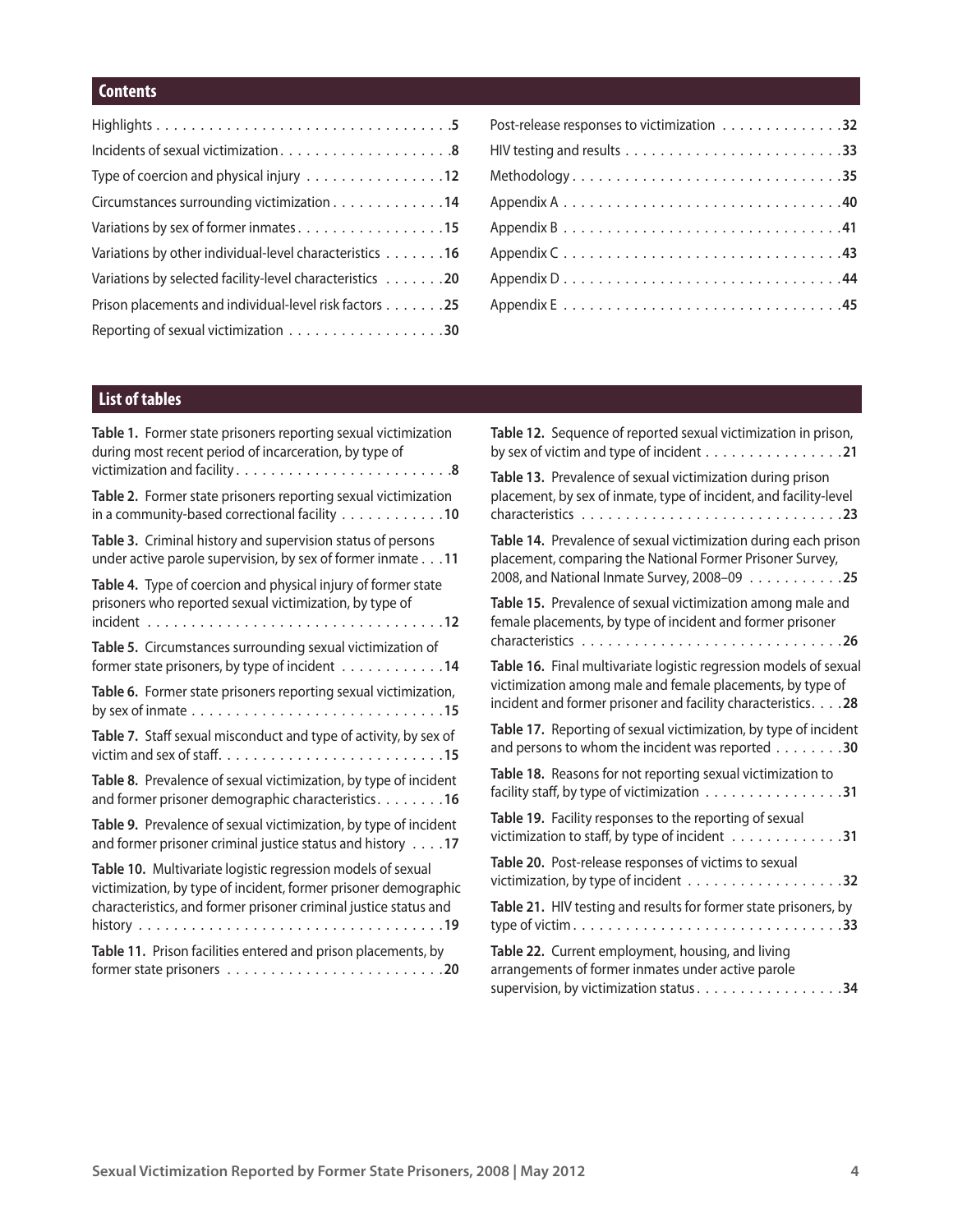## **List of appendix tables**

| <b>Appendix table 1.</b> Standard errors for table 4: Type of coercion                                                                                                                       | <b>Appendix table 5.</b> Standard errors for table 17: Reporting of |
|----------------------------------------------------------------------------------------------------------------------------------------------------------------------------------------------|---------------------------------------------------------------------|
| and physical injury of former state prisoners who reported                                                                                                                                   | sexual victimization, by type of incident and persons to whom       |
| sexual victimization, by type of incident46                                                                                                                                                  |                                                                     |
| Appendix table 2. Standard errors for table 5: Circumstances                                                                                                                                 | Appendix table 6. Standard errors for table 19: Facility            |
| surrounding sexual victimization of former state prisoners, by                                                                                                                               | responses to the reporting of sexual victimization to staff, by     |
|                                                                                                                                                                                              |                                                                     |
| <b>Appendix table 3.</b> Wald-F statistics for former prisoner                                                                                                                               | Appendix table 7. Standard errors for table 20: Post-release        |
| characteristics in the final multivariate logistic regression                                                                                                                                | responses of victims to sexual victimization, by type of            |
| models of sexual victimization, by type of incident 48                                                                                                                                       |                                                                     |
| Appendix table 4. Wald-F statistics for former state prisoner<br>and facility characteristics in the final multivariate logistic<br>regression models of sexual victimization among male and |                                                                     |

#### **Highlights**

#### **Prevalence of sexual victimization**

■ An estimated 9.6% of former state prisoners reported one or more incidents of sexual victimization during the most recent period of incarceration in jail, prison, and postrelease community-treatment facility.

female placements, by type of incident  $\dots \dots \dots \dots$ 

- Among all former state prisoners, 1.8% reported experiencing one or more incidents while in a local jail, 7.5% while in a state prison, and 0.1% while in a postrelease community-treatment facility.
- About 5.4% of former state prisoners reported an incident that involved another inmate. An estimated 3.7% of former prisoners said they were forced or pressured to have nonconsensual sex with another inmate, including manual stimulation and oral, anal, or vaginal penetration.
- About 5.3% of former state prisoners reported an incident that involved facility staff. An estimated 1.2% of former prisoners reported that they unwillingly had sex or sexual contact with facility staff, and 4.6% reported that they "willingly" had sex or sexual contact with staff.
- Although the rate of sexual victimization in state prison reported by former inmates (7.5%) was higher than the rate reported by inmates in previous BJS surveys (4.8% in 2008-09), the difference may reflect longer exposure periods (39.4 months and 7.9 months, respectively).

#### **Coercion and physical injury**

- Among victims of inmate-on-inmate sexual violence, a quarter had been physically held down or restrained, and a quarter had been physically harmed or injured.
- Half of all victims of staff sexual misconduct said they had been offered favors or special privileges; a third said they had been persuaded or talked into it.

■ Approximately 16% of victims of unwilling sexual activity with staff, compared to 2% of victims of "willing" sexual activity, reported being physically injured by staff.

#### **Individual risk factors**

- The rate of inmate-on-inmate sexual victimization was at least 3 times higher for females (13.7%) than males (4.2%).
- $\blacksquare$  The rate of "willing" sexual activity with staff was higher among males (4.8%) than females (2.6%), and the rate of unwilling sexual activity was higher among females (2.5%) than males (1.1%).
- Among heterosexual males, an estimated 3.5% reported being sexually victimized by another inmate. In comparison, among males who were bisexual, 34% reported being sexually victimized by another inmate. Among males who were homosexual or gay, 39% reported being victimized by another inmate.
- Female heterosexual inmates reported lower rates of inmate-on-inmate victimization (13%) and staff sexual misconduct (4%) than female bisexual inmates (18% and 8%, respectively).
- Among female homosexual or lesbian inmates, the rate of inmate-on-inmate sexual victimization was similar to that for female heterosexual inmates (13%), while the rate of staff sexual victimization was at least double (8%) that for female heterosexual inmates (4%).
- The rate of imate-on-inmate sexual victimization for males was higher among non-Hispanic white inmates (5.9%) and inmates of two or more races (9.5%) than non-Hispanic black inmates (2.9%).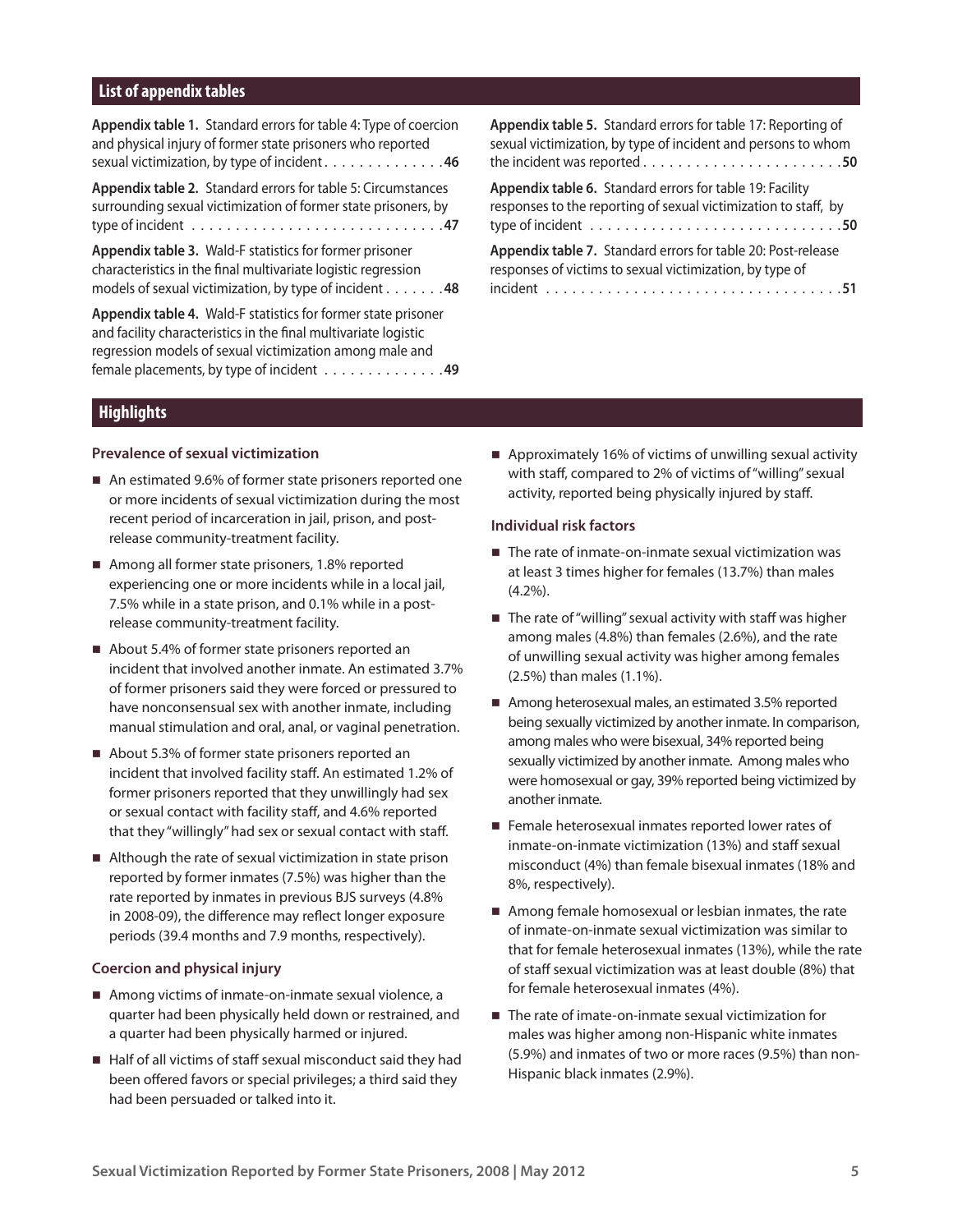## **Highlights (continued))**

- Among male former state prisoners, the rates of staff sexual misconduct were higher for those of two or more races (11.3%) and black non-Hispanics (6.5%) than for white non-Hispanics (4.5%) and Hispanics (4.0%).
- The rate of staff sexual misconduct was higher for male inmates ages 20 to 24 (7.9%) than for male inmates ages 25 to 34 (5.2%), ages 35 to 44 (3.5%), and age 45 or older (2.0%).
- Among female former state prisoners, rates of staff sexual misconduct were lower for those ages 35 to 44 (3.1%) and age 45 or older (1.6%), compared to those ages 20 to 24 (6.7%).
- Most victims of staff sexual misconduct (87%) reported only perpetrators of the opposite sex.
- Among victims of staff sexual misconduct, 79% were males reporting sexual activity with female staff. An additional 5% were males reporting sexual activity with both female and male staff.

#### **Facility characteristics**

- Rates of sexual victimization did not vary among commonly cited characteristics of facilities, including size of facility, facility age, crowding, inmate-to-staff ratios, or gender composition of staff.
- Among male former inmates, inmate-on-inmate and staff-on-inmate victimization rates were higher in facilities under a court order or consent decree, higher in facilities reporting a major disturbance in the 12 months prior to the most recent facility census, higher in facilities with medium or greater security levels, and higher in facilities with a primary function of housing general population than in facilities without these characteristics.
- Among female former inmates, rates of inmateon-inmate victimization were lower in community corrections centers, in facilities that permitted 50% or more of their inmates to leave unaccompanied during the day, in minimum or low security facilities, and in privately operated facilities than in facilities without these characteristics.
- After controlling for multiple individual-level characteristics—
	- $\blacktriangleright$  Inmate-on-inmate and staff-on-inmate victimization rates among males were lower in reception and diagnostic centers than in facilities that housed general population, and lower in minimum security facilities than in facilities with higher security levels.
	- $\blacktriangleright$  Inmate-on-inmate victimization rates among females were lower in facilities that permitted 50% or more of their inmates to leave unaccompanied during the day than in other confinement facilities, lower in medium security facilities than in maximum or high security facilities, and higher in facilities that had a major disturbance in the census year than in facilities that did not.

#### **Sexual victimization and its consequences**

- Following their release from prison, 72% of victims of inmate-on-inmate sexual victimization indicated they felt shame or humiliation, and 56% said they felt guilt.
- The majority of victims of staff sexual misconduct involving unwilling activity said they felt shame or humiliation (79%) and guilt (72%) following their release from prison. More than half (54%) reported having difficulty feeling close to friends or family members as a result of the sexual victimization.
- Although the vast majority of victims of staff sexual misconduct (86%) reported at least one incident that they considered "willing," approximately a quarter said they felt guilt (27%) or shame and humiliation (23%) after their release from prison.
- Among former inmates who had been tested for HIV (90%), those who had been sexually victimized by other inmates or by staff had significantly higher percentages for HIV positive (6.5% and 4.6%, respectively) than those who had not been victimized (2.6%).
- $\blacksquare$  Among former inmates under parole supervision, victims and nonvictims did not differ in their current employment (64% employed) or housing arrangements (92% in house, apartment, trailer, or mobile home); however, victims (18%) were somewhat more likely than nonvictims (14%) to be living alone.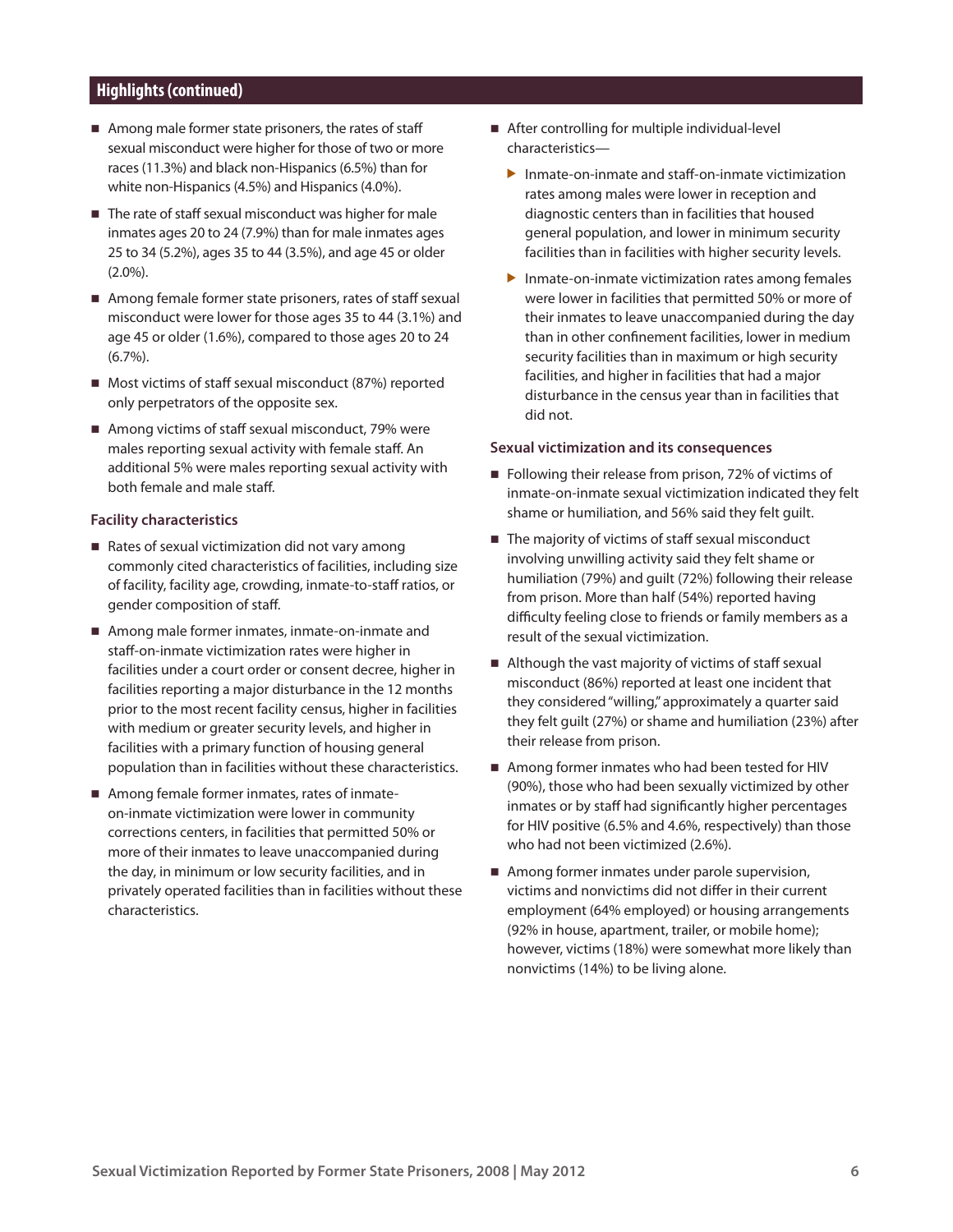# **Sexual Victimization Reported by Former State Prisoners, 2008**

The Bureau of Justice Statistics (BJS) conducted the first-ever National Former Prisoner Survey (NFPS) between January 2008 and October 2008. NORC at the University of Chicago, under a cooperative agreement with BJS, collected the data. A total of 317 parole offices in 40 states were randomly included in the survey sample. A total of 17,738 former state prisoners who were under active supervision (i.e., required to contact a supervisory parole authority regularly in person, by mail, or by telephone) participated in the national survey. Interviews from an additional 788 former prisoners were included from the survey test sites. These former inmates had been randomly selected from 16 offices sampled. Based on 18,526 completed interviews, the survey achieved a 61% response rate. (See *Methodology* for further details.)

The NFPS is part of the National Prison Rape Statistics Program, which collects both administrative records of reported sexual violence and allegations of sexual victimization directly from victims. BJS has collected administrative records annually since 2004. We collected victim reports through surveys of adult inmates in prisons and jails in the National Inmate Survey in 2007 (NIS-1) and in 2008-09 (NIS-2) and through surveys of youth held in juvenile correctional facilities in the National Survey of Youth in Custody in 2008-09 (NSYC-1).

The NFPS collects data on the totality of the prior term of incarceration, including any time in a local jail, state prison, or community correctional facility prior to final discharge. Because the survey is based on a sample of parole offices and not a sample of prisons, the NFPS is not conducive to providing facility estimates or rankings. The NFPS is designed to encourage a fuller reporting of victimization, by surveying only former inmates, who are not subject to the immediate risk of retaliation from perpetrators or a code of silence while in prison. The NFPS may elicit reports of incidents that were unreported in the previous NIS-1 and NIS-2 surveys of prisoners; however, some reports may be untrue. At the same time, some former inmates may remain silent about sexual victimization experienced while incarcerated, despite efforts to assure victims that their responses will be kept confidential.

# **Other PREA data collections**

**The Prison Rape Elimination Act of 2003 (PREA; P.L. 108- 79)** requires the Bureau of Justice Statistics (BJS) to carry out, for each calendar year, a comprehensive statistical review and analysis of the incidence and effects of prison rape. The act further specifies that the review and analysis shall be based on a random sample or other scientifically appropriate sample of not less than 10% of all federal, state, and county prisons and a representative sample of municipal prisons. It requires BJS to use surveys and other statistical studies of current and former inmates. To fully meet these requirements, BJS has developed a multiple measure, multi-mode data collection strategy, in which the NFPS is one component.

**National Survey of Youth in Custody (NSYC)** provides facility-level estimates of youth reporting sexual victimization in juvenile facilities, as required under PREA. The first NSYC (NSYC-1) was conducted in 2008-09; the second (NSYC-2) is underway and will be completed by September 2012. NSYC-2 will provide estimates for large facilities that house adjudicated youth and for each of the 50 state systems and the District of Columbia.

**National Inmate Survey (NIS)** gathers data on the incidence of sexual assault in adult prisons and local jail facilities, as reported by inmates. The first NIS (NIS-1) was conducted in 2007, the second (NIS-2) was conducted in 2008-09, and the third (NIS-3) is underway and will be completed by May 2012. Based on inmate allegations, the NIS provides facility-level estimates used to rank facilities as required under PREA.

**Survey of Sexual Violence (SSV)** collects data annually on the incidence of sexual violence in adult and juvenile correctional facilities. Based on administrative data only, the SSV is limited to incidents reported to correctional officials. Begun in 2004, the SSV provides detailed information on incidents that have been substantiated upon investigation.

**Clinical Indicators of Sexual Violence in Custody (CISVC)** In 2010–11, in collaboration with the National Institute of Justice (NIJ) and the Centers for Disease Control and Prevention (CDC), BJS conducted a feasibility study using medical indicators and medical surveillance methodologies. As part of routine medical practice, medical staff in 19 prisons and 11 jails completed a surveillance form for adult males who either made an allegation of sexual violence or displayed clinical conditions consistent with sexual victimization. Results of the 12-month pilot study are expected in 2012.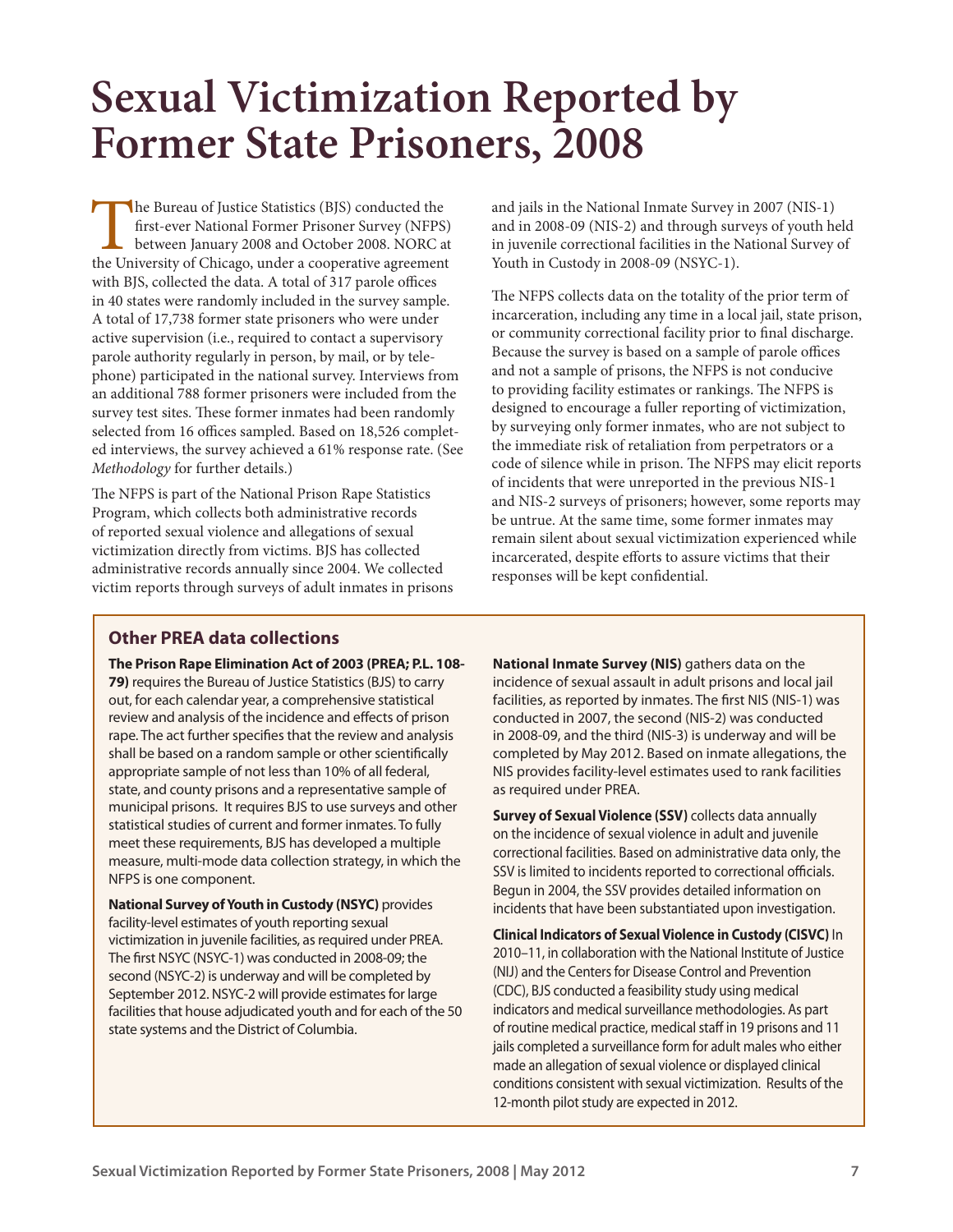## **Incidents of sexual victimization**

#### **9.6% of former state prisoners reported one or more incidents of sexual victimization during the most recent period of incarceration in jail, prison, or a postrelease community-treatment facility**

Among the 18,526 former state inmates participating in the NFPS survey, 2,096 reported experiencing one or more incidents of sexual victimization during their most recent period of incarceration, including the combined time in local jails, state prisons, or post-release communitytreatment facilities. Because the NFPS is a sample survey, weights were applied to the sampled offices and offenders under their supervision to produce national-level estimates. The estimated number of former state prisoners experiencing sexual victimization totaled 49,000, or 9.6% of all former state prisoners under active supervision at midyear 2008 **(table 1)**.

Among all former state prisoners, 1.8% reported experiencing one or more incidents while in a local jail, 7.5% while in a state prison, and 0.1% while in a postrelease community-treatment facility. An estimated 1.4% reported an incident in a facility for which the type could not be determined.

#### **5.4% of former inmates reported an incident with another inmate; 5.3% reported an incident with staff**

Among former state prisoners, 5.4% (or an estimated 27,300 prisoners nationwide at midyear 2008) reported an incident that involved another inmate, and 5.3% (27,100) reported an incident that involved facility staff. Some inmates (1.1%) reported sexual victimization by both another inmate and facility staff.

An estimated 3.7% of former prisoners said they had nonconsensual sex with another inmate, including manual stimulation and oral, anal, or vaginal penetration. An additional 1.6% of former prisoners said they had experienced one or more abusive sexual contacts only with another inmate, including unwanted touching of the inmate's buttocks, thigh, penis, breast, or vagina in a sexual way.

An estimated 1.2% of former prisoners reported that they unwillingly had sex or sexual contact with facility staff. An estimated 4.6% said they "willingly" had sex or sexual contact with staff.

#### **TABLE 1**

**Former state prisoners reporting sexual victimization during most recent period of incarceration, by type of victimization and facility**

|                              | <b>Estimated number</b> |                        | Percent of former prisoners <sup>a</sup> |      |       | Standard errors <sup>b</sup> |       |
|------------------------------|-------------------------|------------------------|------------------------------------------|------|-------|------------------------------|-------|
| Type of incident             | of victims              | <b>All<sup>c</sup></b> | Prison                                   | Jail | All   | Prison                       | Jail  |
| Total                        | 49,000                  | 9.6%                   | 7.5%                                     | .8%  | 0.29% | 0.26%                        | 0.14% |
| Inmate-on-inmate             | 27,300                  | 5.4%                   | 3.7%                                     | 1.0% | 0.24% | 0.19%                        | 0.09% |
| Nonconsensual sexual acts    | 18,700                  | 3.7                    | 2.6                                      | 0.6  | 0.17  | 0.14                         | 0.06  |
| Abusive sexual contacts only | 7.900                   | 1.6                    | 0.9                                      | 0.2  | 0.13  | 0.09                         | 0.04  |
| Staff sexual misconduct      | 27,100                  | 5.3%                   | 4.7%                                     | 1.0% | 0.22% | 0.22%                        | 0.10% |
| Unwilling activity           | 6,300                   | 1.2%                   | 1.0%                                     | 0.2% | 0.11% | $0.11\%$                     | 0.03% |
| Excluding touching           | 5,100                   | 1.0                    | 0.8                                      | 0.1  | 0.10  | 0.10                         | 0.02  |
| Touching only                | 1.100                   | 0.2                    | 0.2                                      | 0.0  | 0.05  | 0.04                         | 0.02  |
| Willing activity             | 23,300                  | 4.6%                   | 4.0%                                     | 0.7% | 0.21% | 0.21%                        | 0.08% |
| Excluding touching           | 22,200                  | 4.3                    | 3.4                                      | 0.3  | 0.21  | 0.21                         | 0.06  |
| Touching only                | 1,100                   | 0.2                    | 0.2                                      | 0.0  | 0.04  | 0.04                         | 0.01  |

Note: Former prison inmates include only persons who were under active community supervision following a period of incarceration in state prison. See *Methodology* for sample description. Detail may not sum to total because former inmates may have reported more than one type of victimization or victimization in more than one type of facility.

<sup>a</sup>Based on the most recent period of incarceration, which may include time spent in local jail prior to admission to state prison and time spent in a post-release community treatment facility following release from prison.

bStandard errors may be used to construct confidence intervals around each estimate. See *Methodology* for calculations.

cIncludes former inmates victimized in a post-release community-treatment facility (0.1%) and in facilities for which type was not reported (1.4%).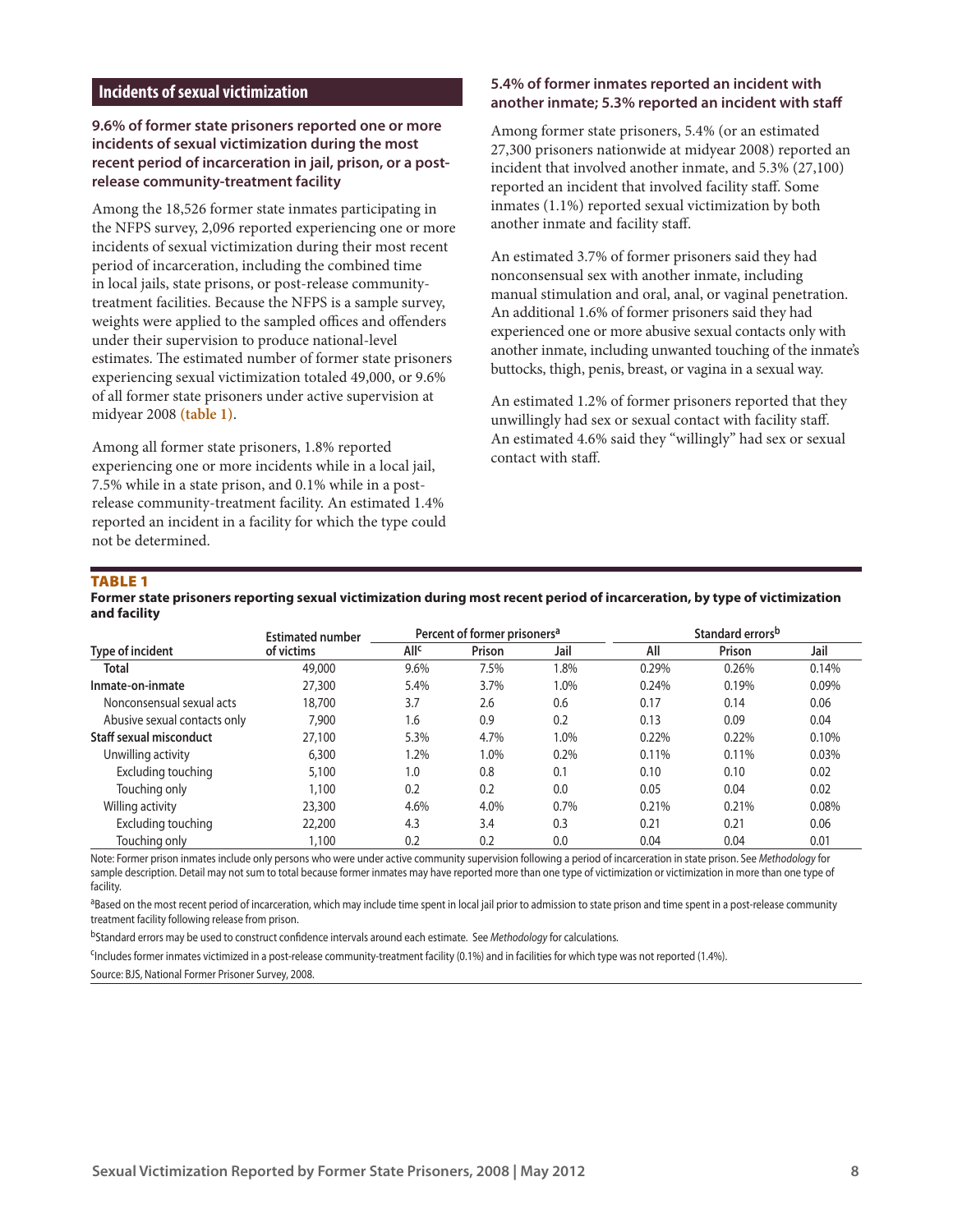## **National Former Prisoner Survey Protocol**

#### **Active post-custody supervision**

Only people who had served time in a state prison, were age 18 or older at the time of the survey, and under active post-release supervision were eligible to be part of the NFPS. The survey includes some people who were under age 18 at the time of their incarceration. These people were sentenced as adults and served time in adult facilities.

In 2008, approximately 85% of all persons under some form of post-custody supervision were considered to be under active supervision. Individuals who were ineligible for the survey included those who had absconded, were re-incarcerated, were in a halfway house or communitybased treatment center, had a warrant issued for their arrest, were in violator status, or had been transferred to another parole office. Persons under supervision in small offices (under 40 parolees) in remote areas or in specialty offices (e.g., sex offender supervision or treatment facilities) were also excluded from the survey. Overall, the NFPS is a representative sample of approximately 510,800 former state prisoners under supervision at midyear 2008. (See *Methodology* for sampling information.)

#### **Audio computer-assisted self-interview**

The NFPS interviews, which averaged 23 minutes in length, were conducted using computer-assisted personal interviewing (CAPI) and audio computer-assisted self-interviewing (ACASI) data collection methods. Survey interviewers initiated the personal interview using CAPI to obtain demographic and criminal history information. For the remainder of the interview, respondents interacted with a computer-administered questionnaire using a touch-screen and synchronized audio instructions delivered via headphones. Respondents completed the survey in private at the parole office (or satellite office), with the interviewer in the room but unable to see the computer screen. (See *Methodology* for further description of the survey protocol.)

#### **Voluntary participation with incentives**

Before the interview, respondents were informed verbally and in writing that participation was voluntary and that all information provided would be held in confidence. They were also informed that if they agreed to participate,

they would receive \$50 as a token of appreciation for participating in the survey. A second automated consent protocol was administered at the beginning of the ACASI portion of the interview to confirm that the respondent had been properly informed that participating in the survey was voluntary and that they were "ready to continue with the interview."

#### **Measuring sexual victimization**

The NFPS first screened for inmate-on-inmate sexual touching "when they didn't want this to happen" and sexual activity "in which they did not want to participate." Respondents were then asked about the specific sexual activity, including oral, anal, or vaginal penetration, and about the specific contact, including touching of buttocks, thighs, breasts, penis, or vagina in an attempt to hurt or arouse the victim or the perpetrator. (See appendix A and B for specific survey questions.) Reports of inmate-on-inmate sexual victimization were classified as either nonconsensual sexual acts or abusive sexual contacts.

The NFPS also asked about staff sexual activity, including staff sexually harrassing the inmate, staring inappropriately at the inmate, and forcing the inmate to undress or brushing private parts when "it was not required by their job." Former inmates were then screened for sexual contact with staff, "whether it was willing or not," or "whether you wanted to have it or not." These contacts may have included oral, anal, or vaginal penetration and other forms of sexual stimulation through rubbing the penis and touching other private parts. (See appendix C and D for specific survey questions.)

Reports of staff sexual misconduct involving physical force, threat of force, fear of bodily injury, and being pressured or made to feel they had no choice were classified as "unwilling." Other reports of staff sexual misconduct in which former inmates reported willingly having sex or sexual contact with staff were classified as "willing" even though any sex or sexual contact between inmates and staff is illegal. (See *Definition of terms on page 13.)*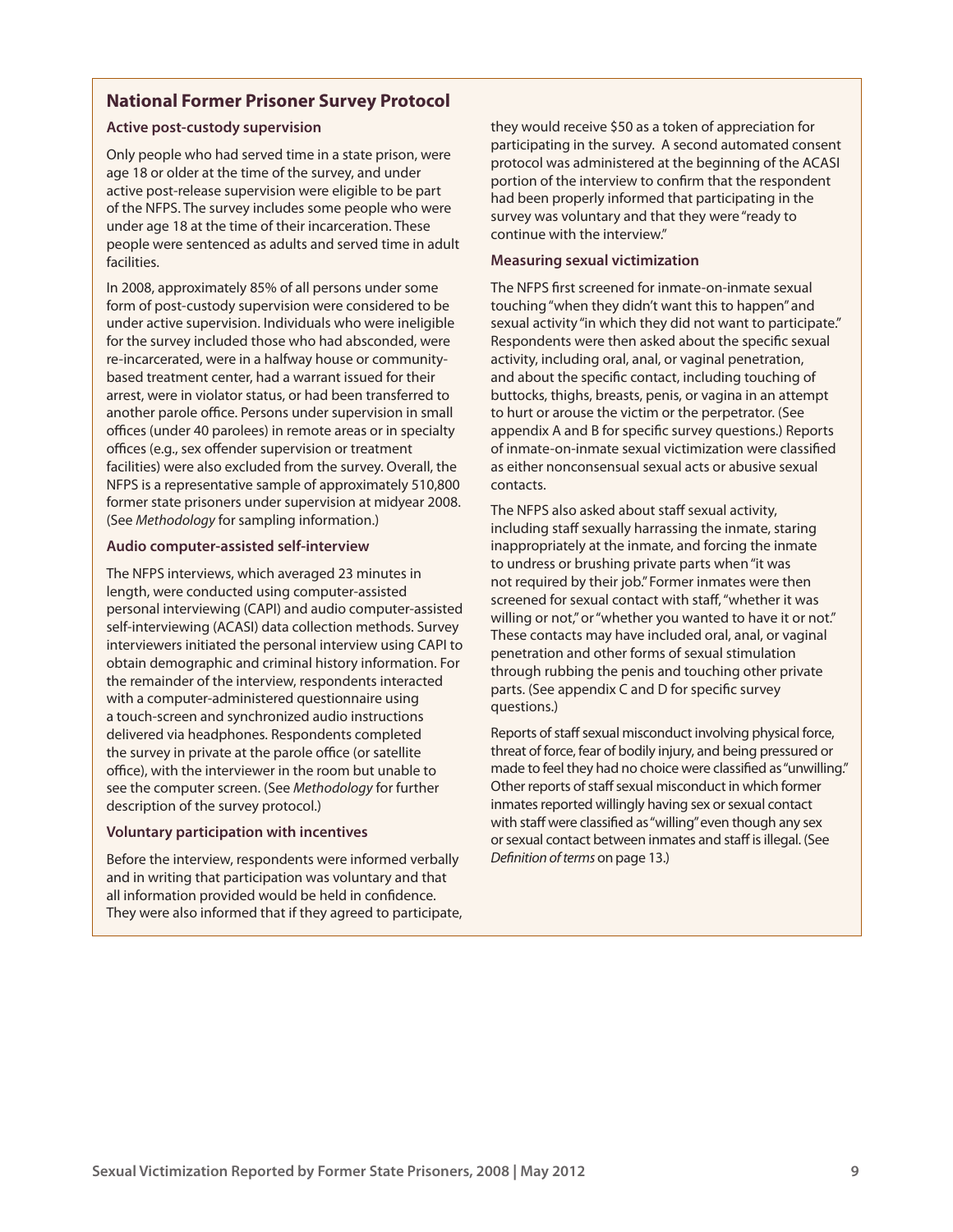Former prisoners reported a wide variety of other sexual experiences with staff that were inappropriate:

- An estimated 8.9% reported that staff had hassled or harassed them in a sexual way.
- 27.9% said that staff had stared or watched them at inappropriate times (e.g., while the inmate was dressing or taking a shower).
- 13.5% said that staff had forced them to undress in their presence or had brushed against their private parts when "they did not think it was an accident or it was not required by their job."

Nearly a third (32.4%) of all former inmates reported one or more of these types of experiences. While inappropriate, these lesser forms of staff sexual misconduct were not included in the analysis unless combined with reports of "willingly" or unwillingly having sex or sexual contact with staff. (See appendix D for survey items related to staff-oninmate sexual victimization.)

## **Few former inmates reported experiencing sexual victimization while in a community-based correctional facility**

Correctional facilities are typically classified as communitybased if 50% or more of the residents are regularly permitted to leave unaccompanied by facility staff to work or study in the community. Community-based facilities include entities such as halfway houses, residential treatment centers, restitution centers, and pre-release centers. Although community-based correctional facilities are covered by the Prison Rape Elimination Act (PREA), little data have been available on the rate of sexual victimization in these facilities. Despite the large number of such facilities (529 of the 1,719 state correctional facilities in 2005), they hold few inmates on any single day (54,233 inmates at yearend 2005, or approximately 4% of all state inmates held nationwide) (See *Census of State and Federal Correctional Facilities, 2005*, October 2008, BJS Web, NCJ 222182, appendix tables 2 and 10.) As a result of their small size (an average of 102 inmates per facility) and the relatively short length of stay for most inmates while in community-based facilities, inmates held in these facilities have been excluded from previous PREA-related inmate surveys.

The NFPS provides the first systematic data available on sexual victimization in community-based facilities. An estimated 66,400 former state prisoners (13%) said they had served some time in a community-based treatment facility or halfway house after release from prison. Among those inmates who had served time in such a facility, 0.9% reported experiencing one or more incidents of sexual victimization while in the facility **(table 2)**. Among all former state prisoners, 0.1% said they had been sexually victimized while in a post-release community-treatment facility.

Approximately 65,500 former inmates (13%) reported spending time in a community-based facility before their release from prison. During the time they had been placed in such a facility, 2.0% reported experiencing one or more incidents of sexual victimization: 0.7% reported inmate-oninmate sexual victimization, while 1.4% reported staff-oninmate victimization.

## **Sexual victimization rates differed from those previously reported in the NIS-1 and NIS-2**

The rate of sexual victimization reported by former state prisoners (9.6%) was substantially higher than the rates reported in the previous BJS National Inmate Surveys which were based on confined state and federal inmates (e.g., 4.5% in the NIS-1 conducted in 2007 and 4.4% in the NIS-2 conducted in 2008-09). The differences may largely reflect longer average exposure time among former inmates.

Unlike NFPS, the NIS-1 and NIS-2 provide facility-specific estimates of the prevalence of sexual victimization. As required under the PREA of 2003, these surveys are designed to provide a list of prisons and jails ranked by the prevalence of sexual victimization. To eliminate experiences that may have occurred in other facilities or in the distant past and to control for the varying length of stay, the NIS-1 and NIS-2 asked inmates to provide the most recent date of admission to the current facility. To provide comparative rates, if the date of admission was at least 12 months prior to the date of the interview, inmates were asked questions related to their experiences during the past 12 months. If the admission date was less than 12 months prior to the interview, inmates were asked about their experiences since they arrived at the facility.

As a consequence, the average exposure period among state prisoners participating in the NIS-2 was 7.9 months, compared to the average of 39.4 months that the former inmates in the NFPS had served in state prisons prior to their release (excluding time served in a local jail or postrelease community-treatment facility). (See *Methodology* for differences in coverage between NFPS and NIS.)

#### **TABLE 2**

#### **Former state prisoners reporting sexual victimization in a community-based correctional facility**

|                          | Percent of former inmates who served<br>time in a community-based facility |                            |  |
|--------------------------|----------------------------------------------------------------------------|----------------------------|--|
| Type of incident         | Before release <sup>a</sup>                                                | After release <sup>b</sup> |  |
| Number of former inmates | 65,500                                                                     | 66,400                     |  |
| Total                    | 2.0%                                                                       | 0.9%                       |  |
| Inmate-on-inmate         | 07                                                                         | 0.4                        |  |
| Staff sexual misconduct  | 1.4                                                                        | 0.5                        |  |

aIncludes pre-release community-based facilities, such as halfway houses, residential treatment centers, restitution centers, and other pre-release centers.

bIncludes post-release community-based treatment facilities only.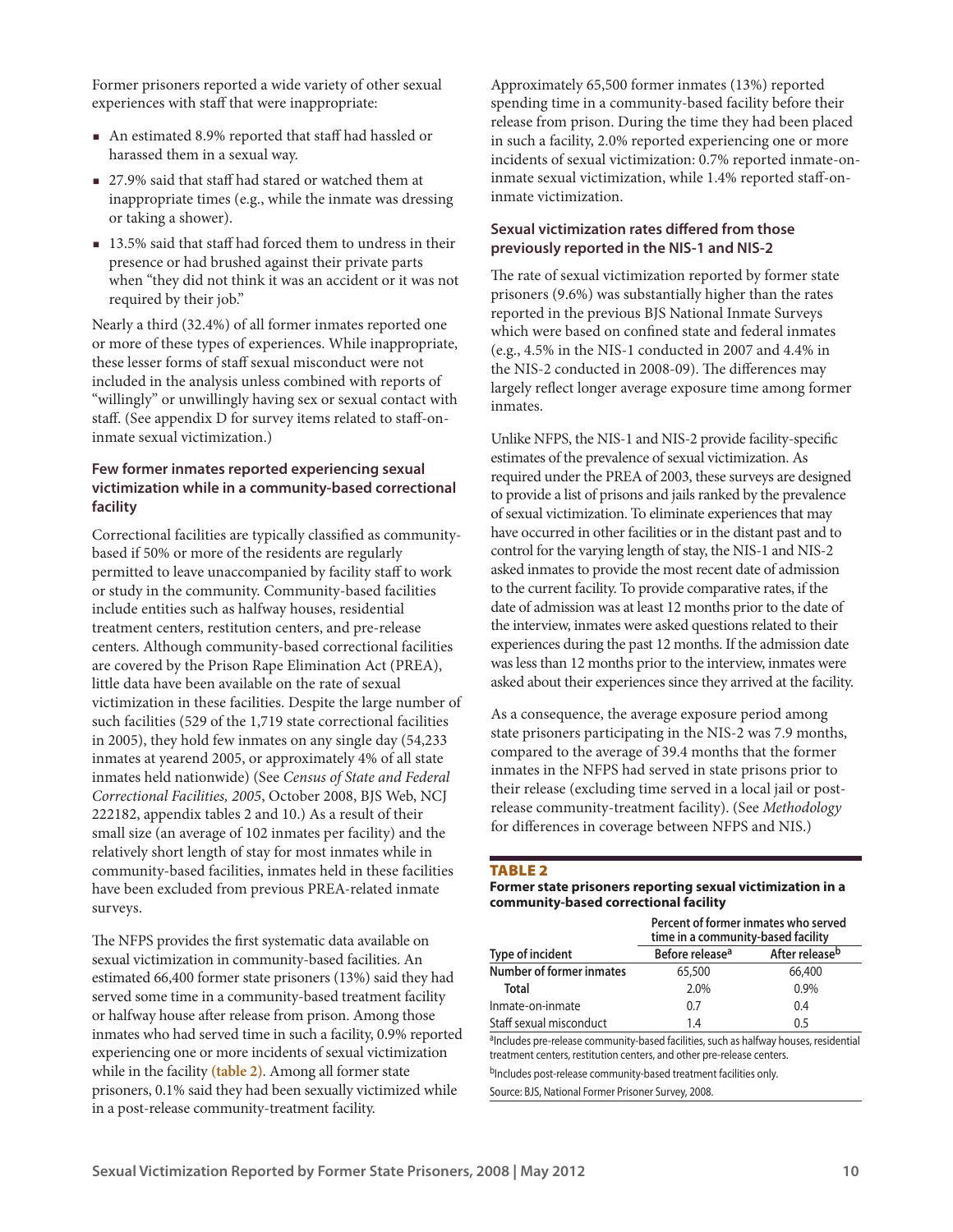## **Criminal history and supervision profile of former inmates**

In addition to collecting data on the sexual experiences of former state inmates during their most recent period of confinement, the NFPS gathered information on their criminal histories and their current supervision **(table 3)**. Results from the survey include the following:

- **Among former state inmates under** active supervision, 47% had been on parole or community supervision for less than 12 months, 24% for 12 to 23 months, 12% for 24 to 35 months, and 17% for 36 months or more.
- About a third of the former inmates under active parole supervision had served time for a violent offense (33%) or a drug offense (30%), a quarter for a property offense (25%), and an eighth for a public-order offense (12%).
- Nearly 21% of the former inmates under active supervision had served time for a probation violation; 21% for a parole violation.
- Nineteen percent of the former state prison inmates had served less than 12 months in prison or jail before their release from prison; 25% had served 12 to 23 months; 16%, 24 to 35 months; 17%, 36 to 59 months; and 23%, 60 months or more.
- **More than half of those under** supervision (56%) had been released as a result of a parole board decision.
- As a condition of their release, more than 90% of the parolees were required to submit to drug testing; 78% were required to be employed.
- **Participation in a treatment or** counseling program was also required of 53% of the parolees for drugs; 39% for alcohol; and 26% for issues other than drugs or alcohol.
- Nearly 80% of parolees said they had a face-to-face meeting in the last month with their parole officer in the parole office; 57% said they had a face-toface meeting outside of the office (at home, at work, or elsewhere); and 48% said they had been contacted by mail, e-mail, or telephone.

## TARI F 3

#### **Criminal history and supervision status of persons under active parole supervision, by sex of former inmate**

|                                                                | All <sup>a</sup> | Male    | Female |
|----------------------------------------------------------------|------------------|---------|--------|
| Number under supervison                                        | 510,800          | 449,700 | 60,700 |
| Time on parole/community supervision                           |                  |         |        |
| Less than 12 months                                            | 47.2%            | 47.1%   | 48.3%  |
| $12 - 23$                                                      | 24.0             | 23.9    | 25.1   |
| $24 - 35$                                                      | 11.6             | 11.7    | 11.5   |
| $36 - 59$                                                      | 8.2              | 8.3     | 7.6    |
| 60 months or longer                                            | 8.8              | 9.0     | 7.5    |
| Most serious offense                                           |                  |         |        |
| Violent                                                        | 33.3%            | 35.0%   | 20.7%  |
| Property                                                       | 25.2             | 23.8    | 35.2   |
| Drug                                                           | 29.7             | 29.0    | 35.2   |
| Public order                                                   | 11.5             | 11.9    | 8.5    |
| Other                                                          | 0.3              | 0.3     | 0.5    |
| Probation/parole violator                                      |                  |         |        |
| <b>No</b>                                                      | 58.8%            | 59.2%   | 55.8%  |
| Yesb                                                           | 41.2             | 40.8    | 44.2   |
| Probation                                                      | 20.7             | 19.7    | 28.5   |
| Parole                                                         | 21.0             | 21.7    | 16.3   |
| <b>Total time served</b>                                       |                  |         |        |
| Less than 12 months                                            | 19.0%            | 17.8%   | 27.6%  |
| $12 - 23$                                                      | 25.3             | 24.6    | 30.5   |
| $24 - 35$                                                      | 16.1             | 16.2    | 15.7   |
| $36 - 59$                                                      | 16.8             | 17.1    | 14.7   |
| $60 - 119$                                                     | 14.6             | 15.4    | 8.8    |
| 120 months or more                                             | 8.2              | 9.0     | 2.7    |
| Release type                                                   |                  |         |        |
| Parole board decision                                          | 56.0%            | 56.4%   | 53.3%  |
| Other release                                                  | 43.0             | 42.6    | 45.4   |
| Don't know <sup>c</sup>                                        | 1.0              | 1.0     | 1.3    |
| <b>Requirements of supervision</b>                             |                  |         |        |
| Be employed                                                    | 77.5%            | 78.9%   | 66.6%  |
| Submit to drug testing                                         | 90.9             | 91.3    | 88.5   |
| Participate in drug treatment or counseling                    | 53.3             | 53.2    | 54.3   |
| Participate in alcohol treatment or counseling                 | 38.6             | 39.3    | 32.9   |
|                                                                |                  |         |        |
| See counselor/therapist for issues other than<br>drugs/alcohol | 25.6             | 25.4    | 26.7   |
| Contacts with parole officer in last month                     |                  |         |        |
| Face-to-face in office                                         |                  |         |        |
| None                                                           | 20.6%            | 19.9%   | 26.2%  |
| 1                                                              | 50.5             | 50.4    | 51.5   |
| $2 - 3$                                                        | 19.9             | 20.4    | 16.3   |
| 4 or more                                                      | 8.9              | 9.3     | 6.0    |
| Face-to-face outside of office                                 |                  |         |        |
| None                                                           | 43.2%            | 42.4%   | 49.4%  |
| 1                                                              | 39.5             | 39.8    | 37.4   |
| $2 - 3$                                                        | 13.7             | 14.1    | 10.4   |
|                                                                |                  |         |        |
| 4 or more                                                      | 3.6              | 3.7     | 2.8    |
| Contact by mail, e-mail, or telephone                          |                  |         |        |
| None                                                           | 51.9%            | 52.2%   | 49.4%  |
| 1                                                              | 23.1             | 23.0    | 23.9   |
| $2 - 3$                                                        | 17.8             | 17.8    | 18.0   |
| 4 or more                                                      | 7.2              | 7.0     | 8.7    |

aIncludes persons who said they were transgendered.

bDetail may not sum to total because some former inmates had violated both probation and parole. cFormer inmates said they did not know if they had been released through a parole board decision. Source: BJS, National Former Prisoner Survey, 2008.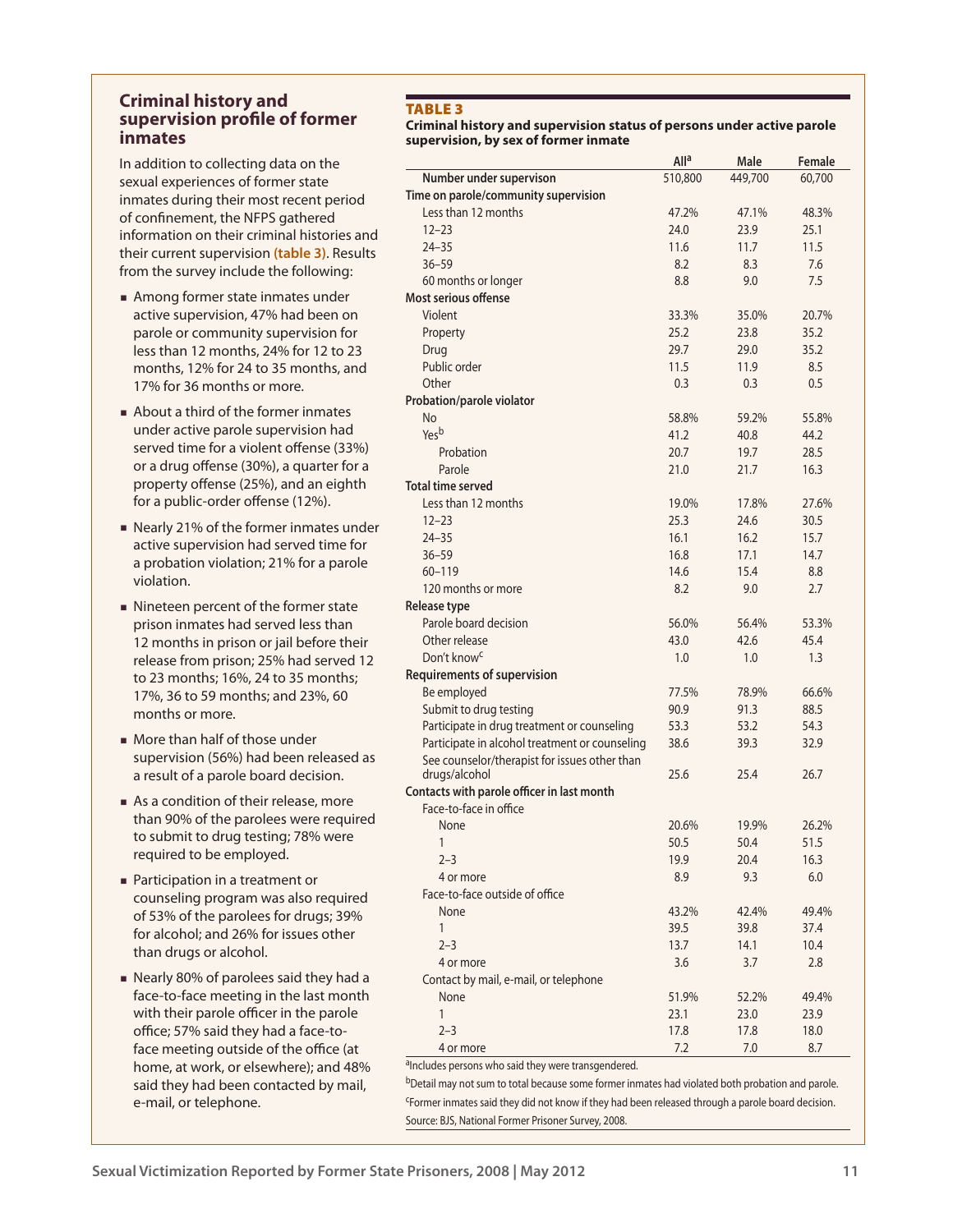## **Type of coercion and physical injury**

#### **Among victims of inmate-on-inmate sexual violence, a quarter had been physically held down or restrained and a quarter had been physically harmed or injured**

Incidents of inmate-on-inmate sexual victimization involved a wide array of acts with differing levels of coercion and force to get the victim to participate. Although many of the victims were not raped, all of the victims had been sexually abused.

Force or threat of force or harm was reported by 59% of victims of inmate-on-inmate sexual victimization—about 3.2% of former state prisoners overall (not shown in table). An estimated 53% said they had been threatened with harm or a weapon; 28% had been physically held down or restrained, and 25% had been physically harmed or injured. **(table 4)**.

The most common form of coercion other than force or threat of force was being "persuaded or being talked into it" (34%) against their will. A quarter of victims (26%) said the inmate perpetrator had given them a bribe or blackmailed them, and a quarter (24%) said they had been offered or given protection from other inmates. In addition, some victims had been given drugs or alcohol to get them drunk or high (9%), and some had sexual contact to pay off or settle a debt that they owed (8%). Overall, 52% of victims reported one or more of these types of coercion.

Among victims of inmate-on-inmate sexual victimization, the most common injuries were anal or vaginal tearing, severe pain or bleeding (12%) and chipped or lost teeth (12%). Although 29% of all victims reported bruises, black eyes, sprains, cuts, scratches, swelling, or welts from one or more incidents involving another inmate, nearly a quarter (23%) also reported more serious injuries.

**TABLE 4** 

**Type of coercion and physical injury of former state prisoners who reported sexual victimization, by type of incident**

|                                                                                                                                                         | Inmate-on-inmate   |                              | <b>Staff sexual misconduct</b> |                                  |                               |
|---------------------------------------------------------------------------------------------------------------------------------------------------------|--------------------|------------------------------|--------------------------------|----------------------------------|-------------------------------|
|                                                                                                                                                         | Total <sup>a</sup> | Nonconsensual<br>sexual acts | <b>Total</b>                   | Willing<br>activity <sup>b</sup> | <b>Unwilling</b><br>activityb |
| <b>Number of victims</b>                                                                                                                                | 27,300             | 18,700                       | 27,100                         | 23,300                           | 6,300                         |
| Type of coercion <sup>c</sup>                                                                                                                           |                    |                              |                                |                                  |                               |
| Force/threat                                                                                                                                            | 58.6%              | 65.6%                        | 12.3%                          | 5.4%                             | 48.2%                         |
| Threatened with harm or a weapon                                                                                                                        | 53.1               | 59.7                         | 11.0                           | 5.2                              | 43.9                          |
| Physically held down or restrained                                                                                                                      | 28.1               | 34.2                         | 4.9                            | 1.5                              | 19.2                          |
| Physically harmed/injured                                                                                                                               | 24.8               | 30.0                         | 4.1                            | 1.6                              | 15.2                          |
| Coercion other than force/threat                                                                                                                        | 51.7%              | 63.0%                        | 62.4%                          | 61.6%                            | 87.0%                         |
| Persuaded/talked into it                                                                                                                                | 34.3               | 45.4                         | 35.2                           | 33.9                             | 71.9                          |
| Offered/given protection from other inmates                                                                                                             | 24.4               | 29.4                         | 6.5                            | 5.0                              | 16.5                          |
| Given bribe/blackmailed                                                                                                                                 | 25.6               | 31.3                         | 27.2                           | 24.3                             | 60.4                          |
| Given drugs/alcohol                                                                                                                                     | 9.0                | 12.0                         | 18.6                           | 19.9                             | 21.0                          |
| Pay off debt <sup>d</sup>                                                                                                                               | 8.2                | 10.8                         | 3.1                            | 2.7                              | 6.5                           |
| Offered/given protection from another correctional officerd                                                                                             | $\sim$             | $\tilde{}$                   | 13.3                           | 10.3                             | 34.2                          |
| Offered favors or special privileges                                                                                                                    | $\sim$             | $\sim$                       | 49.6                           | 49.1                             | 72.0                          |
| Physically injured <sup>c</sup>                                                                                                                         | 29.7%              | 35.3%                        | 4.1%                           | 2.1%                             | 16.5%                         |
| Excluding minor injuries                                                                                                                                | 22.9               | 28.4                         | 3.2                            | 1.6                              | 13.0                          |
| Knife/stab wounds                                                                                                                                       | 4.4                | 5.1                          | 0.6                            | 0.2                              | 2.6                           |
| <b>Broken bones</b>                                                                                                                                     | 4.3                | 5.5                          | 0.5                            | 0.5                              | 1.9                           |
| Anal/vaginal tearing, severe pain, or bleeding                                                                                                          | 11.7               | 17.0                         | 2.1                            | 1.0                              | 8.8                           |
| Teeth chipped/knocked out                                                                                                                               | 11.5               | 13.9                         | 1.6                            | 0.6                              | 6.3                           |
| Internal injuries                                                                                                                                       | 6.3                | 7.4                          | 1.2                            | 0.5                              | 4.9                           |
| Knocked unconscious                                                                                                                                     | 8.4                | 10.5                         | 0.6                            | 0.4                              | 2.5                           |
| Bruises, a black eye, sprains, cuts, scratches,<br>swelling, or welts<br>Maria - Cara con concelho e del confederazione del città della degli sulla con | 28.6               | 33.8                         | 2.9                            | 1.0                              | 11.8                          |

Note: See appendix table 1 for estimated standard errors.

a<sub>Includes</sub> abusive sexual contacts.

bIncludes touching only.

cDetail may not sum to total because multiple responses were allowed for this item.

dNot included in the pretest interviews. See *Methodology* for a detailed discussion of the merged pretest and full survey data files.

<sup>~</sup>Not applicable.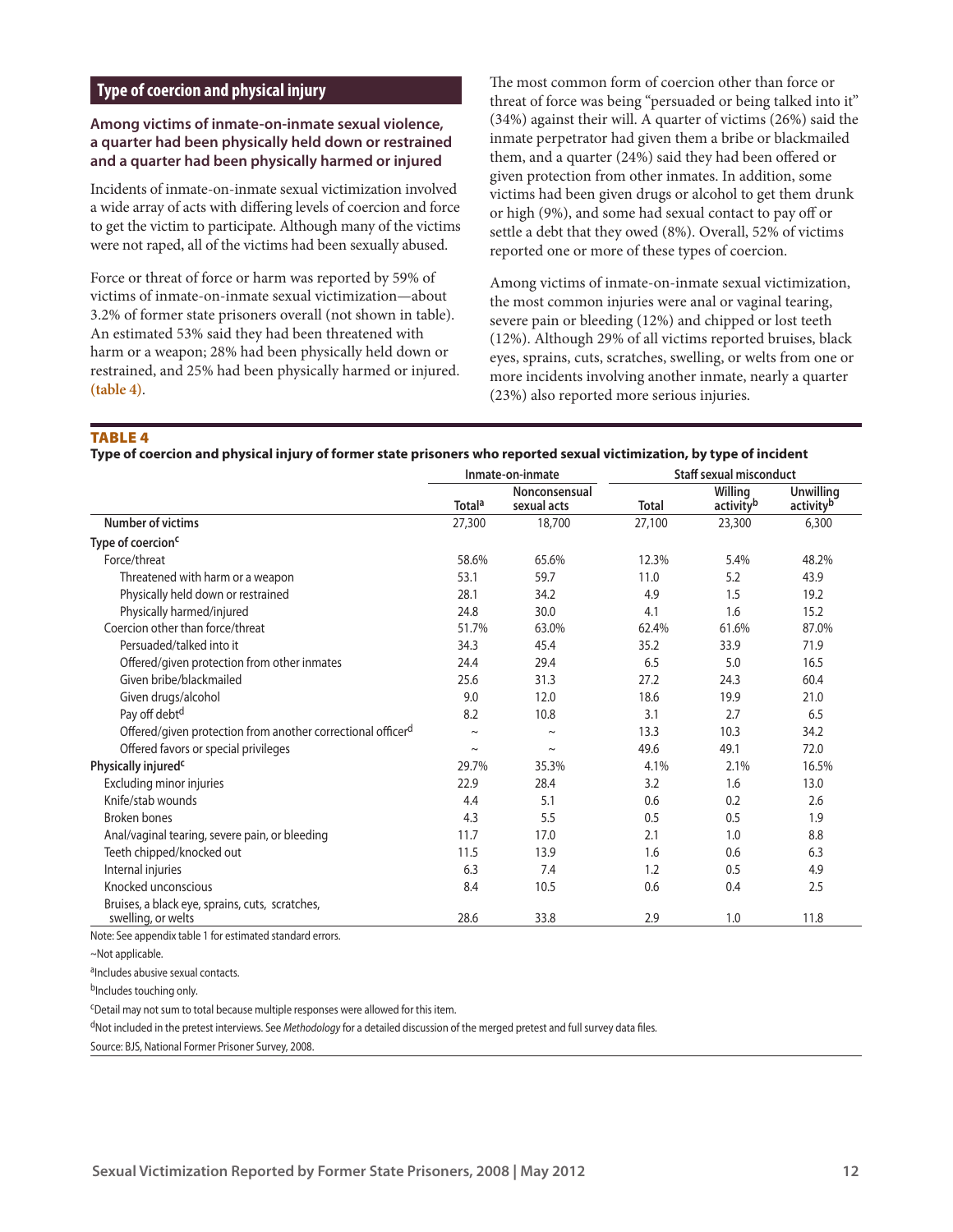## **Half of victims of staff sexual misconduct said they had been offered favors or special privileges; a third had been persuaded or talked into it; a quarter had been bribed or blackmailed**

Most victims of staff sexual misconduct said they "willingly" had sex or sexual contact with staff; however, many of these victims also reported sexual contact or activity with staff that involved some form of coercion. Among the estimated 23,300 former prisoners who reported some type of "willing" activity with staff, 11% (2,500) also reported unwilling sexual activity with staff. The most common form of coercion reported by the 23,300 "willing" victims was offers of favors or special privileges by staff (49%), followed by being persuaded or talked into it by staff (34%) and being given a bribe or blackmailed (24%). Overall, 62% of inmates who had engaged in "willing" sex or sexual activity with staff reported some type of coercion or offer of favors, special privileges, or protection by staff.

An estimated 6,300 former state prisoners (1.2%) reported unwilling sexual activity with staff during their most recent period of incarceration. These unwilling victims (48%) were more likely than "willing" victims of staff sexual misconduct (5%) to report having been physically forced or threatened by staff. An estimated 44% of unwilling victims said they had been threatened with harm or a weapon, 19% said they had been physically held down, and 15% said they had been physically harmed or injured.

Nearly 7 of every 8 inmates who reported unwilling sexual activity with staff said that staff had employed other forms of coercion to engage them in sexual activities or have sexual contact. In specific, 72% of the victims were offered favors or special privileges, 72% were persuaded or talked into it, 60% were given bribes or blackmailed, 34% were offered protection from other staff, and 21% were given drugs or alcohol.

These reports suggest that these former inmates experienced a wide array of pressures from staff to have sexual contact against their will. More than 80% of victims who reported force and threat of force also reported one or more of these other forms of coercion (not shown in table).

## **Four percent of victims of staff sexual misconduct reported that they were physically injured**

Approximately 16% of victims of unwilling sexual activity with staff, compared to 2% of victims of "willing" sexual activity, reported being physically injured by staff. Among victims of unwilling activity, the most commonly reported injuries were bruises, black eyes, sprains, cuts, scratches, swelling or welts (11.8%). Most of these victims of unwilling sexual activity also reported more serious injuries, including anal or vaginal tearing (8.8%), loss or chipping of teeth (6.3%), and receiving internal injuries (4.9%). Though few victims of "willing" sexual activity with staff reported being injured, some (1.6%) reported a serious injury.

# **Definition of terms**

**Sexual victimization**—all types of unwanted sexual activity with other inmates (e.g., oral, anal, or vaginal penetration, hand jobs, or touching of the inmate's buttocks, thighs, penis, breasts, or vagina in a sexual way), abusive sexual contacts with other inmates, and both willing and unwilling sexual activity with staff.

**Nonconsensual sexual acts**—unwanted contact with another inmate or any contact with staff that involved oral, anal, vaginal penetration, hand jobs, and other sexual acts.

**Abusive sexual contacts only**—unwanted contact with another inmate or any contact with staff that involved touching of the inmate's buttocks, thighs, penis, breasts, or vagina in a sexual way.

**Unwilling activity**—incidents of unwanted sexual contact with another inmate or staff.

**Willing activity**—incidents of willing sexual contacts with staff. These contacts are characterized by the reporting inmates as willing; however, all sexual contacts between inmates and staff are legally nonconsensual.

**Staff sexual misconduct**—all incidents of willing and unwilling sexual contact with facility staff, and all incidents of sexual activity that involved oral, anal or vaginal penetration, hand jobs, and other sexual acts with facility staff.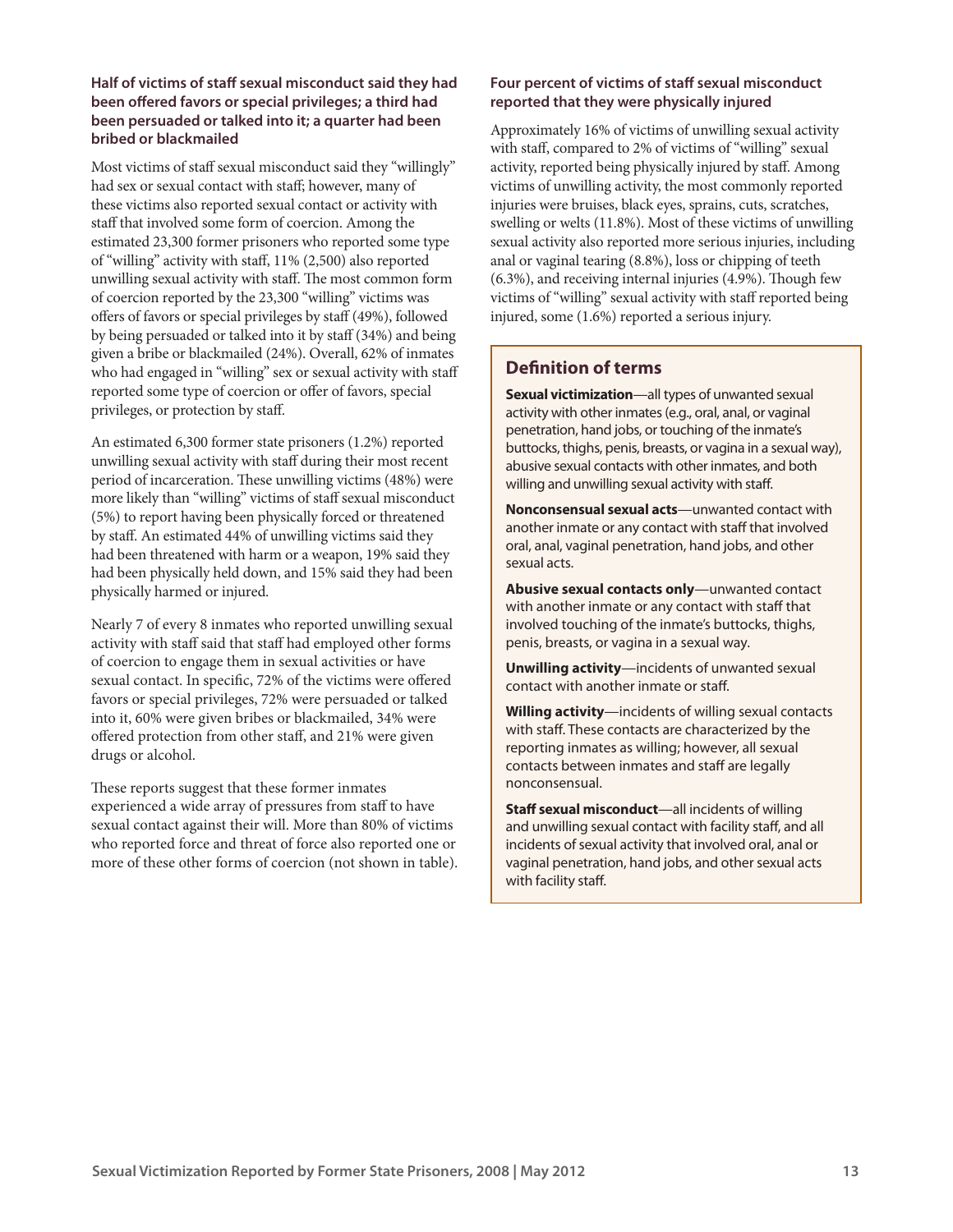## **Circumstances surrounding victimization**

## **Inmate-on-inmate victimization occurred most often in the victim's cell; staff-on-inmate victimization occurred most often in a closet, office, or other locked room**

In the NFPS victims were asked to provide additional information about the circumstances surrounding their victimization, including the number of times it had happened, the number of different perpetrators, when each incident occurred, and where it occurred in each facility.

Data provided by inmates who reported sexual victimization by another inmate revealed that—

- Victimization was more common in the evening (between 6 p.m. and midnight) (52%) than at any other time **(table 5)**.
- Almost two-thirds (62%) of the victims said at least one incident took place in their cell or room, and a quarter said an incident took place in another inmate's cell or room (24%).
- An estimated 46% of inmate-on-inmate victims had been victimized by more than one perpetrator.
- About 42% had been victimized once; 31% had been victimized 3 or more times.

## **Most victims (86%) of staff sexual misconduct reported more than one incident; 47% reported more than one perpetrator**

Data provided by inmates who had been sexually victimized by facility staff also revealed that—

- Reports of staff sexual misconduct were more common between midnight and 6 a.m. (54%) than at any other time.
- More than two-thirds (70%) of the victims said at least one incident had occurred in a closet, office, or other locked room; half (54%) of the victims said an incident had occurred in a work area; and a third (35%) in a shower or bathroom.
- Reports of when and where incidents had occurred were similar among willing and unwilling victims.

## TABLE<sub>5</sub>

#### **Circumstances surrounding sexual victimization of former state prisoners, by type of incident**

|                                      |                           | Inmate-on-inmate             |        | <b>Staff sexual misconduct</b>   |                                           |
|--------------------------------------|---------------------------|------------------------------|--------|----------------------------------|-------------------------------------------|
| Circumstance                         | <b>Total</b> <sup>a</sup> | Nonconsensual<br>sexual acts | Total  | Willing<br>activity <sup>b</sup> | <b>Unwilling</b><br>activity <sup>b</sup> |
| Number of victims <sup>c</sup>       | 27,300                    | 18,700                       | 27,100 | 23,300                           | 6,300                                     |
| Time of day <sup>d</sup>             |                           |                              |        |                                  |                                           |
| 6 a.m. to noon                       | 30.4%                     | 30.3%                        | 41.7%  | 41.7%                            | 44.5%                                     |
| Noon to 6 p.m.                       | 35.5                      | 34.0                         | 37.6   | 37.7                             | 35.6                                      |
| 6 p.m. to midnight                   | 52.2                      | 56.6                         | 46.4   | 46.6                             | 50.9                                      |
| Midnight to 6 a.m.                   | 41.3                      | 52.8                         | 54.5   | 56.5                             | 51.3                                      |
| Where occurred <sup>d</sup>          |                           |                              |        |                                  |                                           |
| Victim's cell/room/sleeping area     | 61.9%                     | 71.3%                        | 42.8%  | 43.8%                            | 45.9%                                     |
| Another inmate's cell/room           | 24.3                      | 31.5                         | 9.0    | 9.9                              | 8.5                                       |
| Shower/bathroom                      | 36.7                      | 38.4                         | 35.0   | 36.5                             | 33.8                                      |
| Yard/recreation area                 | 21.8                      | 19.2                         | 10.8   | 10.2                             | 11.8                                      |
| Workplace                            | 17.9                      | 19.8                         | 54.5   | 55.8                             | 57.4                                      |
| Closet, office, or other locked room | 13.1                      | 17.2                         | 69.8   | 71.7                             | 67.0                                      |
| Classroom/library                    | 9.6                       | 11.3                         | 33.8   | 34.5                             | 33.6                                      |
| Elsewhere in facility                | 11.3                      | 11.6                         | 13.3   | 13.7                             | 12.1                                      |
| Off facility grounds <sup>e</sup>    | 5.4                       | 5.9                          | 9.9    | 9.9                              | 14.4                                      |
| Number of perpetrators               |                           |                              |        |                                  |                                           |
|                                      | 53.8%                     | 48.1%                        | 52.8%  | 52.0%                            | 53.6%                                     |
| $\overline{2}$                       | 25.4                      | 28.0                         | 27.0   | 27.5                             | 22.0                                      |
| 3 or more                            | 20.8                      | 23.9                         | 20.3   | 20.5                             | 24.4                                      |
| <b>Number of times</b>               |                           |                              |        |                                  |                                           |
|                                      | 42.4%                     | 36.4%                        | 14.2%  | 13.2%                            | 11.0%                                     |
| 2                                    | 26.2                      | 26.5                         | 22.3   | 22.2                             | 19.3                                      |
| 3 or more                            | 31.3                      | 37.1                         | 63.5   | 64.6                             | 69.7                                      |

Note: See appendix table 2 for estimated standard errors.

aIncludes abusive sexual contacts.

bIncludes touching only.

cDetail may not sum to total because respondents may have reported more than one type of victimization.

dDetail may sum to total because multiple responses were allowed for this item.

eIncludes incidents that occurred in a temporary holding facility, on work release, in a medical facility, in a vehicle, or at a courthouse.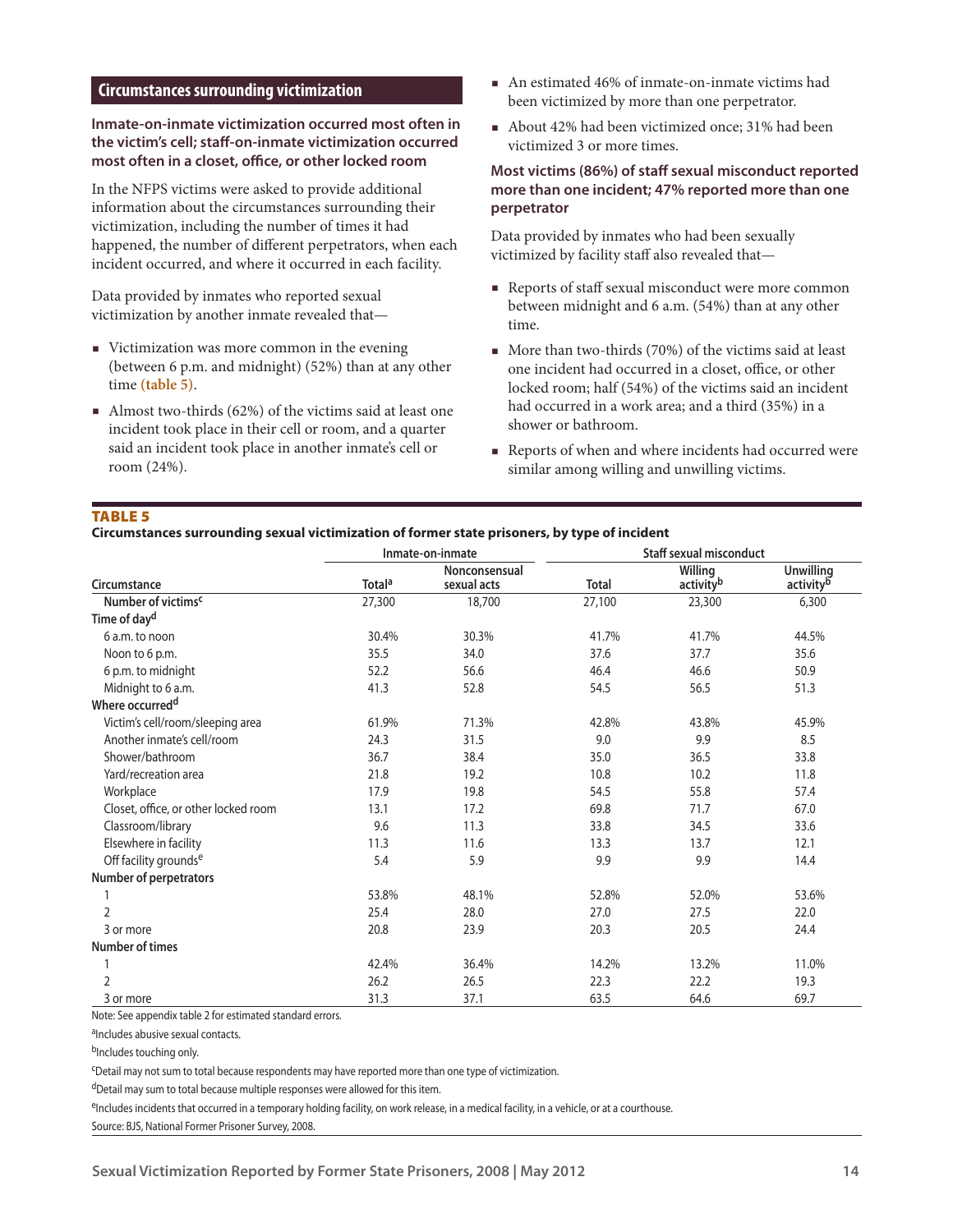## **Variations by sex of former inmates**

Past BJS surveys of confined prison inmates have consistently found higher rates of inmate-on-inmate victimization among females than males. In the National Inmate Survey, 2008-09, 4.7% of the surveyed female inmates and 1.9% of the male inmates reported being sexually victimized by another inmate. This difference was found to be statistically independent and largely unexplained by covariation with other demographic characteristics (e.g., an inmate's race or Hispanic origin, age, education, marital status, and weight). (See Sexual Victimization in Prisons and Jails Reported by Inmates, 2008-09, tables 6 and 7.) The reports of former prisoners confirm the large and statistically significant difference between male and female rates of inmate-on-inmate sexual victimization **(table 6)**.

#### TABLE<sub>6</sub>

**Former state prisoners reporting sexual victimization, by sex of inmate**

|                              | Percent of former prisoners |       |             |
|------------------------------|-----------------------------|-------|-------------|
| Type of incident             | All                         | Male* | Female      |
| Total <sup>a</sup>           | 9.6%                        | 8.7%  | $16.1\%$ ** |
| Inmate-on-inmate             | 5.4%                        | 4.2%  | $13.7\%$ ** |
| Nonconsensual sexual acts    | 3.7                         | 2.7   | $10.5***$   |
| Abusive sexual contacts only | 1.6                         | 1.3   | $3.1***$    |
| Staff sexual misconduct      | 5.3%                        | 5.4%  | 4.4%        |
| Unwilling activity           | 1.2%                        | 1.1%  | $2.5\%$ **  |
| Excluding touching           | 1.0                         | 0.9   | $17***$     |
| Touching only                | 0.2                         | 0.2   | $0.7***$    |
| Willing activity             | 4.6%                        | 4.8%  | $2.6\%$ **  |
| Excluding touching           | 4.3                         | 4.6   | $2.2**$     |
| Touching only                | 0.2                         | 0.2   | 0.4         |
|                              |                             |       |             |

\*Comparison group.

\*\*Difference with comparison group is significant at the 95%-confidence level.

aDetail may not sum to total because former inmates may report more than one type of victimization.

Source: BJS, National Former Prisoner Survey, 2008.

#### **The rate of inmate-on-inmate sexual victimization among former state prisoners was 3 times higher among females (13.7%) than males (4.2%)**

When the rate of sexual victimization was limited to nonconsensual sexual acts including only incidents of manual stimulation and oral, anal, or vaginal penetration, the difference between females and males was large. An estimated 10.5% of females reported such incidents with other inmates, compared to 2.7% of males.

## **The rate of "willing" sexual activity with staff was higher among males (4.8%) than females (2.6%), and the rate of unwilling sexual activity was higher among females (2.5%) than males (1.1%)**

Most victims of staff sexual misconduct (87%) reported only perpetrators of the opposite sex **(table 7)**. Same-sex victimization was more likely to be reported by victims of unwilling staff sexual misconduct than by victims of "willing." Approximately a quarter of the reports of unwilling sexual activity with staff involved male inmates with male staff only (23%) and female inmates with female staff only (3%).

#### TABLE<sub>7</sub>

| Staff sexual misconduct and type of activity, by sex of victim |  |
|----------------------------------------------------------------|--|
| and sex of staff                                               |  |

|                                                     | All staff sexual<br>misconduct | Willing<br>activity | Unwilling<br>activity |  |  |  |  |
|-----------------------------------------------------|--------------------------------|---------------------|-----------------------|--|--|--|--|
| <b>Total</b>                                        | 100%                           | 100%                | 100%                  |  |  |  |  |
| Male victims                                        |                                |                     |                       |  |  |  |  |
| Female staff only                                   | 78.7%                          | 86.0%               | 42.2%                 |  |  |  |  |
| Male staff only                                     | 6.8                            | 4.4                 | 23.1                  |  |  |  |  |
| Both male and female staff                          | 4.6                            | 2.7                 | 10.9                  |  |  |  |  |
| <b>Female victims</b>                               |                                |                     |                       |  |  |  |  |
| Female staff only                                   | 1.3%                           | 1.1%                | 2.8%                  |  |  |  |  |
| Male staff only                                     | 8.1                            | 5.5                 | 19.2                  |  |  |  |  |
| Both male and female staff                          | 0.5                            | 0.3                 | 1.8                   |  |  |  |  |
| Source: BJS, National Former Prisoner Survey, 2008. |                                |                     |                       |  |  |  |  |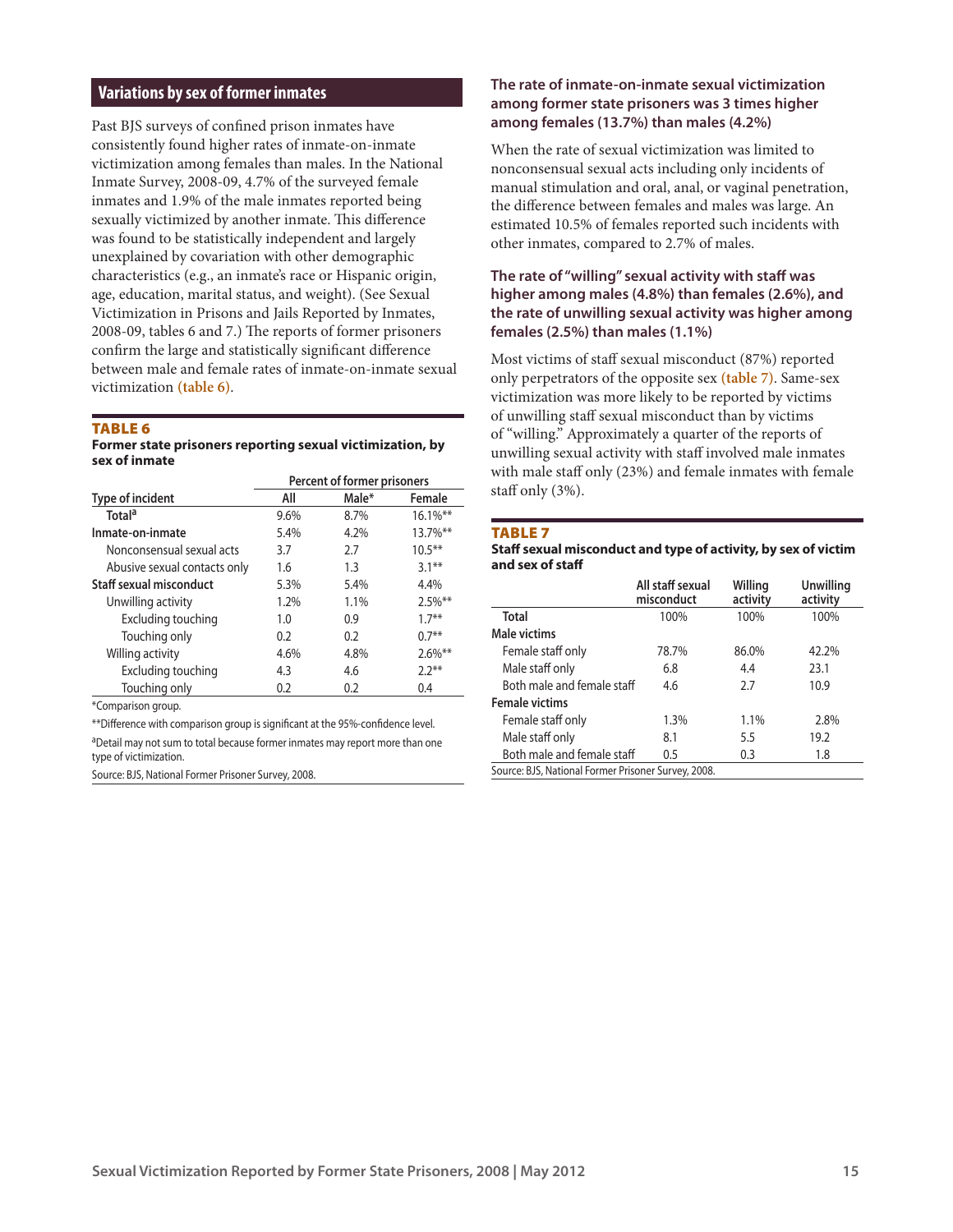#### **Variations by other individual-level characteristics**

## **Large differences in sexual victimization were found among former inmates based on their sexual orientation**

An estimated 3.5% of male heterosexual former inmates reported being sexually victimized by another inmate, and 5.2% reported being victimized by staff **(table 8)**. In comparison, 34% of male inmates who were bisexual reported being sexually victimized by another inmate, and

18% reported being sexually victimized by staff. Thirtynine percent of male inmates who were homosexual or gay indicated they had been victimized by another inmate and 12% by staff.

- Bisexual female former inmates reported a higher rate of inmate-on-inmate victimization (18%) than heterosexual inmates (13%) and lesbian inmates (13%).
- Lesbian inmates and bisexual female former inmates had rates of staff sexual misconduct that were at least double (8%) the rate among heterosexual female former inmates.

## Table 8

| Prevalence of sexual victimization, by type of incident and former prisoner demographic characteristics |  |  |  |
|---------------------------------------------------------------------------------------------------------|--|--|--|
|---------------------------------------------------------------------------------------------------------|--|--|--|

|                                      |                                    | Percent of male former prisoners<br>reporting sexual victimization |                                   |                                      | reporting sexual victimization | Percent of female former prisoners |
|--------------------------------------|------------------------------------|--------------------------------------------------------------------|-----------------------------------|--------------------------------------|--------------------------------|------------------------------------|
| Demographic characteristic           | Number of male<br>former prisoners | Inmate-on-<br>inmate                                               | <b>Staff sexual</b><br>misconduct | Number of female<br>former prisoners | Inmate-on-<br>inmate           | Staff sexual<br>misconduct         |
| Race/Hispanic origin                 |                                    |                                                                    |                                   |                                      |                                |                                    |
| White <sup>a</sup>                   | 173,200                            | $5.9\%$ **                                                         | 4.5%**                            | 29,300                               | 13.2%                          | 4.5%                               |
| Black/African American <sup>a*</sup> | 171,000                            | 2.9                                                                | 6.5                               | 17,400                               | 15.2                           | 4.2                                |
| Hispanic/Latino                      | 80,500                             | 2.7                                                                | $4.0**$                           | 10,100                               | 12.2                           | 3.8                                |
| Othera,b                             | 13,500                             | 4.1                                                                | 6.0                               | 1,800                                | 7.2                            | 2.3                                |
| Two or more races <sup>a</sup>       | 11,100                             | $9.5***$                                                           | $11.3***$                         | 1,800                                | 23.9                           | $11.9***$                          |
| Age at admission                     |                                    |                                                                    |                                   |                                      |                                |                                    |
| Under 18                             | 10,200                             | 8.4%                                                               | 18.6%                             | 800                                  | 14.8%                          | 14.9%                              |
| $18 - 19$                            | 27,000                             | 4.3                                                                | 9.1                               | 1,700                                | 22.9                           | 10.4                               |
| $20 - 24*$                           | 91,000                             | 5.3                                                                | 7.9                               | 8,300                                | 17.1                           | 6.7                                |
| $25 - 34$                            | 146,600                            | 4.1                                                                | $5.2**$                           | 20,300                               | 14.8                           | 5.1                                |
| $35 - 44$                            | 107,300                            | 3.7                                                                | $3.5***$                          | 20,100                               | 12.0                           | $3.1***$                           |
| 45 or older                          | 61,500                             | 3.5                                                                | $2.0***$                          | 9,000                                | 10.9                           | $1.6***$                           |
| Education <sup>c</sup>               |                                    |                                                                    |                                   |                                      |                                |                                    |
| Less than high school <sup>d*</sup>  | 267,100                            | 4.0%                                                               | 5.5%                              | 33,200                               | 13.0%                          | 4.5%                               |
| High school graduate                 | 89,800                             | 3.2                                                                | $4.0**$                           | 11,300                               | 12.2                           | 2.8                                |
| Some college                         | 78,100                             | 5.8                                                                | 7.0                               | 13,400                               | 16.4                           | 4.8                                |
| College degree or more               | 14,100                             | 5.2                                                                | 5.2                               | 2,600                                | 15.3                           | 8.1                                |
| Marital status <sup>c</sup>          |                                    |                                                                    |                                   |                                      |                                |                                    |
| Married*                             | 90,700                             | 4.8%                                                               | 6.4%                              | 10,600                               | 12.4%                          | 4.3%                               |
| Widowed, divorced, or separated      | 132,400                            | 4.1                                                                | $4.5***$                          | 25,100                               | 15.4                           | 4.3                                |
| Never married                        | 225,500                            | 4.0                                                                | 5.6                               | 24,900                               | 12.7                           | 4.6                                |
| Weight <sup>c,e</sup>                |                                    |                                                                    |                                   |                                      |                                |                                    |
| 1st quartile*                        | 121,200                            | 4.9%                                                               | 4.5%                              | 16,700                               | 14.3%                          | 5.0%                               |
| 2nd quartile                         | 108,400                            | 4.1                                                                | 5.3                               | 13,300                               | 12.6                           | 3.5                                |
| 3rd quartile                         | 118,800                            | 4.0                                                                | 5.7                               | 15,000                               | 14.1                           | 4.7                                |
| 4th quartile                         | 101,200                            | 3.8                                                                | $6.4**$                           | 14,900                               | 13.8                           | 4.1                                |
| Sexual orientation <sup>c</sup>      |                                    |                                                                    |                                   |                                      |                                |                                    |
| Straight/heterosexual*               | 435,600                            | 3.5%                                                               | 5.2%                              | 49,800                               | 13.1%                          | 3.7%                               |
| Bisexual                             | 5,500                              | $33.7***$                                                          | $17.5***$                         | 7,300                                | $18.1***$                      | $7.5***$                           |
| Lesbian/gay/homosexual               | 4,200                              | $38.6***$                                                          | $11.8***$                         | 3,300                                | 12.8                           | $8.0**$                            |

\*Comparison group.

\*\*Difference with comparison group is significant at the 95%-confidence level.

aExcludes persons of Hispanic or Latino origin.

bIncludes American Indians, Alaska Natives, Asians, Native Hawaiians, and other Pacific Islanders.

cAs reported at time of interview.

dIncludes former prisoners who received a GED while incarcerated.

eWeight quartiles are defined by sex: Men—1st quartile (86 to 170 lbs.), 2nd quartile (171 to 190 lbs.), 3rd quartile (191 to 220 lbs.), 4th quartile (more than 220 lbs.). Women— 1st quartile (78 to 145 lbs.), 2nd quartile (146 to 169 lbs.), 3rd quartile (170 to 198 lbs.), 4th quartile (more than 198 lbs.).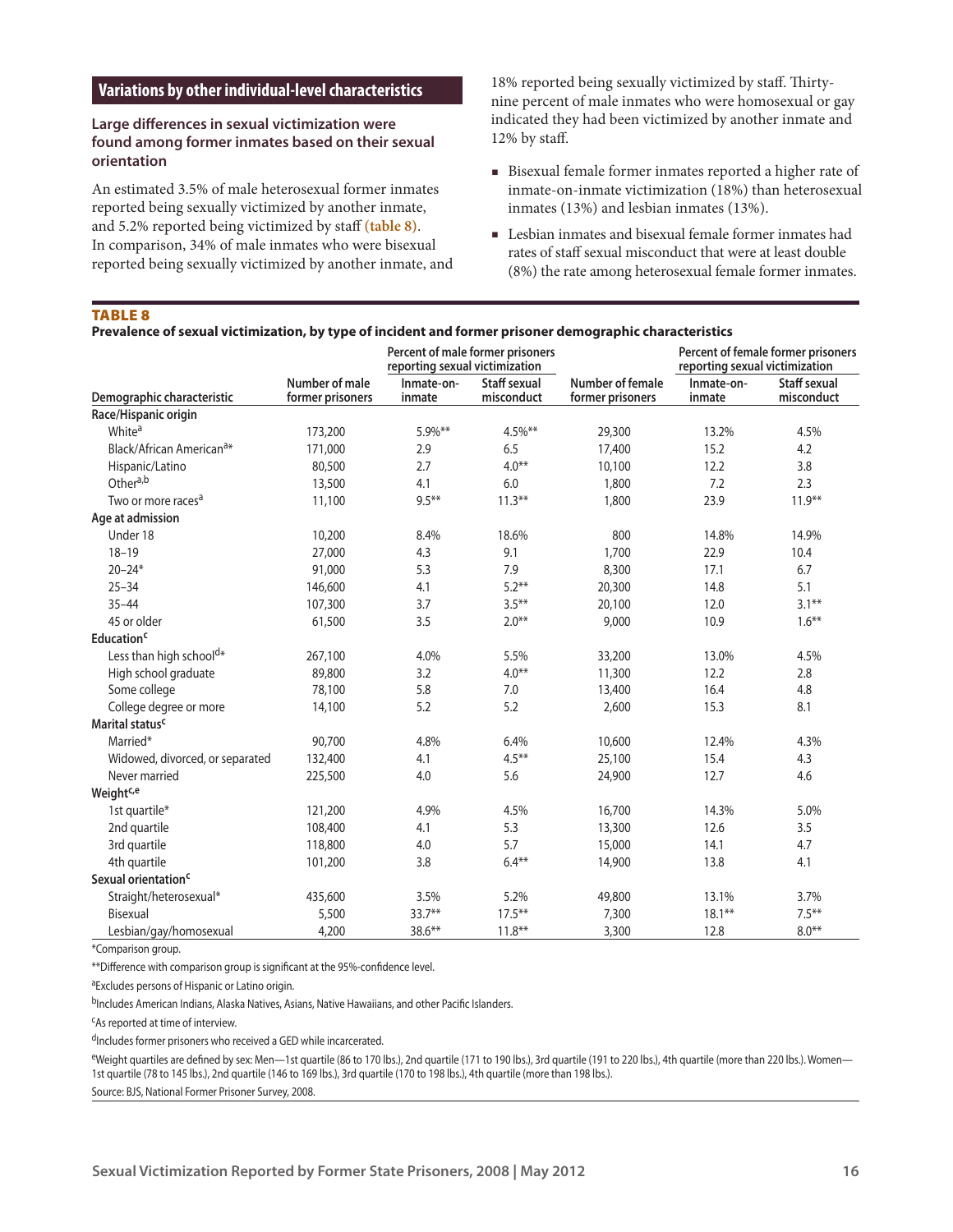Rates of inmate-on-inmate sexual victimization among males varied by race and Hispanic origin. Rates of inmateon-inmate victimization for males were higher among white non-Hispanic inmates (5.9%) and multi-racial inmates (9.5%) than among black non-Hispanic inmates (2.9%). Among females, rates of inmate-on-inmate victimization did not vary significantly across other demographic characteristics.

Patterns of staff sexual misconduct among male former prisoners varied among multiple demographic characteristics. Rates of staff sexual misconduct were higher for those of two or more races (11.3%) and lower for white non-Hispanic inmates (4.5%) and Hispanic inmates (4.0%), when compared to black non-Hispanic inmates (6.5%). Rates of staff sexual misconduct were also higher among younger male inmates (under age 25) than among older male inmates; higher among those with less than a high school education than those who completed high school; and higher for those who were married than those who were widowed, divorced, separated, or never married.

Among female former prisoners, rates of staff sexual misconduct were significantly lower among those ages 35 to 44 (3.1%) and age 45 or older (1.6%), compared to those ages 20 to 24 (6.7%). The only other statistically significant difference among female inmates was that 11.9% of multiracial inmates reported staff sexual misconduct, which was approximately 2 to 3 times the rate of victimization reported by white non-Hispanic inmates (4.5%), black non-Hispanic inmates (4.2%), and Hispanic inmates (3.8%).

#### **Violent, male sex offenders reported high rates of inmate-on-inmate sexual victimization (13.7%)**

Consistent with findings in previous BJS data collections based on inmates held in prisons and local jails, male former state prisoners whose most serious offense was a violent sex offense reported significantly higher rates of inmate-on-inmate sexual victimization than other inmates **(table 9)**. The rate among male sex offenders (13.7%) was more than twice the rate among other violent male offenders (4.9%), 3 times the rate of property offenders (4.4%), 5 times the rate of public-order offenders (2.6%), and 6 times the rate of drug offenders (2.0%). Among female former inmates, no differences were found in rates of inmate-on-inmate sexual victimization by type of offense for which they had been sentenced.

#### Table 9

| Prevalence of sexual victimization, by type of incident and former prisoner criminal justice status and history |  |  |  |
|-----------------------------------------------------------------------------------------------------------------|--|--|--|
|                                                                                                                 |  |  |  |

|                                     |                                    | reporting sexual victimization | Percent of male former prisoners  |                                      | reporting sexual victimization | Percent of female former prisoners |
|-------------------------------------|------------------------------------|--------------------------------|-----------------------------------|--------------------------------------|--------------------------------|------------------------------------|
| Criminal justice status and history | Number of male<br>former prisoners | Inmate-on-<br>inmate           | <b>Staff sexual</b><br>misconduct | Number of female<br>former prisoners | Inmate-on-<br>inmate           | <b>Staff sexual</b><br>misconduct  |
| <b>Prior incarcerations</b>         |                                    |                                |                                   |                                      |                                |                                    |
| No prior incarceration*             | 79,700                             | 6.6%                           | 5.7%                              | 14,200                               | 11.9%                          | 4.4%                               |
| 1 or more prior incarcerations      | 370,300                            | $3.7**$                        | 5.4                               | 46,500                               | 14.3                           | 4.4                                |
| Most serious offense                |                                    |                                |                                   |                                      |                                |                                    |
| Violent sexual offense*             | 28,500                             | 13.7%                          | 6.5%                              | 500                                  | 17.2%                          | 10.4%                              |
| Other violent                       | 125,500                            | $4.9**$                        | 8.6                               | 11,700                               | 15.5                           | 7.0                                |
| Property                            | 104,900                            | $4.4**$                        | 5.8                               | 20,900                               | 14.4                           | 4.2                                |
| Drug                                | 127,500                            | $2.0**$                        | $3.0***$                          | 20,900                               | 12.5                           | 3.5                                |
| Public order                        | 52,400                             | $2.6***$                       | $2.3***$                          | 5,100                                | 10.4                           | 2.9                                |
| Other                               | 1,500                              | 5.6                            | 7.3                               | 300                                  | 8.0                            | 0.0                                |
| Total time served <sup>a</sup>      |                                    |                                |                                   |                                      |                                |                                    |
| Less than 12 months*                | 80,100                             | 1.8%                           | 2.0%                              | 16,800                               | 9.3%                           | 1.3%                               |
| $12 - 23$                           | 110,500                            | 3.1                            | 3.1                               | 18,500                               | 13.8                           | $3.7***$                           |
| $24 - 35$                           | 72,900                             | $3.6***$                       | $3.6***$                          | 9,500                                | 13.9                           | 2.2                                |
| $36 - 59$                           | 76,800                             | 2.8                            | $5.3***$                          | 8,900                                | $16.9**$                       | $6.2**$                            |
| 60-119                              | 69,000                             | $6.4**$                        | $8.3***$                          | 5,300                                | $20.9**$                       | $11.3***$                          |
| 120 months or longer                | 40,300                             | $12.3***$                      | $17.2***$                         | 1,600                                | 16.4                           | $25.4***$                          |
| Number of facilities <sup>b</sup>   |                                    |                                |                                   |                                      |                                |                                    |
| $1*$                                | 25,200                             | 2.4%                           | 2.6%                              | 5,100                                | 9.0%                           | 2.2%                               |
| 2                                   | 91,900                             | 3.4                            | 3.9                               | 20,100                               | 13.5                           | 3.6                                |
| 3                                   | 127,000                            | 3.9                            | 4.0                               | 19,800                               | 13.6                           | 3.8                                |
| 4                                   | 92,400                             | 4.3                            | $5.4**$                           | 9,800                                | $16.5***$                      | 4.4                                |
| 5                                   | 52,400                             | 4.5                            | $6.7***$                          | 3,900                                | 14.6                           | $7.7**$                            |
| 6 or more                           | 61,000                             | $6.5***$                       | $10.7**$                          | 2,000                                | 13.6                           | $17.7***$                          |

\*Comparison group.

\*\*Difference with comparison group is significant at the 95%-confidence level.

aIncludes time served in jail, all prison facilities, and post-release community treatment facilities.

bIncludes all facilities in which the former inmates were held during the most recent period of incarceration.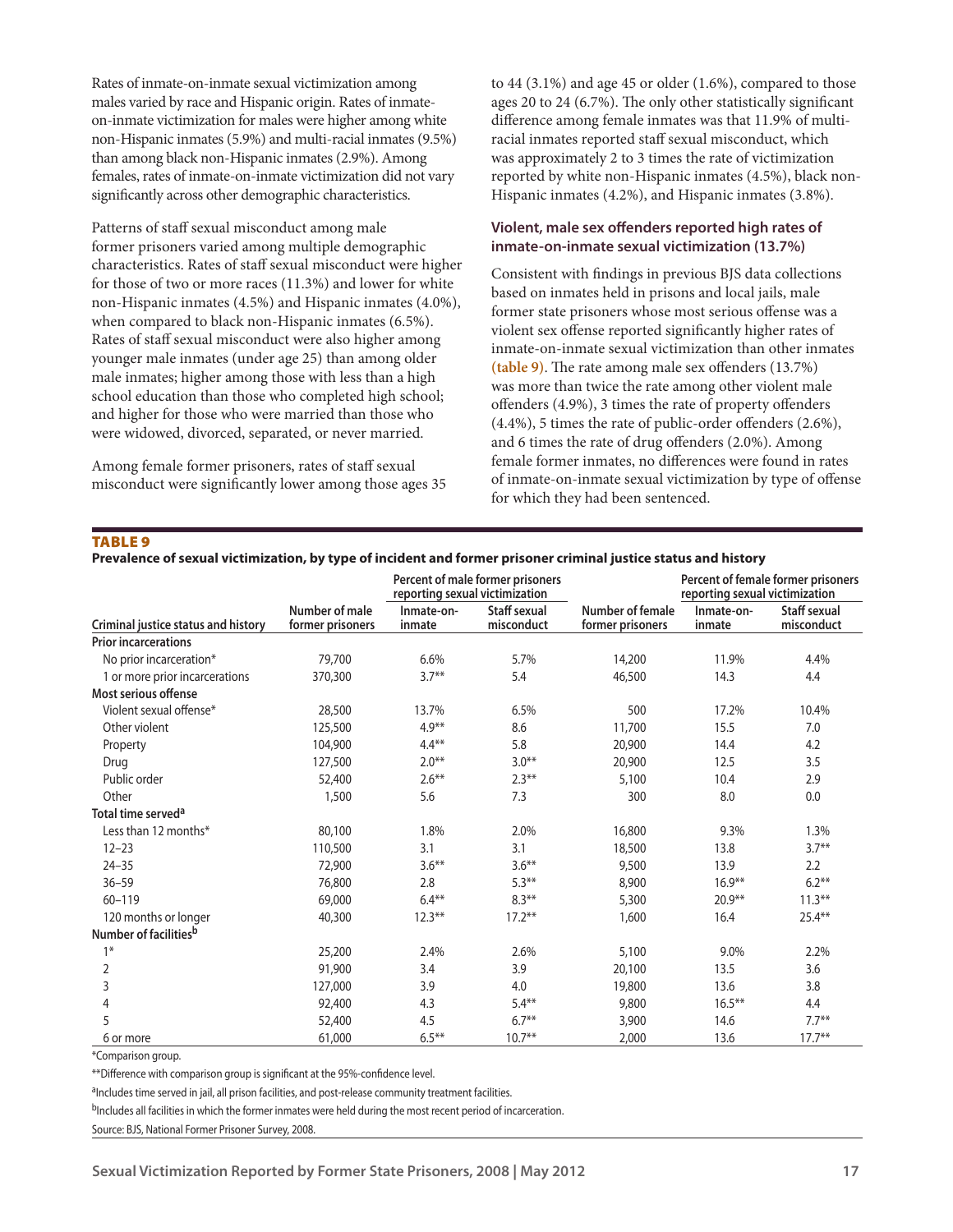## **Rates of sexual victimization increased with the length of time that former inmates had served**

Rates of sexual victimization by other inmates and staff increased with the length of time the former inmate had served during the most recent incarceration in jail, prison, or post-release community-treatment facility. Among males, rates for former inmates who had served 5 years or more were at least 3 times higher than for those who had served less than a year. Among males who had served 10 years or longer, 12% reported having been sexually victimized by other inmates and 17% by staff. Among females who had served 5 to 10 years before their release, 21% reported having been sexually victimized by other inmates and 11% by staff. A quarter of the females who had served 10 years or more reported experiencing staff sexual misconduct.

Male inmates with no prior incarceration experience had a higher rate of inmate-on-inmate sexual victimization (6.6%) compared to those with one or more prior incarcerations (3.7%). Rates of staff sexual victimization for males and rates for both inmate and staff sexual victimization for females did not vary by prior incarceration history.

## **Former state prisoners who had served time in 5 or more facilities during their most recent confinement reported the highest rates of staff sexual misconduct**

Staff sexual misconduct rates varied by the number of facilities in which male and female inmates had served time during their most recent period of incarceration. Approximately 25% of the male former state prisoners and 10% of the female state prisoners had served time in five or more facilities before their release. These inmates reported significantly higher rates of staff sexual misconduct (6.7% or more among males and 7.7% or more among females) than those who had served in three or fewer facilities (4.0% or less among males and females).

These differences are consistent with the practice of transferring victims to other facilities in response to substantiated incidents of staff sexual misconduct. In 2006, based on reports by correctional authorities of all substantiated incidents of sexual victimization, nearly a third of the victims of staff sexual misconduct were transferred to another facility—19% of victims in prisons and 48% of victims in jails. (For further details, see S*exual Violence Reported by Correctional Authorities, 2006*, April 2007, BJS Web, NCJ 218914, table 12.) The increase in sexual victimization rates by number of facilities may also reflect covariation with total time served, with inmates who serve longer sentences being placed in more facilities.

## **Difference in findings after BJS performed multivariate logistic regressions**

Among male former prisoners, after controlling for the effects of other individual-level factors—

**Inmate-on-inmate victimization was higher for white** non-Hispanic inmates, persons of two or more races, those age 24 or younger, non-heterosexuals, sex offenders, and those who served 5 years or more than for inmates with other characteristics **(table 10)**.

## **BJS used multivariate logistic regression models to determine which inmate characteristics were significant predictors of whether the inmate would be sexually victimized in prison**

Multivariate logistic regression estimation is a modeling technique used to determine what characteristics are statistically significant for predicting a dichotomous outcome (e.g., an inmate is victimized or not victimized) while controlling for all the other characteristics in the model.

BJS used this technique to determine which inmate characteristics were statistically significant for predicting sexual victimization. Based on four separate models, each representing the type of sexual victimization and sex of the former inmate, the variations in rates of sexual victimization by demographic characteristic, sexual orientation, and criminal justice status were found to be largely statistically independent of one another.

Estimates are displayed in terms of the conditional marginal probabilities, which represent the probability that a former male or female inmate with a particular characteristic has experienced a specific sexual victimization outcome conditional on the former inmate having the mean value for all other predictors in the model. For example, based on models with demographic and criminal justice status characteristics only, a white male former inmate had a 4.0% chance of having been sexually victimized by another inmate, and a female former inmate had a 12.2% chance (conditional on the inmate having the mean value on all of the other characteristics in the model). For characteristics that are categorical, which is the case for every variable in these logistic regression models, the mean value is a weighted value of the joint distribution of all other characteristics in the respective model. (See *Methodology* for a discussion of logistic regression.)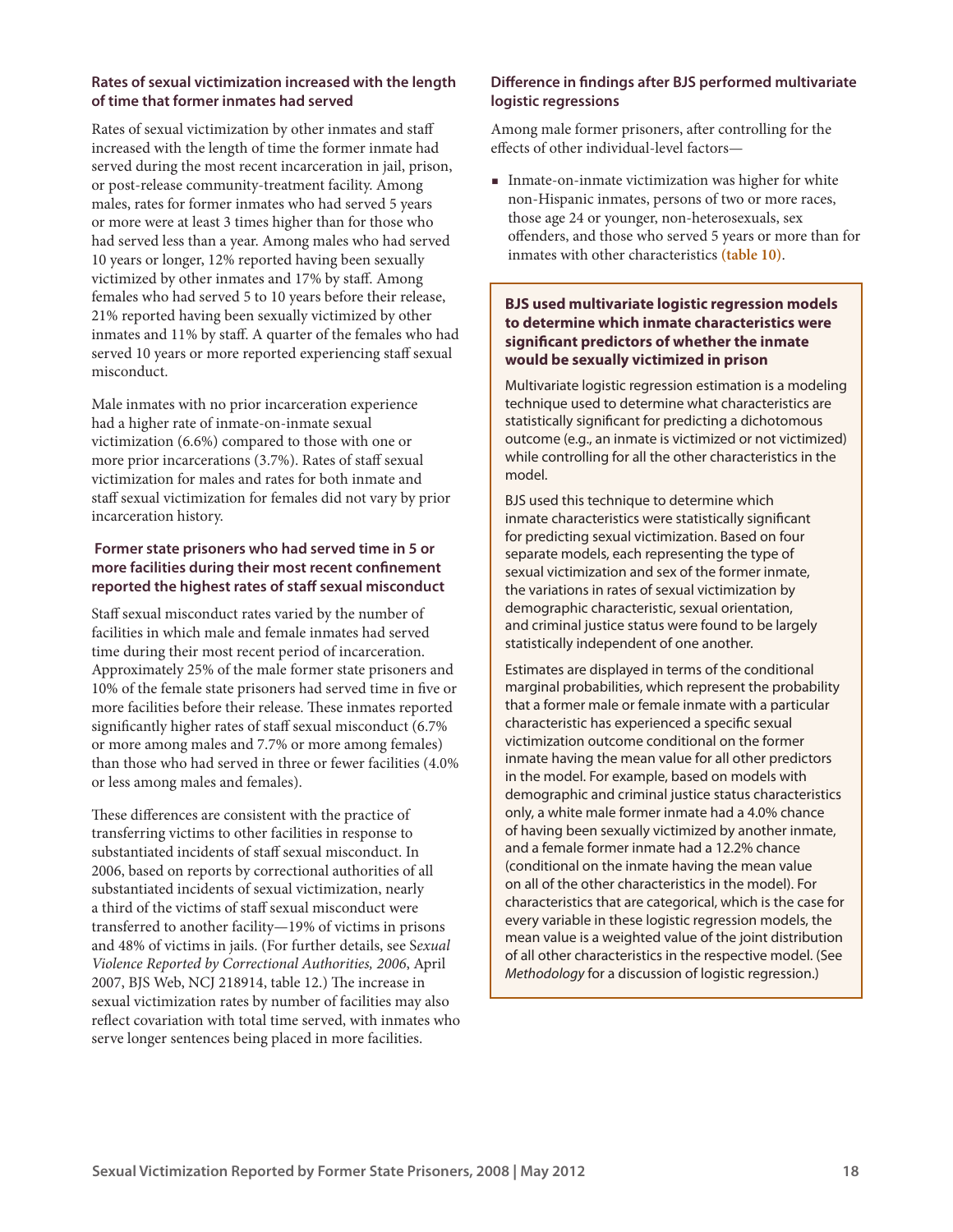## Table 10

#### **Multivariate logistic regression models of sexual victimization, by type of incident, former prisoner demographic characteristics, and former prisoner criminal justice status and history**

|                                      | Predicted percent of male former | prisoners reporting sexual victimization |                  | Predicted percent of female former<br>prisoners reporting sexual victimization |
|--------------------------------------|----------------------------------|------------------------------------------|------------------|--------------------------------------------------------------------------------|
| Former prisoner characteristic       | Inmate-on-inmate                 | <b>Staff sexual misconduct</b>           | Inmate-on-inmate | Staff sexual misconduct                                                        |
| Race/Hispanic origin                 |                                  |                                          |                  |                                                                                |
| White <sup>a</sup>                   | $4.0\%**$                        | $3.4\%$ **                               | 12.2%**          | $3.2\%$ **                                                                     |
| Black/African American <sup>a*</sup> | 2.0                              | 4.4                                      | 15.0             | 2.2                                                                            |
| Hispanic/Latino                      | 2.1                              | $3.2***$                                 | $11.6***$        | 2.6                                                                            |
| Othera,b                             | 3.0                              | 4.9                                      | $4.8**$          | 1.7                                                                            |
| Two or more races <sup>a</sup>       | $6.0**$                          | $8.3**$                                  | $24.5***$        | $9.3***$                                                                       |
| Age at admission                     |                                  |                                          |                  |                                                                                |
| Under 18                             | 4.9%                             | 11.0%**                                  | 14.1%            | 5.8%                                                                           |
| $18 - 19$                            | 3.0                              | 6.2                                      | 24.4             | 6.4                                                                            |
| $20 - 24*$                           | 3.8                              | 6.1                                      | 18.6             | 4.5                                                                            |
| $25 - 34$                            | $2.6***$                         | $4.0**$                                  | 14.2             | 3.6                                                                            |
| $35 - 44$                            | $2.4***$                         | $2.9**$                                  | $10.4***$        | $2.2***$                                                                       |
|                                      |                                  |                                          | $9.3***$         |                                                                                |
| 45 or older                          | $2.1***$                         | $1.9***$                                 |                  | $1.3***$                                                                       |
| <b>Education<sup>c</sup></b>         |                                  |                                          |                  |                                                                                |
| Less than high schoold*              | $\sim$                           | $\sim$                                   | 11.7%            | $\sim$                                                                         |
| High school graduate                 | $\sim$                           | $\sim$                                   | 12.1             | $\tilde{\phantom{a}}$                                                          |
| Some college                         | $\sim$                           | $\sim$                                   | $15.8***$        | $\sim$                                                                         |
| College degree or more               | $\sim$                           | $\sim$                                   | 15.8             | $\sim$                                                                         |
| Marital status <sup>c</sup>          |                                  |                                          |                  |                                                                                |
| Married*                             | $\sim$                           | $\sim$                                   | 11.8%            | $\tilde{}$                                                                     |
| Widowed, divorced, or separated      | $\sim$                           | $\sim$                                   | $15.8***$        | $\sim$                                                                         |
| Never married                        | $\sim$                           | $\sim$                                   | 10.6             | $\sim$                                                                         |
| Weight <sup>c,e</sup>                |                                  |                                          |                  |                                                                                |
| 1st quartile*                        | $\sim$                           | 3.3%                                     | $\sim$           | $\tilde{\phantom{a}}$                                                          |
| 2nd quartile                         | $\sim$                           | 3.8                                      | $\sim$           | $\sim$                                                                         |
| 3rd quartile                         | $\sim$                           | 3.9                                      | $\sim$           | $\tilde{}$                                                                     |
| 4th quartile                         | $\sim$                           | $4.6***$                                 | $\sim$           | $\sim$                                                                         |
| Sexual orientation <sup>c</sup>      |                                  |                                          |                  |                                                                                |
| Straight/heterosexual*               | 2.6%                             | 3.7%                                     | $\sim$           | $\tilde{\phantom{a}}$                                                          |
| Bisexual                             | $28.1***$                        | $15.6***$                                | $\sim$           | $\sim$                                                                         |
| Lesbian/gay/homosexual               | $31.8**$                         | $10.4***$                                | $\sim$           | $\sim$                                                                         |
| <b>Prior incarcerations</b>          |                                  |                                          |                  |                                                                                |
| No prior incarceration*              | $\sim$                           | 2.8%                                     | 9.5%             | 1.9%                                                                           |
| 1 or more prior incarcerations       | $\sim$                           | $4.1***$                                 | $14.0***$        | $3.2***$                                                                       |
| Most serious offense                 |                                  |                                          |                  |                                                                                |
| Violent sexual offense*              | 6.8%                             | 4.0%                                     | $\sim$           | $\sim$                                                                         |
| Other violent                        | $2.5***$                         | 4.4                                      | $\sim$           | $\sim$                                                                         |
| Property                             | $3.2**$                          | 5.1                                      | $\sim$           | $\sim$                                                                         |
| Drug                                 | $2.1***$                         | 3.0                                      | $\sim$           | $\sim$                                                                         |
| Public order                         | $2.9***$                         | 3.0                                      | $\sim$           | $\sim$                                                                         |
| Other                                |                                  |                                          |                  | $\sim$                                                                         |
|                                      | 4.0                              | 5.3                                      | $\sim$           |                                                                                |
| <b>Total time served</b>             |                                  |                                          |                  |                                                                                |
| Less than 12 months*                 | 1.5%                             | 1.9%                                     | 8.9%             | 1.1%                                                                           |
| $12 - 23$                            | 2.3                              | $2.8***$                                 | $13.3***$        | $3.2***$                                                                       |
| $24 - 35$                            | $2.8***$                         | $3.3***$                                 | $13.7**$         | 1.9                                                                            |
| $36 - 59$                            | 2.0                              | $4.5***$                                 | $15.8**$         | $5.3***$                                                                       |
| 60-119                               | $4.9**$                          | $6.5***$                                 | $19.2**$         | $10.3***$                                                                      |
| 120 months or longer                 | $9.5***$                         | $12.1***$                                | 14.4             | $24.0**$                                                                       |

Note: See appendix table 3 for Wald-F statistics for each model.

~Characteristics deleted from model when Wald statistic for each categorical variable was not significant at the 95%-confidence level.

\*\*Difference with comparison group is significant at the 95%-confidence level.

aExcludes persons of Hispanic or Latino origin.

bIncludes American Indians, Alaska Natives, Asians, Native Hawaiians, and other Pacific Islanders.

cAs reported at time of interview.

dIncludes former prisoners who received a GED while incarcerated.

eWeight quartiles are defined by sex: Men-1st quartile (86 to 170 lbs.), 2nd quartile (171 to 190 lbs.), 3rd quartile (191 to 220 lbs.), 4th quartile (more than 220 lbs.). Women-1st quartile (78 to 145 lbs.), 2nd quartile (146 to 169 lbs.), 3rd quartile (170 to 198 lbs.), 4th quartile (more than 198 lbs.).

<sup>\*</sup>Comparison group.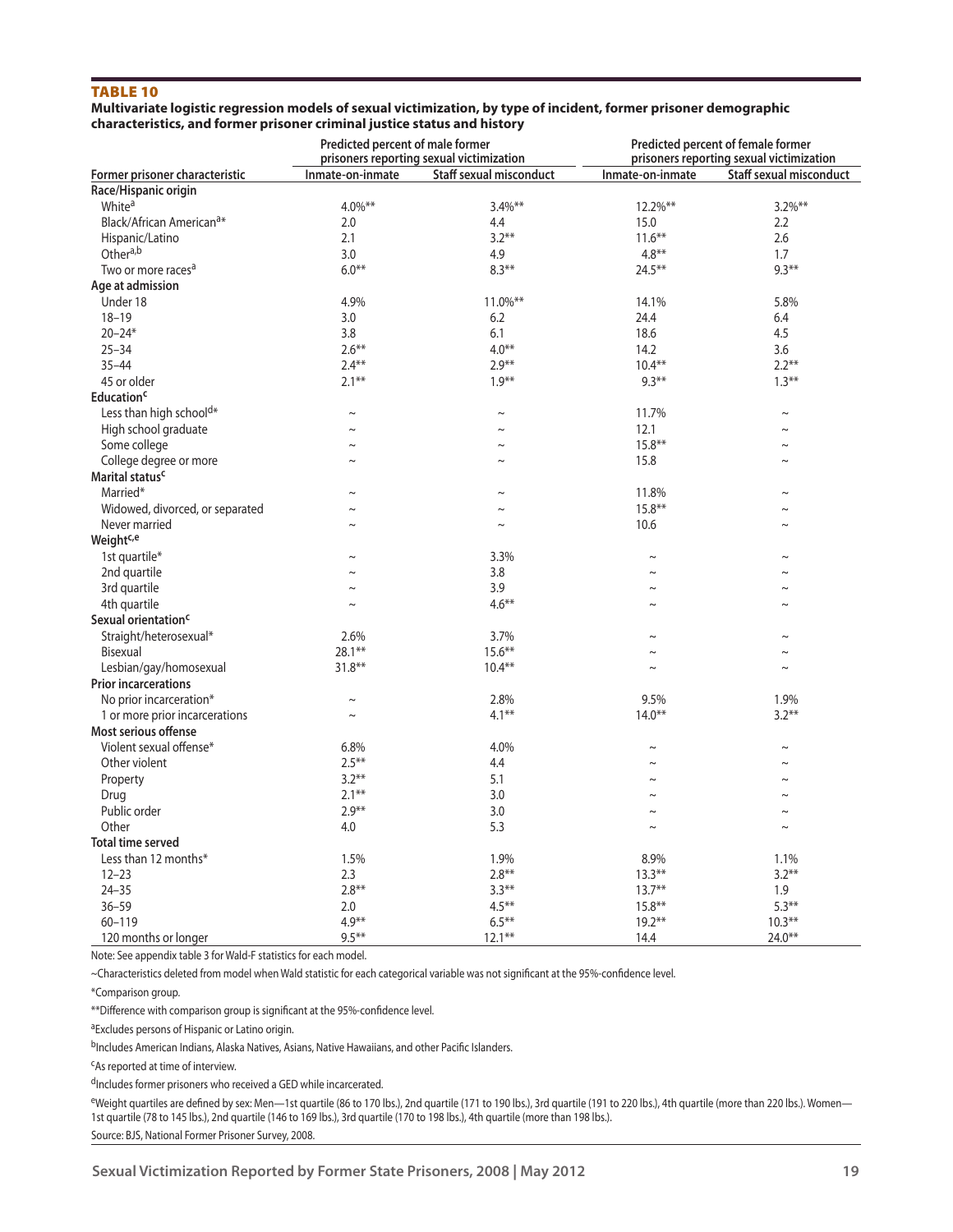Staff sexual misconduct was higher for black non-Hispanic inmates, persons of two or more races, those age 24 or younger, non-heterosexuals, those with one or more prior incarcerations, and those who served 12 months or more than for inmates with other characteristics.

Among female former prisoners, after controlling for the effects of other individual-level factors—

- Inmate-on-inmate victimization was higher for inmates of two or more races, those age 24 or younger, those with some college education, those with one or more prior incarcerations, and those who had served a year or more but less than 10 years than for inmates with other characteristics.
- Staff sexual misconduct was higher for white non-Hispanic inmates, inmates of two or more races, those age 24 or younger, those with one or more prior incarcerations, and those who served 3 years or more than for inmates with other characteristics.
- Sexual victimization either by other inmates or by staff was unrelated to sexual orientation.

For both male and female former prisoners, the number of facilities in which the inmate had served time was no longer related to reports of staff sexual misconduct. For male former inmates, education levels and marital status were no longer correlated with reports of staff sexual victimization.

## **Variations by selected facility-level characteristics**

To understand more fully the correlates of sexual victimization and circumstances surrounding that victimization, BJS included survey questions to identify each of the state facilities in which the inmates had served time during their most recent period of incarceration and asked if the inmates had been sexually victimized (by type of victimization) within each facility. (See appendix E for specific survey questions.) Data collected in prior BJS censuses of state prison facilities (conducted in 1990, 1995, 2000 and 2005) were linked to these reports to determine whether any facility characteristics were associated with variations in rates of sexual victimization. Although data on local jails and post-release community-treatment facilities were also collected, they have been excluded from this analysis. (See *Methodology* for details on linkage of prison census data.)

## **Three-quarters of former inmates had served time in more than one prison facility; nearly 1 in 8 had served time in 5 or more prison facilities before their release**

During their period of incarceration, inmates typically served time in more than one facility. Covering only the last continuous period of incarceration, the 18,526 former prisoners interviewed in NFPS reported 63,813 separate placements. Of these, 16,073 involved jail placements (either prior to prison, as an interim stop or as the only placement for some). In addition, 2,422 placements were to post-release local facilities, and 1,525 were to out-of-state facilities. When weighted by the inverse of the probability of selection, the eligible prison-only placements represented more than 1.3 million separate placements **(table 11)**.

Overall, an estimated 500,400 former prisoners (98%) had served time in a prison facility in the state in which they were currently under parole or post-custody supervision, excluding 10,400 prisoners who had served time only in a local jail. Approximately three-quarters of these inmates had served time in more than one prison facility; nearly an eighth had served time in five or more prison facilities.

#### Table 11

#### **Prison facilities entered and prison placements, by former state prisoners**

| State prisons entered/<br>order of placement | Percent of<br>former inmates <sup>a</sup> | Percent of prison<br>placements <sup>b</sup> |
|----------------------------------------------|-------------------------------------------|----------------------------------------------|
| <b>Total</b>                                 | 100%                                      | 100%                                         |
|                                              | 24.4                                      | 37.6                                         |
| $\overline{2}$                               | 32.5                                      | 28.5                                         |
| $\overline{3}$                               | 21.4                                      | 16.2                                         |
| $\overline{4}$                               | 10.0                                      | 8.2                                          |
| 5                                            | 5.8                                       | 4.4                                          |
| 6 or more                                    | 6.0                                       | 5.0                                          |
| <b>Number</b>                                | 500,400                                   | 1,329,700                                    |

Note: Respondents were asked to identify the names of the facilities in which they had been placed. Among those who entered a prison, the number of prisons ranged from 1 to 15. Facilities were ordered from the first to last by date of entry.

aExcludes an estimated 10,400 former prisoners who served time in local jail only. bBased on separate records for each state prison entered during the period of incarceration. Excludes placements in jails and post-release community treatment facilities.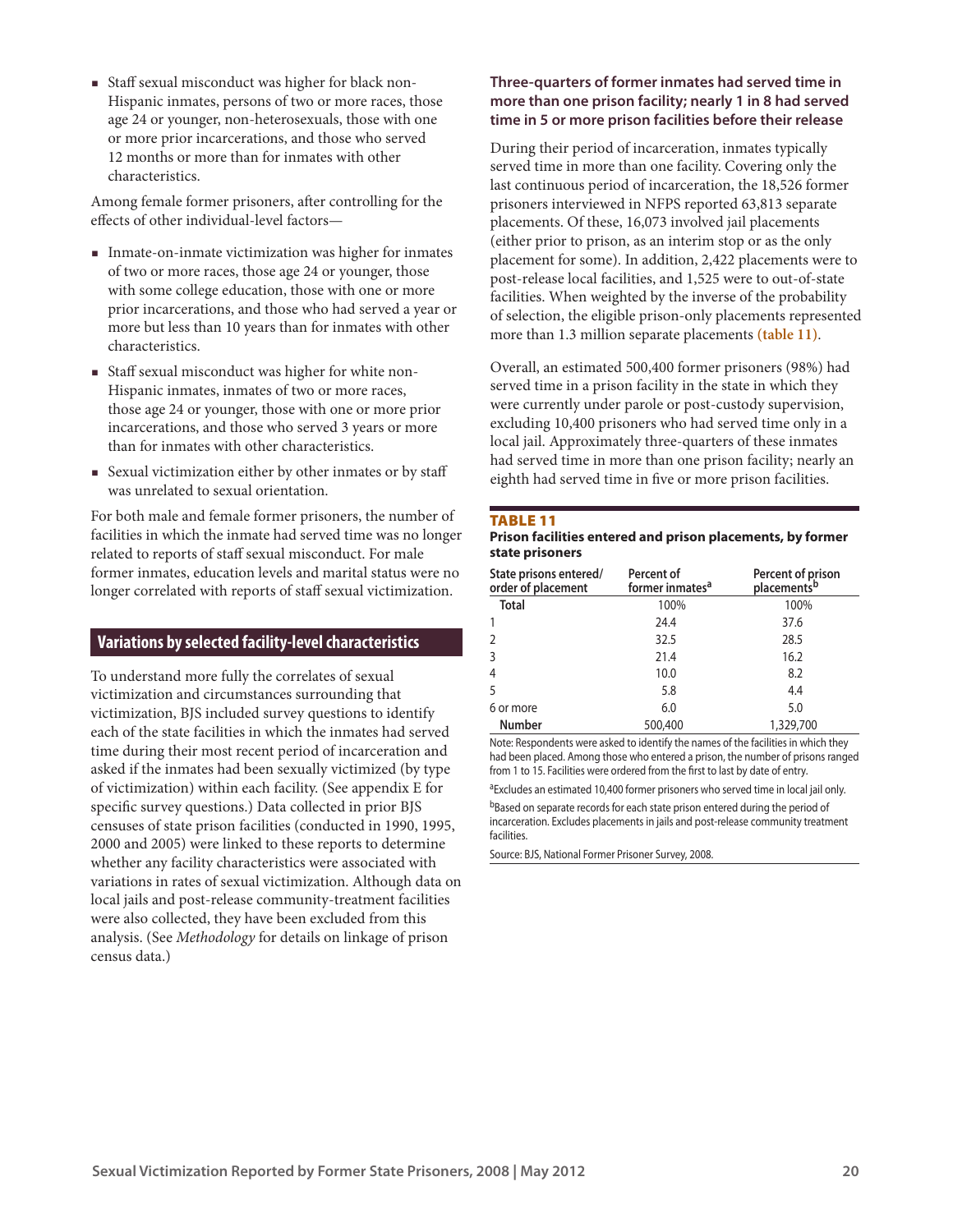## **Nearly 44% of male victims and 74% of female victims reported that sexual victimization had occurred in the first prison facility they had entered**

Based on the self reports of victims in the NFPS, sexual victimization frequently occurred in the first facility to which the inmates had been admitted. Among victims, nearly half (49%) said they were victimized in the first prison they had entered **(table 12)**. Female victims (74%) were much more likely than male victims (44%) to report having been victimized in the first prison entered. This difference in victimization may be partially explained by differences among males and females in the likelihood of serving time in more than one facility. An estimated 78% of males, compared to 57% of females, had served time in two or more prison facilities before their release; nearly 25% of males, compared to 7% of females, had served time in four or more prison facilities (not shown in table).

Among victims, sexual victimization by other inmates was more likely than sexual victimization by staff to have occurred in the first facility the inmates had entered. More than half (57%) of the estimated 18,800 prisoners who reported sexual victimization by another inmate indicated that it occurred in the first prison facility they entered. Fewer than half (42%) of the 23,800 victims of staff sexual misconduct indicated it occurred in the first facility.

TABLE 12

|  |  | Sequence of reported sexual victimization in prison, by sex of victim and type of incident |  |
|--|--|--------------------------------------------------------------------------------------------|--|
|  |  |                                                                                            |  |

| Sequence                                            | <b>Total</b> | Male*  | Female  | Inmate-on-inmate* | Staff sexual misconduct |
|-----------------------------------------------------|--------------|--------|---------|-------------------|-------------------------|
| Number victimized in state prison <sup>a</sup>      | 38,500       | 31,900 | 6,600   | 18,800            | 23,800                  |
| Victimized in first prison entered                  | 49.0%        | 43.7%  | 74.5%** | 57.1%             | 41.8%**                 |
| Victimized in first prison and subsequent prison(s) | 17.0         | 17.3   | 16.0    | 18.8              | 14.2                    |
| Victimized in subsequent prison(s) only             | 47.6%        | 52.7%  | 22.7%** | 37.6%             | 56.3%**                 |
| Unable to place victimization                       | 3.4%         | 3.6%   | 2.7%    | 5.3%              | $1.9\%$ **              |

Note: Detail may not sum to total because former inmates may report more than one type of victimization.

\*Comparison group.

\*\*Difference with comparison group is significant at the 95%-confidence level.

aExcludes former state prisoners victimized in local jails only.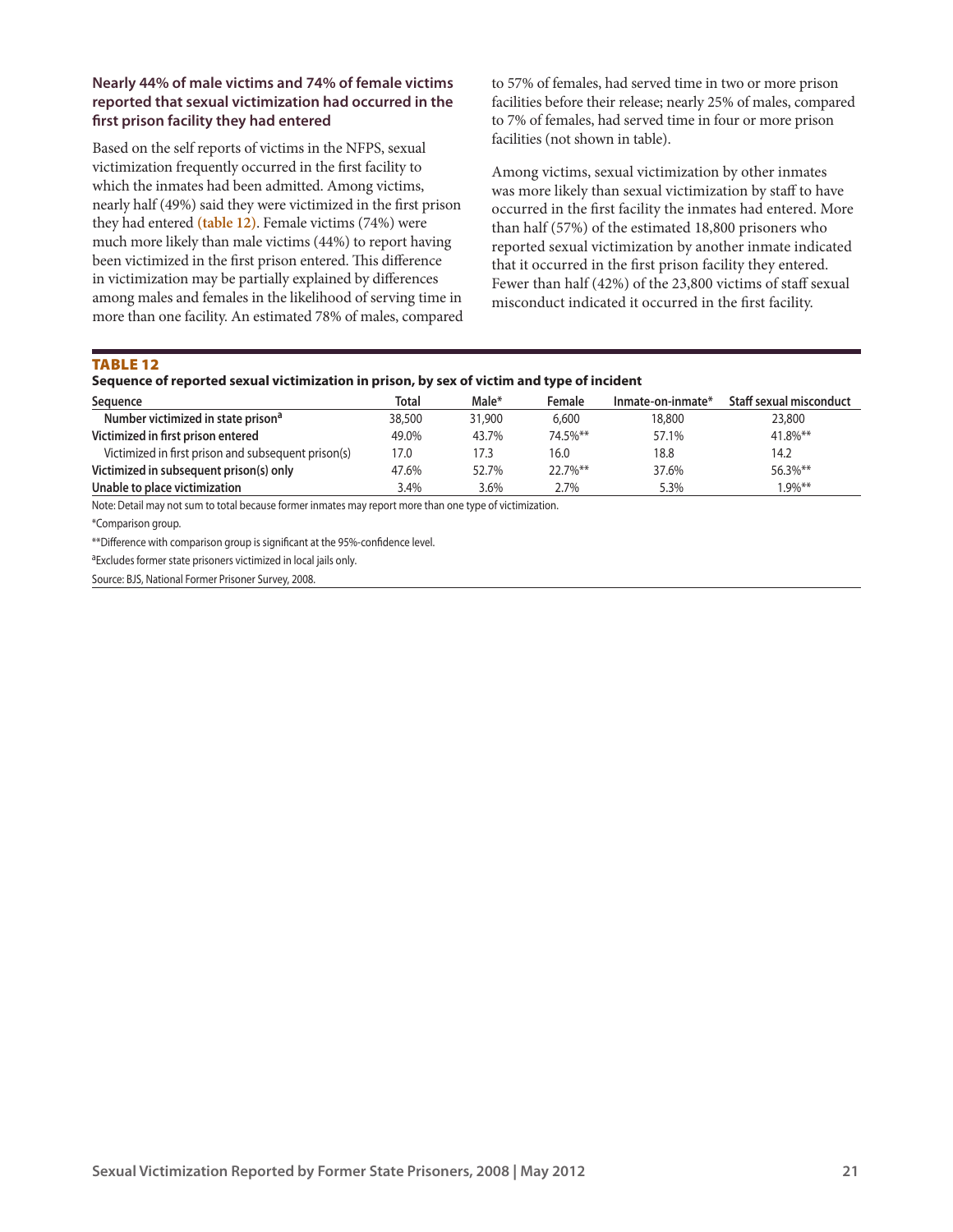#### **Reports of sexual violence did not vary by size of facility, facility age, crowding, inmate-to-staff ratios, or sex composition of staff**

Further analysis of prison placements provided a detailed risk profile of facility-level characteristics in conjunction with reported sexual victimization. Overall, few measurable differences at the 95% level of statistical confidence emerged among commonly cited facility risk factors **(table 13)**. Sexual victimization rates (defined by type of victimization and sex of inmate) did not increase with—

- increased size of the facility (based on the average daily population during the 12 months prior to the census closest in time to the inmate's placement)
- increased age of the facility (based on year of original construction)
- facility overcrowding (based on the ratio of the number of inmates the facility actually held to the official rated capacity)
- increased inmate-to-staff ratios in the facility (based on the number of inmates held to the total number of payroll, non-payroll, and contract staff)
- decreased proportion of female to male staff.

## **Sexual victimization rates varied by type and primary function of the facility and by indicators of facility disorder**

Among male former state prisoners, inmate-on-inmate and staff-on-inmate victimization rates were higher in facilities—

- under a court order or consent decree (to limit the number of inmates, to address crowding, or in response to the totality of conditions at the time of the census) than in other facilities
- reporting a major disturbance (involving five or more inmates and which resulted in serious injury or significant property damage) in the 12 months prior to the census than in other facilities
- with medium or greater security levels than in facilities with minimum or low security levels
- with a primary function of housing general population than in facilities with specialized functions (e.g., reception or diagnostic centers, community corrections centers, medical treatment, and alcohol or drug treatment).

Among female former state prisoners, reports of inmateon-inmate victimization were lower in community corrections centers (1.3%) and facilities that permitted 50% or more of their inmates to leave unaccompanied during the day (1.3%), than in facilities holding general population (5.3%) or in general confinement facilities (5.0%). Inmateon-inmate sexual victimization rates were also lower in minimum or low security facilities (3.0%) than in medium security facilities (5.6%) and lower in privately operated facilities (2.0%) than in state facilities (5.0%).

Reports of staff sexual misconduct among female former state prisoners did not vary significantly across facility characteristics, except for being lower in minimum or low security facilities (1.0%) than in medium security facilities (3.0%) and higher in facilities under a court order (6.3%) than in other facilities (2.0%).

Whether a facility was publicly operated or privately operated was an inconsistent predictor of victimization. While reports by male former state prisoners of staff sexual misconduct were higher in privately operated facilities (4.6%) than in state facilities (2.5%), reports by female former prisoners did not differ statistically between state and privately operated facilities. Rates of inmate-on-inmate victimization among women, but not among men, were lower in privately operated facilities than in state facilities.

When an inmate had been placed in the facility was a strong predictor of sexual victimization among male former prisoners. As measured by the census year closest to the time of placement, male former state inmates were nearly 4 times more likely to report victimization by another inmate and 3 times more likely to report victimization by staff if they had entered the facility around the 1990 census than if they had entered around the 2005 census. Female inmates who entered the prison facility around 1990 were nearly 8 times more likely to report staff sexual misconduct (12.5%) than if they had entered around 2005 (1.6%). However, rates of inmate-on-inmate sexual victimization among females did not differ by year of placement.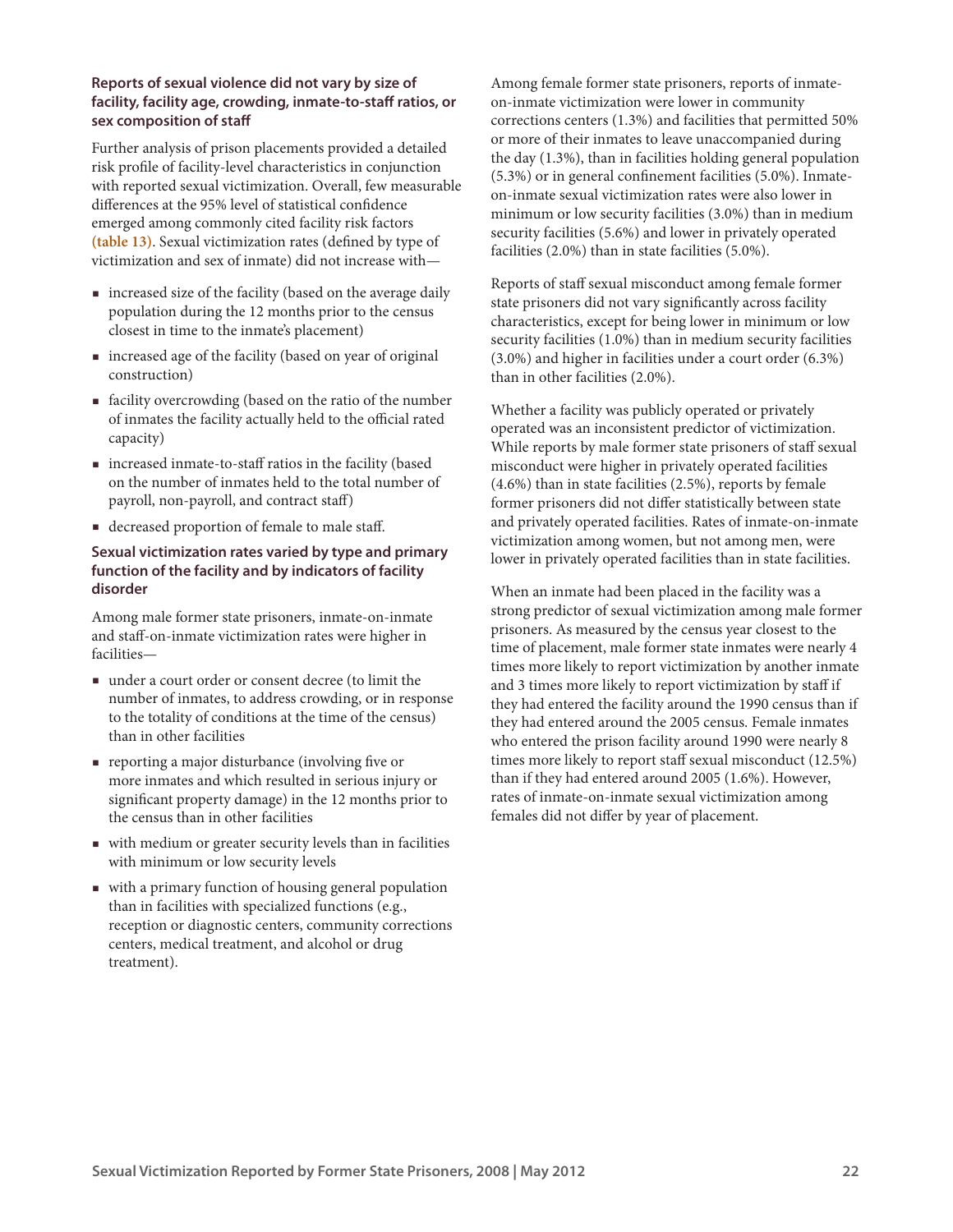# TABLE 13

|  |  | Prevalence of sexual victimization during prison placement, by sex of inmate, type of incident, and facility-level characteristics |  |
|--|--|------------------------------------------------------------------------------------------------------------------------------------|--|
|  |  |                                                                                                                                    |  |

|                                                       |                               | <b>Percent of male inmates</b><br>during placement | reporting sexual victimization    |                                 | <b>Percent of female inmates</b><br>reporting sexual victimization<br>during placement |                            |
|-------------------------------------------------------|-------------------------------|----------------------------------------------------|-----------------------------------|---------------------------------|----------------------------------------------------------------------------------------|----------------------------|
| Facility-level characteristic <sup>a</sup>            | Number of male<br>placementsb | Inmate-on-<br>inmate                               | <b>Staff sexual</b><br>misconduct | Number of female<br>placementsb | Inmate-on-<br>inmate                                                                   | Staff sexual<br>misconduct |
| Average daily population <sup>c</sup>                 |                               |                                                    |                                   |                                 |                                                                                        |                            |
| 860 or less                                           | 287,300                       | 1.0%                                               | 2.1%                              | 45,100                          | 3.6%                                                                                   | 2.1%                       |
| 861 to 1,350*                                         | 287,500                       | 1.5                                                | 2.8                               | 22,800                          | 4.9                                                                                    | 2.9                        |
| 1,351 to 2,200                                        | 289,000                       | 1.9                                                | 2.8                               | 16,700                          | 5.6                                                                                    | 2.9                        |
| More than 2,200                                       | 288,800                       | 1.9                                                | 2.5                               | 17,900                          | 6.9                                                                                    | 2.2                        |
| <b>Type of facility</b>                               |                               |                                                    |                                   |                                 |                                                                                        |                            |
| General population*                                   | 825,500                       | 1.9%                                               | 3.1%                              | 89,900                          | 5.3%                                                                                   | 2.6%                       |
| Reception/diagnostic                                  | 162,400                       | $0.9**$                                            | $1.1***$                          | 1,100                           | 4.5                                                                                    | $6.0\,$                    |
| Community corrections center                          | 66,200                        | $0.6***$                                           | $1.3***$                          | 5,700                           | $1.3***$                                                                               | 1.2                        |
| Returned to custody <sup>d</sup>                      | 34,700                        | 0.8                                                | $1.2***$                          | 900                             | 3.1                                                                                    | 4.3                        |
| Othere                                                | 52,300                        | $0.9**$                                            | $1.5***$                          | 3,900                           | $0.4**$                                                                                | $0.3***$                   |
| Percent of inmates leaving facility during the day    |                               |                                                    |                                   |                                 |                                                                                        |                            |
| Less than 50%*                                        | 1,084,800                     | 1.6%                                               | 2.6%                              | 96,600                          | 5.0%                                                                                   | 2.5%                       |
| 50% or more                                           | 67,700                        | $0.6***$                                           | $1.2***$                          | 5,900                           | $1.3***$                                                                               | $1.0\,$                    |
| Security level <sup>f</sup>                           |                               |                                                    |                                   |                                 |                                                                                        |                            |
| Maximum/close/high                                    | 394,800                       | 2.1%                                               | 3.0%                              | 39,300                          | 5.2%                                                                                   | 2.8%                       |
| Medium*                                               | 488,900                       | 1.6                                                | 2.7                               | 38,100                          | 5.6                                                                                    | 3.0                        |
| Minimum/low                                           | 268,800                       | $0.7**$                                            | $1.7***$                          | 25,000                          | $3.0**$                                                                                | $1.0***$                   |
| Who operates facility                                 |                               |                                                    |                                   |                                 |                                                                                        |                            |
| State*                                                | 1,087,400                     | 1.6%                                               | 2.5%                              | 96,400                          | 5.0%                                                                                   | 2.5%                       |
| Private                                               | 50,800                        | 0.8                                                | $4.6***$                          | 5,900                           | $2.0**$                                                                                | 1.1                        |
| Other <sup>g</sup>                                    | 14,300                        | 1.4                                                | $1.3***$                          | $\vdots$                        | $\ddot{\cdot}$                                                                         | $\vdots$                   |
| Year builth                                           |                               |                                                    |                                   |                                 |                                                                                        |                            |
| Before 1951                                           | 277,500                       | 1.8%                                               | 2.4%                              | 22,800                          | 4.7%                                                                                   | 3.4%                       |
| 1951-1985*                                            | 325,200                       | 1.6                                                | 2.7                               | 29,200                          | 3.8                                                                                    | 2.7                        |
| 1986-1990                                             | 187,300                       | 1.6                                                | 3.0                               | 14,100                          | 5.5                                                                                    | 2.4                        |
| 1991 or after                                         | 339,600                       | 1.4                                                | 2.4                               | 34,400                          | 5.6                                                                                    | 1.6                        |
| Facility over capacity <sup>i</sup>                   |                               |                                                    |                                   |                                 |                                                                                        |                            |
| No*                                                   | 706,700                       | 1.6%                                               | 2.8%                              | 65,100                          | 4.4%                                                                                   | 2.4%                       |
| Yes                                                   | 444,200                       | 1.5                                                | 2.1                               |                                 | 5.5                                                                                    | 2.4                        |
| Inmate-to-staff ratio                                 |                               |                                                    |                                   | 37,400                          |                                                                                        |                            |
|                                                       |                               |                                                    |                                   |                                 |                                                                                        |                            |
| Less than 4.0                                         | 306,300                       | 1.4%                                               | 2.5%                              | 32,000                          | 4.3%                                                                                   | 3.3%                       |
| $4.0 - 4.9*$                                          | 200,900                       | 2.0                                                | 2.9                               | 19,500                          | 3.9                                                                                    | 1.6                        |
| $5.0 - 5.9$<br>6.0 or more                            | 216,700                       | 1.8<br>1.6                                         | 3.3<br>2.5                        | 14,900                          | 5.5                                                                                    | 2.3<br>2.1                 |
| Under a court order <sup>k</sup>                      | 279,600                       |                                                    |                                   | 18,300                          | 4.2                                                                                    |                            |
|                                                       |                               |                                                    |                                   |                                 |                                                                                        |                            |
| No*                                                   | 1,001,500                     | 1.4%                                               | 2.2%                              | 92,600                          | 4.6%                                                                                   | 2.0%                       |
| Yes                                                   | 138,800                       | $3.0**$                                            | $4.9**$                           | 9,800                           | 6.7                                                                                    | $6.3***$                   |
| Major disturbance in census year <sup>l</sup>         |                               |                                                    |                                   |                                 |                                                                                        |                            |
| No*                                                   | 941,800                       | 1.4%                                               | 2.4%                              | 90,400                          | 4.5%                                                                                   | 2.5%                       |
| Yes                                                   | 171,600                       | $2.4***$                                           | $3.9**$                           | 5,800                           | 8.0                                                                                    | 3.2                        |
| Percent female staff <sup>m</sup>                     |                               |                                                    |                                   |                                 |                                                                                        |                            |
| Low                                                   | 328,000                       | 1.6%                                               | 2.1%                              | 18,900                          | 3.8%                                                                                   | 3.7%                       |
| Medium*                                               | 239,800                       | 1.6                                                | 2.8                               | 21,900                          | 4.5                                                                                    | 1.9                        |
| High                                                  | 261,900                       | $1.7\,$                                            | 2.7                               | 20,700                          | 5.1                                                                                    | 2.1                        |
| Highest                                               | 173,800                       | 1.9                                                | 4.2                               | 23,300                          | 4.2                                                                                    | 2.3                        |
| Census year closest to time of placement <sup>n</sup> |                               |                                                    |                                   |                                 |                                                                                        |                            |
| 1990                                                  | 47,600                        | $4.2%***$                                          | $6.8\%$ **                        | 2,200                           | 4.2%                                                                                   | 12.5%**                    |
| 1995                                                  | 85,700                        | $2.2***$                                           | $4.5***$                          | 4,700                           | $5.0\,$                                                                                | $6.7**$                    |
| 2000                                                  | 257,100                       | $2.4***$                                           | $3.4**$                           | 14,600                          | 5.6                                                                                    | $4.3***$                   |
| 2005*                                                 | 762,100                       | 1.0                                                | 1.8                               | 80,900                          | 4.6                                                                                    | 1.6                        |

*Continued on next page*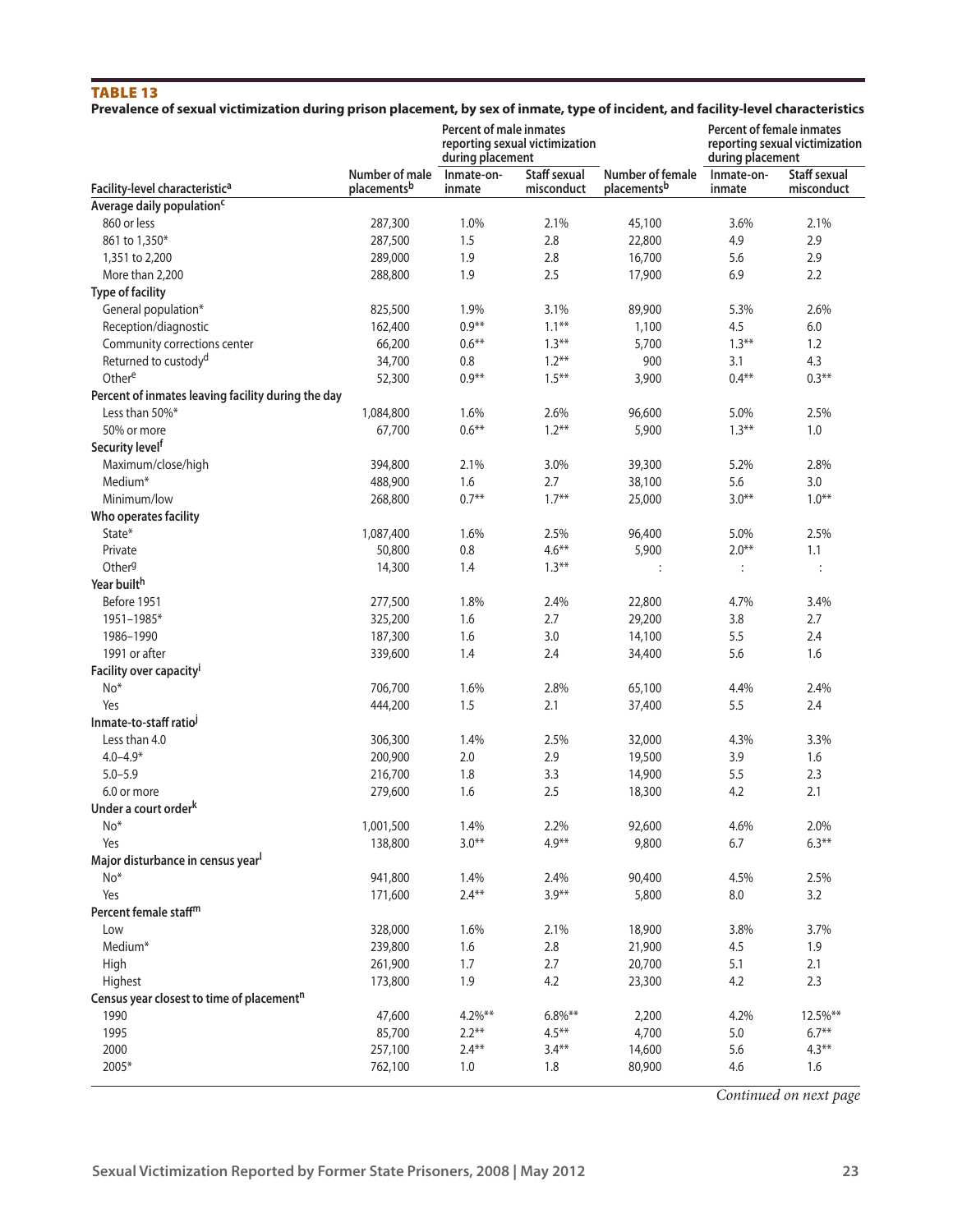#### Table 13 (continued)

#### **Prevalence of sexual victimization during prison placement, by sex of inmate, type of incident, and facility-level characteristics**

|                                            |                                           | Percent of male inmates<br>during placement | reporting sexual victimization |                                             | Percent of female inmates<br>reporting sexual victimization<br>during placement |                            |
|--------------------------------------------|-------------------------------------------|---------------------------------------------|--------------------------------|---------------------------------------------|---------------------------------------------------------------------------------|----------------------------|
| Facility-level characteristic <sup>a</sup> | Number of male<br>placements <sup>b</sup> | Inmate-on-<br>inmate                        | Staff sexual<br>misconduct     | Number of female<br>placements <sup>b</sup> | Inmate-on-<br>inmate                                                            | Staff sexual<br>misconduct |
| Placement order of facility <sup>o</sup>   |                                           |                                             |                                |                                             |                                                                                 |                            |
| 1st*                                       | 413,400                                   | 5%،                                         | l.9%                           | 55,200                                      | 5.5%                                                                            | 2.6%                       |
| 2nd                                        | 325,700                                   | 1.9                                         | $2.6***$                       | 30,400                                      | 4.8                                                                             | 1.9                        |
| 3rd or higher                              | 413,400                                   | 1.4                                         | $3.2***$                       | 16,900                                      | $2.4***$                                                                        | 2.8                        |

Note: Based on a separate record for each prison placement for the 18,256 former prison inmates interviewed nationwide. Facility-level data from BJS prison censuses (conducted in 1990, 1995, 2000, and 2005) were merged with each placement record based on the census year closest to the prison placement. After weighting, the number of placements with valid data totaled 1,254,998. (See *Methodology* for further description.)

:Not calculated.

\*Comparison group.

\*\*Difference with comparison group is significant at the 95%-confidence level.

<sup>a</sup>Characteristic of the facility is based on the prison census year closest to the time of placement.

bDetail may not sum to total because of missing data on facility characteristics in each census year.

cBased on the number of inmates for each day during the 12 months prior to the census divided by 365.

<sup>d</sup>Includes facilities whose primary function is to house persons returned to custody (e.g., parole violators).

eIncludes facilities whose primary function is boot camp, medical treatment/hospitalization confinement, mental health/psychiatric confinement, alcohol/drug treatment confinement, housing youthful offenders, and geriatric care.

<sup>f</sup>The physical security level that best describes the facility.

9Includes facilities under joint state and local authority.

hBased on year of original construction. If more than one building, based on the oldest building used to house inmates.

<sup>i</sup>Based on the ratio of the number of inmates housed on the day of census to the rated capacity.

j Based on the ratio of the inmate population on the day of census divided by the number of payroll and non-payroll, full-time, part-time, and contract staff, excluding volunteers.

kIncludes state or federal court order or consent decree to limit the number of inmates, crowding, and totality of conditions at time of the census.

<sup>I</sup>Represents facilities that reported one or more major disturbances in the 12 months prior to the census. Major disturbances are incidents involving five or more inmates which result in serious injury or significant property damage.

mCategories are specific to sex: For males, low is less than 15%, medium is 15% to 21%, high is 22% to 34%, and highest is 35% or more. For females, low is less than 35%, medium is 35% to 49%, high is 50% to 69%, and highest is 70% or more.

nPrison census year closest to the time of placement.

oPlacement order of the facility during the period of incarceration: 1st placement, 2nd placement, and 3rd placement or higher.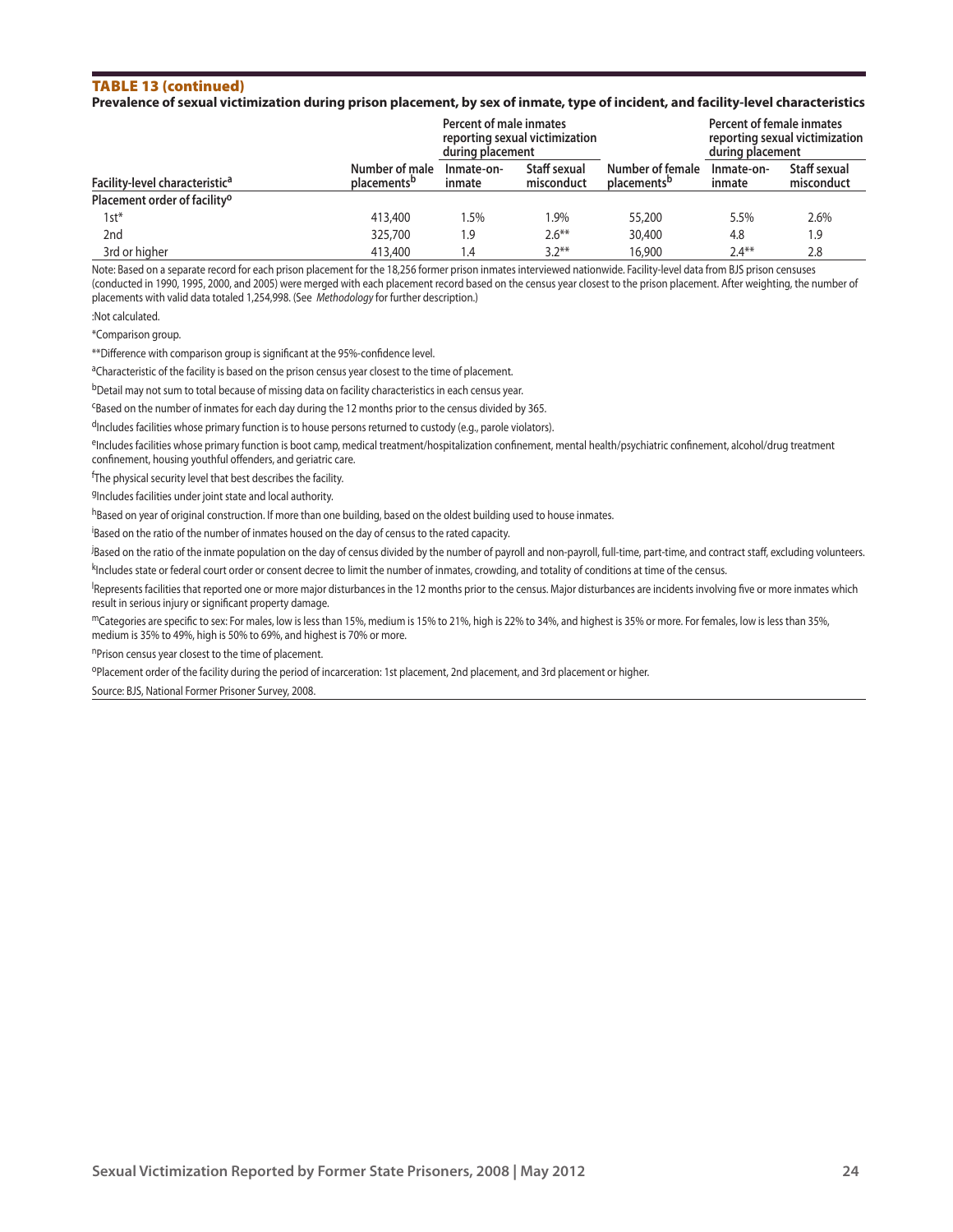## **Prison placements and individual-level risk factors**

While individual-level factors related to sexual victimization have been examined by type of victimization and sex of inmate for the entire period of incarceration, they may also be examined for each prison placement. Such a placement-based examination takes into account the risk of victimization related to individual-level factors, regardless of the duration of time served during a specific prison placement, and permits analysis of the independent contribution of individual-level and facility-level factors. Unlike the earlier analysis based on individuals (510,800 former inmates nationwide), the placement analysis is based on prison placements (more than 1.25 million prison placements). Individuals are represented multiple times, based on their number of separate prison placements (up to a maximum of 15 times per inmate).

#### **An incident of sexual victimization was reported in 4.0% of prison placements**

Among the estimated 1.15 million placements of male inmates, 1.6% involved inmate-on-inmate sexual victimization and 2.6% involved staff-on-inmate victimization **(table 14)**. Among the estimated 102,500 placements of female inmates, 4.8% involved sexual victimization by another inmate and 2.4% involved sexual victimization by staff. Overall, in 4.0% of the more than 1.25 million prison placements, former prisoners reported at least one experience of sexual victimization by another inmate or facility staff.

#### Table 14

**Prevalence of sexual victimization, comparing results from the National Former Prisoner Survey, 2008, and National Inmate Survey, 2008–09**

|                                       | Percent of inmates reporting<br>sexual victimization |                                                     |  |
|---------------------------------------|------------------------------------------------------|-----------------------------------------------------|--|
| Sex of inmate and type<br>of incident | Among all prison<br>placements <sup>a</sup>          | Among all inmates<br>at time of survey <sup>b</sup> |  |
| Total                                 | 4.0%                                                 | 4.8%                                                |  |
| Male inmates                          |                                                      |                                                     |  |
| Inmate-on-inmate                      | 1.6                                                  | 2.0                                                 |  |
| Staff sexual misconduct               | 2.6                                                  | 3.2                                                 |  |
| <b>Female inmates</b>                 |                                                      |                                                     |  |
| Inmate-on-inmate                      | 4.8                                                  | 5.1                                                 |  |
| Staff sexual misconduct               | 2.4                                                  | 2.3                                                 |  |

aBased on the experience reported by former state prisoners during each prison placement while incarcerated in NFPS.

bBased on the experience reported by state prisoners in the last 12 months, or since admission to the facility, if shorter in NIS-2.

Source: BJS, National Former Prisoner Survey, 2008, and National Inmate Survey, 2008–09.

These rates of victimization among all prison placements are similar to those reported by inmates in NIS-2 based on the current facility (during the last 12 months or since admission, if shorter). Based on the NIS-2, 2.0% of currently confined male inmates reported sexual victimization by another inmate and 3.2% by staff; 5.1% of currently confined female inmates reported sexual victimization by another inmate and 2.3% by staff.

Patterns of sexual victimization based on prison placements also resembled those observed for individuals based on their entire period of incarceration in NFPS, except that the rates were somewhat lower across categories defined by demographic and criminal justice characteristics:

- Large differences in sexual victimization during prison placement were found among inmates based on their sexual orientation **(table 15)**.
- Among male former inmates, reports of inmate-oninmate sexual victimization during prison placement varied by race and Hispanic origin. Reports were higher among white non-Hispanic inmates (2.4%) and multiracial inmates (4.0%) than among black non-Hispanic inmates (0.9%).
- Among male inmates, violent sex offenders reported higher rates of inmate-on-inmate sexual victimization (5.9%) than other violent offenders (1.4%), property offenders (1.7%), public-order offenders (1.0%), and drug offenders (0.8%).
- Among male former inmates, those with a prior incarceration (1.4%) were less likely to be victims of other inmates than those with no prior incarceration  $(2.5\%)$ .
- Among female former inmates, rates of inmate-oninmate victimization during prison placement did not significantly vary across demographic characteristics, except among inmates of two or more races.
- Among placements of male former prisoners, reports of staff sexual misconduct were higher among black non-Hispanic inmates (3.3%) than among white non-Hispanic inmates (2.0%) and Hispanic inmates (1.7%). The rates were also higher among younger male inmates (under age 25) than among older male inmates (age 35 or older).
- Among placements of female former prisoners, rates of staff sexual misconduct were significantly lower among those ages 35 to 44 (1.5%) and age 45 or older (1.1%), compared to those ages 20 to 24 (4.0%).
- The only other statistically significant difference among placements of female former inmates was that 8.1% of multi-racial inmates reported staff sexual misconduct, compared to 2.4% or lower among inmates who were white, black, or Hispanic.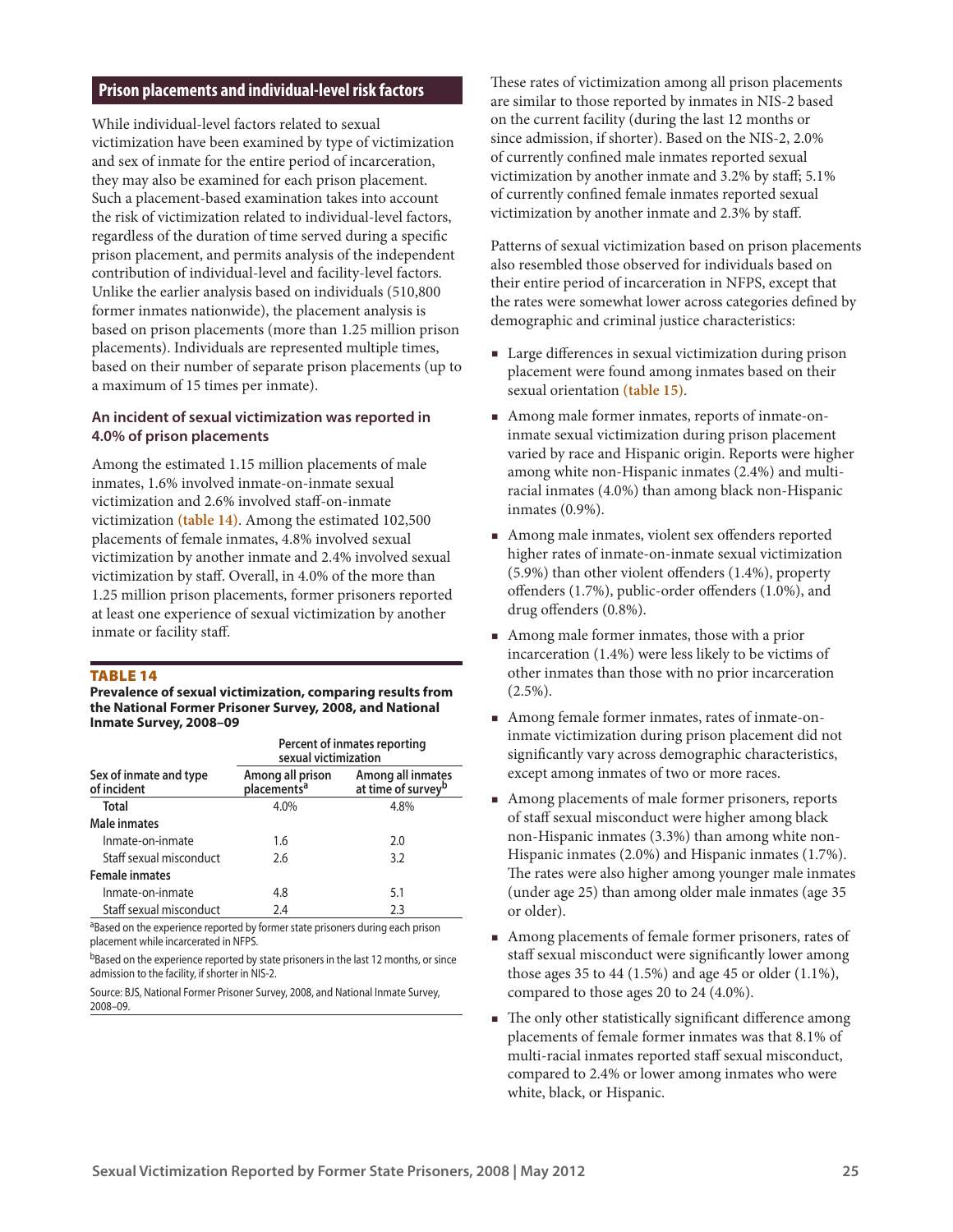## Table 15

#### **Prevalence of sexual victimization among male and female placements, by type of incident and former prisoner characteristics**

| Number of male<br><b>Staff sexual</b><br>Number of female<br>Inmate-on-<br>Staff sexual<br>Inmate-on-<br>Former prisoner characteristic<br>misconduct<br>misconduct<br>placements<br>inmate<br>placements<br>inmate<br>Race/Hispanic origin<br>White <sup>a</sup><br>$2.4\%**$<br>$2.0\%***$<br>4.9%<br>433,700<br>48,700<br>2.4%<br>Black/African American <sup>a*</sup><br>2.3<br>449,900<br>0.9<br>3.3<br>30,400<br>3.5<br>$1.7***$<br>Hispanic/Latino<br>0.8<br>5.9<br>2.1<br>203,200<br>17,400<br>Othera,b<br>1.2<br>31,900<br>2.3<br>2,900<br>2.1<br>1.1<br>$4.0***$<br>$12.0**$<br>$8.1***$<br>Two or more races <sup>a</sup><br>5.1<br>2,800<br>31,300<br>Age at admission<br>Under 18<br>2.0%<br>5.7%<br>39,900<br>1,700<br>5.9%<br>4.1%<br>$18 - 19$<br>3.5<br>84,200<br>1.4<br>2,700<br>6.8<br>6.5<br>$20 - 24*$<br>3.6<br>253,600<br>1.8<br>14,300<br>6.0<br>4.0<br>$25 - 34$<br>4.9<br>374,300<br>1.6<br>2.6<br>34,900<br>2.8<br>$1.7***$<br>$1.5***$<br>$35 - 44$<br>1.3<br>4.5<br>258,600<br>34,000<br>45 or older<br>1.4<br>$0.8**$<br>3.8<br>$1.1***$<br>128,900<br>14,300<br><b>Education<sup>c</sup></b><br>Less than high school <sup>d*</sup><br>1.5%<br>693,300<br>2.4%<br>55,200<br>4.7%<br>2.3%<br>1.3<br>1.8<br>1.3<br>High school graduate<br>210,500<br>18,200<br>4.1<br>$3.8**$<br>Some college<br>209,000<br>2.1<br>23,800<br>5.3<br>2.9<br>College degree or more<br>1.9<br>2.1<br>6.2<br>5.7<br>37,600<br>5,100<br>Marital status <sup>c</sup><br>Married*<br>2.0%<br>237,900<br>3.1%<br>18,400<br>4.4%<br>2.1%<br>Widowed, divorced, or separated<br>1.4<br>2.2<br>5.9<br>2.4<br>325,600<br>41,100<br>Never married<br>2.5<br>3.9<br>2.6<br>584,900<br>1.5<br>43,000<br>Weight <sup>c,e</sup><br>1st quartile*<br>1.7%<br>2.2%<br>303,300<br>28,000<br>5.8%<br>3.1%<br>279,100<br>1.7<br>2.4<br>3.6<br>1.9<br>2nd quartile<br>22,300<br>3rd quartile<br>2.6<br>2.8<br>309,800<br>1.4<br>26,100<br>5.1<br>4th quartile<br>1.4<br>3.0<br>1.6<br>259,100<br>24,600<br>4.4<br>Sexual orientation <sup>c</sup><br>Straight/heterosexual*<br>1,118,200<br>1.2%<br>2.5%<br>4.3%<br>84,200<br>2.0%<br>Bisexual<br>$18.1***$<br>$9.2***$<br>7.8<br>$4.2**$<br>13,100<br>11,900<br>Lesbian/gay/homosexual<br>9,600<br>$19.3***$<br>$5.6***$<br>5,700<br>5.4<br>$5.5***$<br><b>Prior incarcerations</b><br>2.5%<br>No prior incarceration*<br>211,400<br>2.5%<br>25,200<br>3.3%<br>2.4%<br>$1.4***$<br>2.6<br>5.3<br>2.4<br>1 or more prior incarcerations<br>77,300<br>941,100<br>Most serious offense<br>Violent sexual offense*<br>2.9%<br>78,300<br>5.9%<br>900<br>6.2%<br>5.3%<br>$1.4***$<br>3.8<br>3.7<br>3.7<br>Violent<br>385,200<br>22,300<br>$1.7***$<br>2.5<br>34,300<br>6.0<br>2.3<br>259,600<br>Property<br>$0.8***$<br>297,300<br>1.5<br>35,000<br>4.4<br>2.0<br>Drug<br>$1.0***$<br>$0.9**$<br>Public order<br>112,500<br>8,000<br>4.0<br>1.6<br>Other<br>3,200<br>1.7<br>300<br>3.3<br>2.0<br>0.0<br><b>Total time served</b><br>Less than 12 months*<br>129,000<br>0.9%<br>1.2%<br>22,200<br>0.8%<br>3.6%<br>$12 - 23$<br>233,700<br>0.9<br>1.1<br>30,000<br>1.6<br>4.6<br>$24 - 35$<br>177,100<br>1.4<br>1.8<br>16,900<br>4.5<br>1.2<br>$36 - 59$<br>0.8<br>$2.9***$<br>215,000<br>2.0<br>6.0<br>17,500<br>$1.9***$<br>$2.9***$<br>$60 - 119$<br>$5.4**$<br>226,800<br>11,700<br>6.2 |                      |         | <b>Percent of male inmates</b><br>during placement | reporting sexual victimization |       | <b>Percent of female inmates</b><br>reporting sexual victimization<br>during placement |          |
|------------------------------------------------------------------------------------------------------------------------------------------------------------------------------------------------------------------------------------------------------------------------------------------------------------------------------------------------------------------------------------------------------------------------------------------------------------------------------------------------------------------------------------------------------------------------------------------------------------------------------------------------------------------------------------------------------------------------------------------------------------------------------------------------------------------------------------------------------------------------------------------------------------------------------------------------------------------------------------------------------------------------------------------------------------------------------------------------------------------------------------------------------------------------------------------------------------------------------------------------------------------------------------------------------------------------------------------------------------------------------------------------------------------------------------------------------------------------------------------------------------------------------------------------------------------------------------------------------------------------------------------------------------------------------------------------------------------------------------------------------------------------------------------------------------------------------------------------------------------------------------------------------------------------------------------------------------------------------------------------------------------------------------------------------------------------------------------------------------------------------------------------------------------------------------------------------------------------------------------------------------------------------------------------------------------------------------------------------------------------------------------------------------------------------------------------------------------------------------------------------------------------------------------------------------------------------------------------------------------------------------------------------------------------------------------------------------------------------------------------------------------------------------------------------------------------------------------------------------------------------------------------------------------------------------------------------------------------------------------------------------------------------------------------------------------------------------------------------------------------------------------------------------------------------------------------------------------------------------------------------------------------------------------------------------------------------|----------------------|---------|----------------------------------------------------|--------------------------------|-------|----------------------------------------------------------------------------------------|----------|
|                                                                                                                                                                                                                                                                                                                                                                                                                                                                                                                                                                                                                                                                                                                                                                                                                                                                                                                                                                                                                                                                                                                                                                                                                                                                                                                                                                                                                                                                                                                                                                                                                                                                                                                                                                                                                                                                                                                                                                                                                                                                                                                                                                                                                                                                                                                                                                                                                                                                                                                                                                                                                                                                                                                                                                                                                                                                                                                                                                                                                                                                                                                                                                                                                                                                                                                              |                      |         |                                                    |                                |       |                                                                                        |          |
|                                                                                                                                                                                                                                                                                                                                                                                                                                                                                                                                                                                                                                                                                                                                                                                                                                                                                                                                                                                                                                                                                                                                                                                                                                                                                                                                                                                                                                                                                                                                                                                                                                                                                                                                                                                                                                                                                                                                                                                                                                                                                                                                                                                                                                                                                                                                                                                                                                                                                                                                                                                                                                                                                                                                                                                                                                                                                                                                                                                                                                                                                                                                                                                                                                                                                                                              |                      |         |                                                    |                                |       |                                                                                        |          |
|                                                                                                                                                                                                                                                                                                                                                                                                                                                                                                                                                                                                                                                                                                                                                                                                                                                                                                                                                                                                                                                                                                                                                                                                                                                                                                                                                                                                                                                                                                                                                                                                                                                                                                                                                                                                                                                                                                                                                                                                                                                                                                                                                                                                                                                                                                                                                                                                                                                                                                                                                                                                                                                                                                                                                                                                                                                                                                                                                                                                                                                                                                                                                                                                                                                                                                                              |                      |         |                                                    |                                |       |                                                                                        |          |
|                                                                                                                                                                                                                                                                                                                                                                                                                                                                                                                                                                                                                                                                                                                                                                                                                                                                                                                                                                                                                                                                                                                                                                                                                                                                                                                                                                                                                                                                                                                                                                                                                                                                                                                                                                                                                                                                                                                                                                                                                                                                                                                                                                                                                                                                                                                                                                                                                                                                                                                                                                                                                                                                                                                                                                                                                                                                                                                                                                                                                                                                                                                                                                                                                                                                                                                              |                      |         |                                                    |                                |       |                                                                                        |          |
|                                                                                                                                                                                                                                                                                                                                                                                                                                                                                                                                                                                                                                                                                                                                                                                                                                                                                                                                                                                                                                                                                                                                                                                                                                                                                                                                                                                                                                                                                                                                                                                                                                                                                                                                                                                                                                                                                                                                                                                                                                                                                                                                                                                                                                                                                                                                                                                                                                                                                                                                                                                                                                                                                                                                                                                                                                                                                                                                                                                                                                                                                                                                                                                                                                                                                                                              |                      |         |                                                    |                                |       |                                                                                        |          |
|                                                                                                                                                                                                                                                                                                                                                                                                                                                                                                                                                                                                                                                                                                                                                                                                                                                                                                                                                                                                                                                                                                                                                                                                                                                                                                                                                                                                                                                                                                                                                                                                                                                                                                                                                                                                                                                                                                                                                                                                                                                                                                                                                                                                                                                                                                                                                                                                                                                                                                                                                                                                                                                                                                                                                                                                                                                                                                                                                                                                                                                                                                                                                                                                                                                                                                                              |                      |         |                                                    |                                |       |                                                                                        |          |
|                                                                                                                                                                                                                                                                                                                                                                                                                                                                                                                                                                                                                                                                                                                                                                                                                                                                                                                                                                                                                                                                                                                                                                                                                                                                                                                                                                                                                                                                                                                                                                                                                                                                                                                                                                                                                                                                                                                                                                                                                                                                                                                                                                                                                                                                                                                                                                                                                                                                                                                                                                                                                                                                                                                                                                                                                                                                                                                                                                                                                                                                                                                                                                                                                                                                                                                              |                      |         |                                                    |                                |       |                                                                                        |          |
|                                                                                                                                                                                                                                                                                                                                                                                                                                                                                                                                                                                                                                                                                                                                                                                                                                                                                                                                                                                                                                                                                                                                                                                                                                                                                                                                                                                                                                                                                                                                                                                                                                                                                                                                                                                                                                                                                                                                                                                                                                                                                                                                                                                                                                                                                                                                                                                                                                                                                                                                                                                                                                                                                                                                                                                                                                                                                                                                                                                                                                                                                                                                                                                                                                                                                                                              |                      |         |                                                    |                                |       |                                                                                        |          |
|                                                                                                                                                                                                                                                                                                                                                                                                                                                                                                                                                                                                                                                                                                                                                                                                                                                                                                                                                                                                                                                                                                                                                                                                                                                                                                                                                                                                                                                                                                                                                                                                                                                                                                                                                                                                                                                                                                                                                                                                                                                                                                                                                                                                                                                                                                                                                                                                                                                                                                                                                                                                                                                                                                                                                                                                                                                                                                                                                                                                                                                                                                                                                                                                                                                                                                                              |                      |         |                                                    |                                |       |                                                                                        |          |
|                                                                                                                                                                                                                                                                                                                                                                                                                                                                                                                                                                                                                                                                                                                                                                                                                                                                                                                                                                                                                                                                                                                                                                                                                                                                                                                                                                                                                                                                                                                                                                                                                                                                                                                                                                                                                                                                                                                                                                                                                                                                                                                                                                                                                                                                                                                                                                                                                                                                                                                                                                                                                                                                                                                                                                                                                                                                                                                                                                                                                                                                                                                                                                                                                                                                                                                              |                      |         |                                                    |                                |       |                                                                                        |          |
|                                                                                                                                                                                                                                                                                                                                                                                                                                                                                                                                                                                                                                                                                                                                                                                                                                                                                                                                                                                                                                                                                                                                                                                                                                                                                                                                                                                                                                                                                                                                                                                                                                                                                                                                                                                                                                                                                                                                                                                                                                                                                                                                                                                                                                                                                                                                                                                                                                                                                                                                                                                                                                                                                                                                                                                                                                                                                                                                                                                                                                                                                                                                                                                                                                                                                                                              |                      |         |                                                    |                                |       |                                                                                        |          |
|                                                                                                                                                                                                                                                                                                                                                                                                                                                                                                                                                                                                                                                                                                                                                                                                                                                                                                                                                                                                                                                                                                                                                                                                                                                                                                                                                                                                                                                                                                                                                                                                                                                                                                                                                                                                                                                                                                                                                                                                                                                                                                                                                                                                                                                                                                                                                                                                                                                                                                                                                                                                                                                                                                                                                                                                                                                                                                                                                                                                                                                                                                                                                                                                                                                                                                                              |                      |         |                                                    |                                |       |                                                                                        |          |
|                                                                                                                                                                                                                                                                                                                                                                                                                                                                                                                                                                                                                                                                                                                                                                                                                                                                                                                                                                                                                                                                                                                                                                                                                                                                                                                                                                                                                                                                                                                                                                                                                                                                                                                                                                                                                                                                                                                                                                                                                                                                                                                                                                                                                                                                                                                                                                                                                                                                                                                                                                                                                                                                                                                                                                                                                                                                                                                                                                                                                                                                                                                                                                                                                                                                                                                              |                      |         |                                                    |                                |       |                                                                                        |          |
|                                                                                                                                                                                                                                                                                                                                                                                                                                                                                                                                                                                                                                                                                                                                                                                                                                                                                                                                                                                                                                                                                                                                                                                                                                                                                                                                                                                                                                                                                                                                                                                                                                                                                                                                                                                                                                                                                                                                                                                                                                                                                                                                                                                                                                                                                                                                                                                                                                                                                                                                                                                                                                                                                                                                                                                                                                                                                                                                                                                                                                                                                                                                                                                                                                                                                                                              |                      |         |                                                    |                                |       |                                                                                        |          |
|                                                                                                                                                                                                                                                                                                                                                                                                                                                                                                                                                                                                                                                                                                                                                                                                                                                                                                                                                                                                                                                                                                                                                                                                                                                                                                                                                                                                                                                                                                                                                                                                                                                                                                                                                                                                                                                                                                                                                                                                                                                                                                                                                                                                                                                                                                                                                                                                                                                                                                                                                                                                                                                                                                                                                                                                                                                                                                                                                                                                                                                                                                                                                                                                                                                                                                                              |                      |         |                                                    |                                |       |                                                                                        |          |
|                                                                                                                                                                                                                                                                                                                                                                                                                                                                                                                                                                                                                                                                                                                                                                                                                                                                                                                                                                                                                                                                                                                                                                                                                                                                                                                                                                                                                                                                                                                                                                                                                                                                                                                                                                                                                                                                                                                                                                                                                                                                                                                                                                                                                                                                                                                                                                                                                                                                                                                                                                                                                                                                                                                                                                                                                                                                                                                                                                                                                                                                                                                                                                                                                                                                                                                              |                      |         |                                                    |                                |       |                                                                                        |          |
|                                                                                                                                                                                                                                                                                                                                                                                                                                                                                                                                                                                                                                                                                                                                                                                                                                                                                                                                                                                                                                                                                                                                                                                                                                                                                                                                                                                                                                                                                                                                                                                                                                                                                                                                                                                                                                                                                                                                                                                                                                                                                                                                                                                                                                                                                                                                                                                                                                                                                                                                                                                                                                                                                                                                                                                                                                                                                                                                                                                                                                                                                                                                                                                                                                                                                                                              |                      |         |                                                    |                                |       |                                                                                        |          |
|                                                                                                                                                                                                                                                                                                                                                                                                                                                                                                                                                                                                                                                                                                                                                                                                                                                                                                                                                                                                                                                                                                                                                                                                                                                                                                                                                                                                                                                                                                                                                                                                                                                                                                                                                                                                                                                                                                                                                                                                                                                                                                                                                                                                                                                                                                                                                                                                                                                                                                                                                                                                                                                                                                                                                                                                                                                                                                                                                                                                                                                                                                                                                                                                                                                                                                                              |                      |         |                                                    |                                |       |                                                                                        |          |
|                                                                                                                                                                                                                                                                                                                                                                                                                                                                                                                                                                                                                                                                                                                                                                                                                                                                                                                                                                                                                                                                                                                                                                                                                                                                                                                                                                                                                                                                                                                                                                                                                                                                                                                                                                                                                                                                                                                                                                                                                                                                                                                                                                                                                                                                                                                                                                                                                                                                                                                                                                                                                                                                                                                                                                                                                                                                                                                                                                                                                                                                                                                                                                                                                                                                                                                              |                      |         |                                                    |                                |       |                                                                                        |          |
|                                                                                                                                                                                                                                                                                                                                                                                                                                                                                                                                                                                                                                                                                                                                                                                                                                                                                                                                                                                                                                                                                                                                                                                                                                                                                                                                                                                                                                                                                                                                                                                                                                                                                                                                                                                                                                                                                                                                                                                                                                                                                                                                                                                                                                                                                                                                                                                                                                                                                                                                                                                                                                                                                                                                                                                                                                                                                                                                                                                                                                                                                                                                                                                                                                                                                                                              |                      |         |                                                    |                                |       |                                                                                        |          |
|                                                                                                                                                                                                                                                                                                                                                                                                                                                                                                                                                                                                                                                                                                                                                                                                                                                                                                                                                                                                                                                                                                                                                                                                                                                                                                                                                                                                                                                                                                                                                                                                                                                                                                                                                                                                                                                                                                                                                                                                                                                                                                                                                                                                                                                                                                                                                                                                                                                                                                                                                                                                                                                                                                                                                                                                                                                                                                                                                                                                                                                                                                                                                                                                                                                                                                                              |                      |         |                                                    |                                |       |                                                                                        |          |
|                                                                                                                                                                                                                                                                                                                                                                                                                                                                                                                                                                                                                                                                                                                                                                                                                                                                                                                                                                                                                                                                                                                                                                                                                                                                                                                                                                                                                                                                                                                                                                                                                                                                                                                                                                                                                                                                                                                                                                                                                                                                                                                                                                                                                                                                                                                                                                                                                                                                                                                                                                                                                                                                                                                                                                                                                                                                                                                                                                                                                                                                                                                                                                                                                                                                                                                              |                      |         |                                                    |                                |       |                                                                                        |          |
|                                                                                                                                                                                                                                                                                                                                                                                                                                                                                                                                                                                                                                                                                                                                                                                                                                                                                                                                                                                                                                                                                                                                                                                                                                                                                                                                                                                                                                                                                                                                                                                                                                                                                                                                                                                                                                                                                                                                                                                                                                                                                                                                                                                                                                                                                                                                                                                                                                                                                                                                                                                                                                                                                                                                                                                                                                                                                                                                                                                                                                                                                                                                                                                                                                                                                                                              |                      |         |                                                    |                                |       |                                                                                        |          |
|                                                                                                                                                                                                                                                                                                                                                                                                                                                                                                                                                                                                                                                                                                                                                                                                                                                                                                                                                                                                                                                                                                                                                                                                                                                                                                                                                                                                                                                                                                                                                                                                                                                                                                                                                                                                                                                                                                                                                                                                                                                                                                                                                                                                                                                                                                                                                                                                                                                                                                                                                                                                                                                                                                                                                                                                                                                                                                                                                                                                                                                                                                                                                                                                                                                                                                                              |                      |         |                                                    |                                |       |                                                                                        |          |
|                                                                                                                                                                                                                                                                                                                                                                                                                                                                                                                                                                                                                                                                                                                                                                                                                                                                                                                                                                                                                                                                                                                                                                                                                                                                                                                                                                                                                                                                                                                                                                                                                                                                                                                                                                                                                                                                                                                                                                                                                                                                                                                                                                                                                                                                                                                                                                                                                                                                                                                                                                                                                                                                                                                                                                                                                                                                                                                                                                                                                                                                                                                                                                                                                                                                                                                              |                      |         |                                                    |                                |       |                                                                                        |          |
|                                                                                                                                                                                                                                                                                                                                                                                                                                                                                                                                                                                                                                                                                                                                                                                                                                                                                                                                                                                                                                                                                                                                                                                                                                                                                                                                                                                                                                                                                                                                                                                                                                                                                                                                                                                                                                                                                                                                                                                                                                                                                                                                                                                                                                                                                                                                                                                                                                                                                                                                                                                                                                                                                                                                                                                                                                                                                                                                                                                                                                                                                                                                                                                                                                                                                                                              |                      |         |                                                    |                                |       |                                                                                        |          |
|                                                                                                                                                                                                                                                                                                                                                                                                                                                                                                                                                                                                                                                                                                                                                                                                                                                                                                                                                                                                                                                                                                                                                                                                                                                                                                                                                                                                                                                                                                                                                                                                                                                                                                                                                                                                                                                                                                                                                                                                                                                                                                                                                                                                                                                                                                                                                                                                                                                                                                                                                                                                                                                                                                                                                                                                                                                                                                                                                                                                                                                                                                                                                                                                                                                                                                                              |                      |         |                                                    |                                |       |                                                                                        |          |
|                                                                                                                                                                                                                                                                                                                                                                                                                                                                                                                                                                                                                                                                                                                                                                                                                                                                                                                                                                                                                                                                                                                                                                                                                                                                                                                                                                                                                                                                                                                                                                                                                                                                                                                                                                                                                                                                                                                                                                                                                                                                                                                                                                                                                                                                                                                                                                                                                                                                                                                                                                                                                                                                                                                                                                                                                                                                                                                                                                                                                                                                                                                                                                                                                                                                                                                              |                      |         |                                                    |                                |       |                                                                                        |          |
|                                                                                                                                                                                                                                                                                                                                                                                                                                                                                                                                                                                                                                                                                                                                                                                                                                                                                                                                                                                                                                                                                                                                                                                                                                                                                                                                                                                                                                                                                                                                                                                                                                                                                                                                                                                                                                                                                                                                                                                                                                                                                                                                                                                                                                                                                                                                                                                                                                                                                                                                                                                                                                                                                                                                                                                                                                                                                                                                                                                                                                                                                                                                                                                                                                                                                                                              |                      |         |                                                    |                                |       |                                                                                        |          |
|                                                                                                                                                                                                                                                                                                                                                                                                                                                                                                                                                                                                                                                                                                                                                                                                                                                                                                                                                                                                                                                                                                                                                                                                                                                                                                                                                                                                                                                                                                                                                                                                                                                                                                                                                                                                                                                                                                                                                                                                                                                                                                                                                                                                                                                                                                                                                                                                                                                                                                                                                                                                                                                                                                                                                                                                                                                                                                                                                                                                                                                                                                                                                                                                                                                                                                                              |                      |         |                                                    |                                |       |                                                                                        |          |
|                                                                                                                                                                                                                                                                                                                                                                                                                                                                                                                                                                                                                                                                                                                                                                                                                                                                                                                                                                                                                                                                                                                                                                                                                                                                                                                                                                                                                                                                                                                                                                                                                                                                                                                                                                                                                                                                                                                                                                                                                                                                                                                                                                                                                                                                                                                                                                                                                                                                                                                                                                                                                                                                                                                                                                                                                                                                                                                                                                                                                                                                                                                                                                                                                                                                                                                              |                      |         |                                                    |                                |       |                                                                                        |          |
|                                                                                                                                                                                                                                                                                                                                                                                                                                                                                                                                                                                                                                                                                                                                                                                                                                                                                                                                                                                                                                                                                                                                                                                                                                                                                                                                                                                                                                                                                                                                                                                                                                                                                                                                                                                                                                                                                                                                                                                                                                                                                                                                                                                                                                                                                                                                                                                                                                                                                                                                                                                                                                                                                                                                                                                                                                                                                                                                                                                                                                                                                                                                                                                                                                                                                                                              |                      |         |                                                    |                                |       |                                                                                        |          |
|                                                                                                                                                                                                                                                                                                                                                                                                                                                                                                                                                                                                                                                                                                                                                                                                                                                                                                                                                                                                                                                                                                                                                                                                                                                                                                                                                                                                                                                                                                                                                                                                                                                                                                                                                                                                                                                                                                                                                                                                                                                                                                                                                                                                                                                                                                                                                                                                                                                                                                                                                                                                                                                                                                                                                                                                                                                                                                                                                                                                                                                                                                                                                                                                                                                                                                                              |                      |         |                                                    |                                |       |                                                                                        |          |
|                                                                                                                                                                                                                                                                                                                                                                                                                                                                                                                                                                                                                                                                                                                                                                                                                                                                                                                                                                                                                                                                                                                                                                                                                                                                                                                                                                                                                                                                                                                                                                                                                                                                                                                                                                                                                                                                                                                                                                                                                                                                                                                                                                                                                                                                                                                                                                                                                                                                                                                                                                                                                                                                                                                                                                                                                                                                                                                                                                                                                                                                                                                                                                                                                                                                                                                              |                      |         |                                                    |                                |       |                                                                                        |          |
|                                                                                                                                                                                                                                                                                                                                                                                                                                                                                                                                                                                                                                                                                                                                                                                                                                                                                                                                                                                                                                                                                                                                                                                                                                                                                                                                                                                                                                                                                                                                                                                                                                                                                                                                                                                                                                                                                                                                                                                                                                                                                                                                                                                                                                                                                                                                                                                                                                                                                                                                                                                                                                                                                                                                                                                                                                                                                                                                                                                                                                                                                                                                                                                                                                                                                                                              |                      |         |                                                    |                                |       |                                                                                        |          |
|                                                                                                                                                                                                                                                                                                                                                                                                                                                                                                                                                                                                                                                                                                                                                                                                                                                                                                                                                                                                                                                                                                                                                                                                                                                                                                                                                                                                                                                                                                                                                                                                                                                                                                                                                                                                                                                                                                                                                                                                                                                                                                                                                                                                                                                                                                                                                                                                                                                                                                                                                                                                                                                                                                                                                                                                                                                                                                                                                                                                                                                                                                                                                                                                                                                                                                                              |                      |         |                                                    |                                |       |                                                                                        |          |
|                                                                                                                                                                                                                                                                                                                                                                                                                                                                                                                                                                                                                                                                                                                                                                                                                                                                                                                                                                                                                                                                                                                                                                                                                                                                                                                                                                                                                                                                                                                                                                                                                                                                                                                                                                                                                                                                                                                                                                                                                                                                                                                                                                                                                                                                                                                                                                                                                                                                                                                                                                                                                                                                                                                                                                                                                                                                                                                                                                                                                                                                                                                                                                                                                                                                                                                              |                      |         |                                                    |                                |       |                                                                                        |          |
|                                                                                                                                                                                                                                                                                                                                                                                                                                                                                                                                                                                                                                                                                                                                                                                                                                                                                                                                                                                                                                                                                                                                                                                                                                                                                                                                                                                                                                                                                                                                                                                                                                                                                                                                                                                                                                                                                                                                                                                                                                                                                                                                                                                                                                                                                                                                                                                                                                                                                                                                                                                                                                                                                                                                                                                                                                                                                                                                                                                                                                                                                                                                                                                                                                                                                                                              |                      |         |                                                    |                                |       |                                                                                        |          |
|                                                                                                                                                                                                                                                                                                                                                                                                                                                                                                                                                                                                                                                                                                                                                                                                                                                                                                                                                                                                                                                                                                                                                                                                                                                                                                                                                                                                                                                                                                                                                                                                                                                                                                                                                                                                                                                                                                                                                                                                                                                                                                                                                                                                                                                                                                                                                                                                                                                                                                                                                                                                                                                                                                                                                                                                                                                                                                                                                                                                                                                                                                                                                                                                                                                                                                                              |                      |         |                                                    |                                |       |                                                                                        |          |
|                                                                                                                                                                                                                                                                                                                                                                                                                                                                                                                                                                                                                                                                                                                                                                                                                                                                                                                                                                                                                                                                                                                                                                                                                                                                                                                                                                                                                                                                                                                                                                                                                                                                                                                                                                                                                                                                                                                                                                                                                                                                                                                                                                                                                                                                                                                                                                                                                                                                                                                                                                                                                                                                                                                                                                                                                                                                                                                                                                                                                                                                                                                                                                                                                                                                                                                              |                      |         |                                                    |                                |       |                                                                                        |          |
|                                                                                                                                                                                                                                                                                                                                                                                                                                                                                                                                                                                                                                                                                                                                                                                                                                                                                                                                                                                                                                                                                                                                                                                                                                                                                                                                                                                                                                                                                                                                                                                                                                                                                                                                                                                                                                                                                                                                                                                                                                                                                                                                                                                                                                                                                                                                                                                                                                                                                                                                                                                                                                                                                                                                                                                                                                                                                                                                                                                                                                                                                                                                                                                                                                                                                                                              |                      |         |                                                    |                                |       |                                                                                        |          |
|                                                                                                                                                                                                                                                                                                                                                                                                                                                                                                                                                                                                                                                                                                                                                                                                                                                                                                                                                                                                                                                                                                                                                                                                                                                                                                                                                                                                                                                                                                                                                                                                                                                                                                                                                                                                                                                                                                                                                                                                                                                                                                                                                                                                                                                                                                                                                                                                                                                                                                                                                                                                                                                                                                                                                                                                                                                                                                                                                                                                                                                                                                                                                                                                                                                                                                                              |                      |         |                                                    |                                |       |                                                                                        |          |
|                                                                                                                                                                                                                                                                                                                                                                                                                                                                                                                                                                                                                                                                                                                                                                                                                                                                                                                                                                                                                                                                                                                                                                                                                                                                                                                                                                                                                                                                                                                                                                                                                                                                                                                                                                                                                                                                                                                                                                                                                                                                                                                                                                                                                                                                                                                                                                                                                                                                                                                                                                                                                                                                                                                                                                                                                                                                                                                                                                                                                                                                                                                                                                                                                                                                                                                              |                      |         |                                                    |                                |       |                                                                                        |          |
|                                                                                                                                                                                                                                                                                                                                                                                                                                                                                                                                                                                                                                                                                                                                                                                                                                                                                                                                                                                                                                                                                                                                                                                                                                                                                                                                                                                                                                                                                                                                                                                                                                                                                                                                                                                                                                                                                                                                                                                                                                                                                                                                                                                                                                                                                                                                                                                                                                                                                                                                                                                                                                                                                                                                                                                                                                                                                                                                                                                                                                                                                                                                                                                                                                                                                                                              |                      |         |                                                    |                                |       |                                                                                        |          |
|                                                                                                                                                                                                                                                                                                                                                                                                                                                                                                                                                                                                                                                                                                                                                                                                                                                                                                                                                                                                                                                                                                                                                                                                                                                                                                                                                                                                                                                                                                                                                                                                                                                                                                                                                                                                                                                                                                                                                                                                                                                                                                                                                                                                                                                                                                                                                                                                                                                                                                                                                                                                                                                                                                                                                                                                                                                                                                                                                                                                                                                                                                                                                                                                                                                                                                                              |                      |         |                                                    |                                |       |                                                                                        |          |
|                                                                                                                                                                                                                                                                                                                                                                                                                                                                                                                                                                                                                                                                                                                                                                                                                                                                                                                                                                                                                                                                                                                                                                                                                                                                                                                                                                                                                                                                                                                                                                                                                                                                                                                                                                                                                                                                                                                                                                                                                                                                                                                                                                                                                                                                                                                                                                                                                                                                                                                                                                                                                                                                                                                                                                                                                                                                                                                                                                                                                                                                                                                                                                                                                                                                                                                              |                      |         |                                                    |                                |       |                                                                                        |          |
|                                                                                                                                                                                                                                                                                                                                                                                                                                                                                                                                                                                                                                                                                                                                                                                                                                                                                                                                                                                                                                                                                                                                                                                                                                                                                                                                                                                                                                                                                                                                                                                                                                                                                                                                                                                                                                                                                                                                                                                                                                                                                                                                                                                                                                                                                                                                                                                                                                                                                                                                                                                                                                                                                                                                                                                                                                                                                                                                                                                                                                                                                                                                                                                                                                                                                                                              |                      |         |                                                    |                                |       |                                                                                        |          |
|                                                                                                                                                                                                                                                                                                                                                                                                                                                                                                                                                                                                                                                                                                                                                                                                                                                                                                                                                                                                                                                                                                                                                                                                                                                                                                                                                                                                                                                                                                                                                                                                                                                                                                                                                                                                                                                                                                                                                                                                                                                                                                                                                                                                                                                                                                                                                                                                                                                                                                                                                                                                                                                                                                                                                                                                                                                                                                                                                                                                                                                                                                                                                                                                                                                                                                                              |                      |         |                                                    |                                |       |                                                                                        |          |
|                                                                                                                                                                                                                                                                                                                                                                                                                                                                                                                                                                                                                                                                                                                                                                                                                                                                                                                                                                                                                                                                                                                                                                                                                                                                                                                                                                                                                                                                                                                                                                                                                                                                                                                                                                                                                                                                                                                                                                                                                                                                                                                                                                                                                                                                                                                                                                                                                                                                                                                                                                                                                                                                                                                                                                                                                                                                                                                                                                                                                                                                                                                                                                                                                                                                                                                              | 120 months or longer | 170,500 | $3.5***$                                           | $6.6***$                       | 4,200 | 5.6                                                                                    | $11.8**$ |

\*Comparison group.

\*\*Difference with comparison group is significant at the 95%-confidence level.

aExcludes persons of Hispanic or Latino origin.

bIncludes American Indians, Alaska Natives, Asians, Native Hawaiians, and other Pacific Islanders.

<sup>c</sup>As reported at time of interview.

 $d$ Includes former prisoners who received a GED while incarcerated.

eWeight quartiles are defined by sex: Men—1st quartile (86 to 170 lbs.), 2nd quartile (171 to 190 lbs.), 3rd quartile (191 to 220 lbs.), 4th quartile (more than 220 lbs.). Women—1st quartile (78 to 145 lbs.), 2nd quartile (146 to 169 lbs.), 3rd quartile (170 to 198 lbs.), 4th quartile (more than 198 lbs.).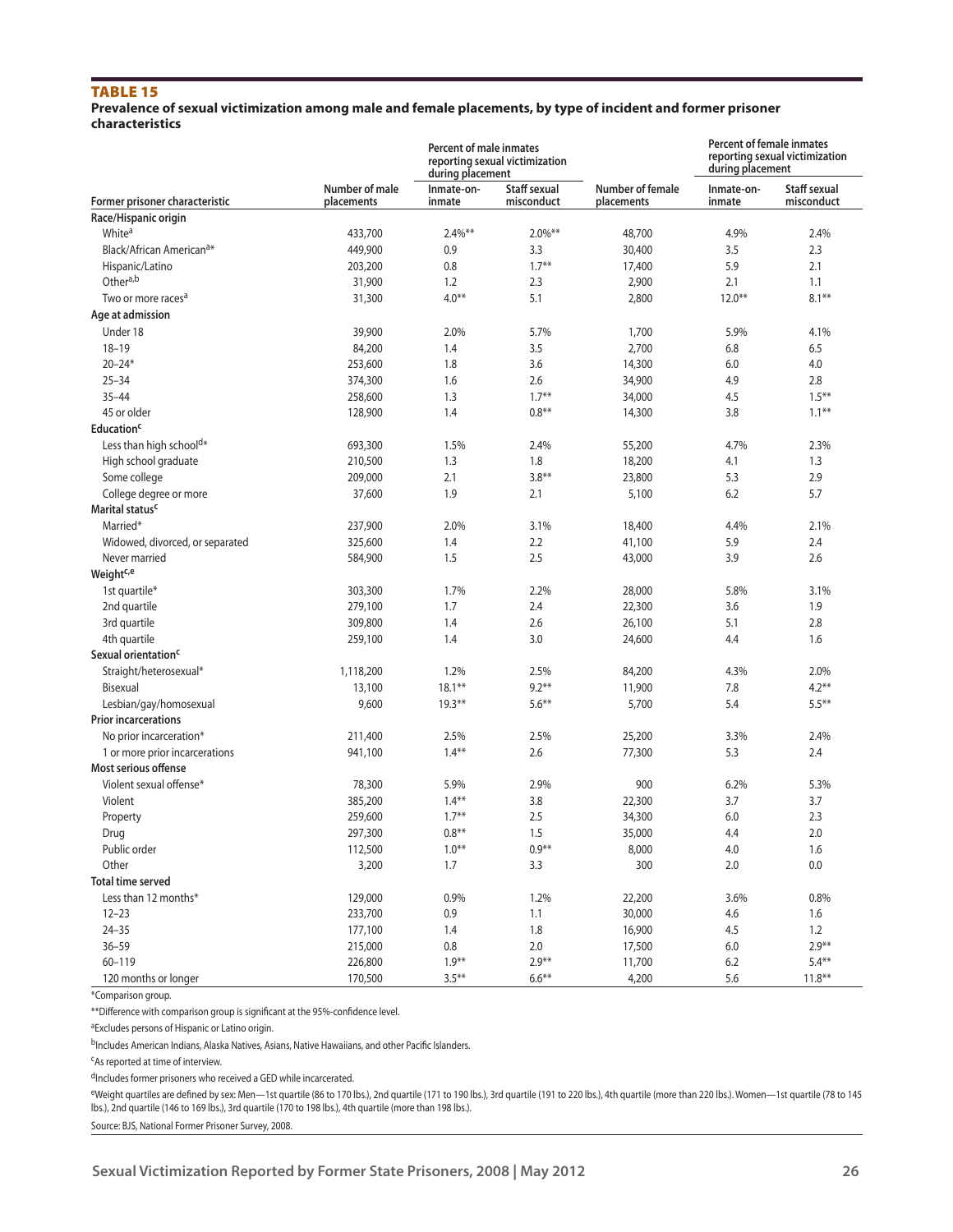## **Independent contributions of individual-level and facility-level factors to victimization**

Variations in rates of sexual victimization among groups of inmates based on the characteristics of facilities in which they were placed overlap somewhat with variations based on individual risk factors. Multivariate regression models were developed to incorporate selected individual-level and facility-level factors. Models for each type of sexual victimization were developed separately for male and female former prisoners based on prison placements **(table 16)**.

In each of the logistic regression models, the conditional probabilities represent the probability that a former inmate during a prison placement with a particular individual or facility characteristic experienced sexual victimization, conditional on the inmate having the mean value for all other predictors in the model. For example, based on the final multivariate model, a male former state prisoner who served time for a violent sex offense had a 2.2% chance of having been sexually victimized by another inmate during a prison placement, given that he was at the mean of the joint distribution of other individual characteristics (i.e., race or Hispanic origin, marital status, sexual orientation, and time served) and facility characteristics (i.e., type, security level, census year closest to placement, and placement order).

## **Variations in sexual victimization rates were strongly related to sexual orientation after controlling for other factors**

An inmate's sexual orientation remained an important correlate of victimization, except for staff sexual misconduct reported by females. Male inmates who identified themselves as bisexual were at least 13 times more likely to report being sexually victimized by another inmate and 4 times more likely to report being sexually victimized by staff than male inmates who identified themselves as straight or heterosexual.

After controlling for other factors, an inmate's race or Hispanic origin remained an important predicator of sexual victimization. Based on the multivariate placement models for male former inmates—

- White non-Hispanic inmates (1.4%) and inmates of two or more races (2.0%) had higher rates of inmateon-inmate victimization than black non-Hispanic and Hispanic inmates (each 0.6%).
- Black non-Hispanic inmates (2.0%) had higher rates of staff-on-inmate victimization than white non-Hispanic (1.4%) and Hispanic inmates (1.2%).

Based on the multivariate placement models for female former inmates—

- $\blacksquare$  Inmate-on-inmate victimization rates were lower for black non-Hispanic inmates (2.8%) than for white non-Hispanic inmates (3.9%), Hispanic inmates (4.6%) and inmates of two or more races (8.7%)
- Staff-on-inmate victimization rates were higher for inmates of two or more races (6.1%) than for white non-Hispanic (1.7%), black non-Hispanic (1.1%) and Hispanic inmates (1.1%).

## **Facitily-level factors remained significant after controlling for inmate characteristics**

- Among male former inmates, inmate-on-inmate and staff-on-inmate victimization rates were lower in reception or diagnostic centers than in facilities that housed general population. For inmate-on-inmate victimizations, rates were lower in minimum security facilities than in facilities with higher security levels.
- Among female former inmates, the inmate-on-inmate victimization rate was lower in facilities that permitted 50% or more of their inmates to leave unaccompanied during the day (than in other confinement facilities), lower in medium security facilities (than in facilities with maximum, close, or high security levels), higher in facilities that had been built before 1951 or after 1985 (than in facilities built between 1951 and 1985), and higher in facilities that had a major disturbance in the census year (than in those that did not).
- Among female former inmates, few facility-level factors were linked to staff sexual misconduct. Rates were lower in minimum or low security facilities than in medium security facilities, and lower in facilities built between 1951 and 1985 than in facilities built before 1951.

The final regression models confirm that the best predictor of staff sexual misconduct among female former inmates was length of time served, with the rate of staff sexual misconduct during prison placements generally increasing with total time served.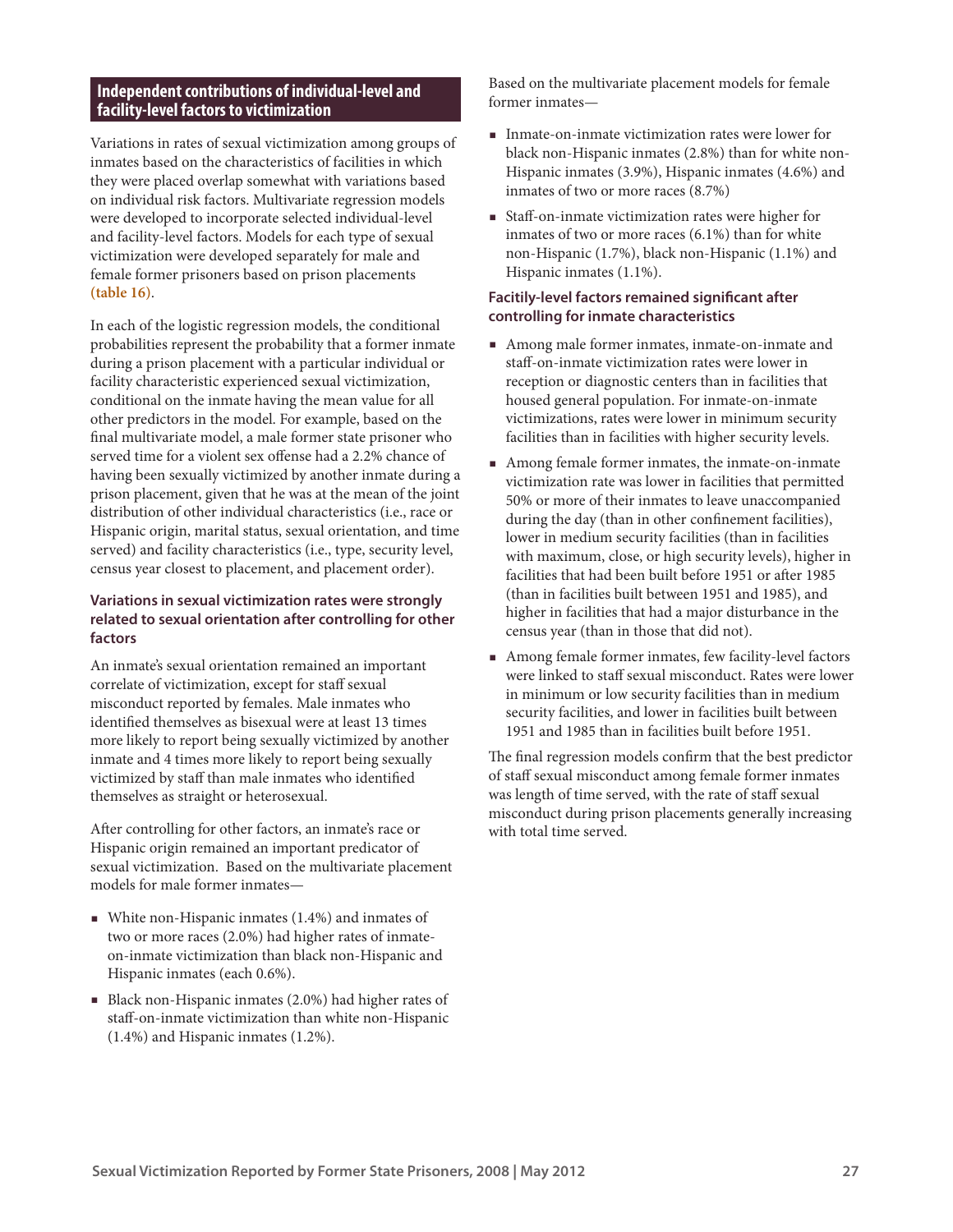#### Table 16

#### **Final multivariate logistic regression models of sexual victimization among male and female placements, by type of incident and former prisoner and facility characteristics**

|                                                        | Predicted percent of male placements<br>in which sexual victimization was reported |                                |                       | Predicted percent of female placements<br>in which sexual victimization was reported |  |  |
|--------------------------------------------------------|------------------------------------------------------------------------------------|--------------------------------|-----------------------|--------------------------------------------------------------------------------------|--|--|
| Former prisoner/facility characteristic                | Inmate-on-inmate                                                                   | <b>Staff sexual misconduct</b> | Inmate-on-inmate      | <b>Staff sexual misconduct</b>                                                       |  |  |
| Race/Hispanic origin                                   |                                                                                    |                                |                       |                                                                                      |  |  |
| White <sup>a</sup>                                     | $1.4\%$ **                                                                         | $1.4\%$ **                     | 3.9%**                | 1.7%                                                                                 |  |  |
| Black/African American <sup>a*</sup>                   | 0.6                                                                                | 2.0                            | 2.8                   | 1.1                                                                                  |  |  |
| Hispanic                                               | 0.6                                                                                | $1.2***$                       | $4.6***$              | 1.1                                                                                  |  |  |
| Othera,b                                               | 0.6                                                                                | 1.6                            | 1.8                   | 0.8                                                                                  |  |  |
| Two or more races <sup>a</sup>                         | $2.0***$                                                                           | 3.3                            | $8.7**$               | $6.1***$                                                                             |  |  |
| Age at admission                                       |                                                                                    |                                |                       |                                                                                      |  |  |
| Under 18                                               | $\sim$                                                                             | 3.1%                           | $\tilde{}$            | 1.4%                                                                                 |  |  |
| $18 - 19$                                              |                                                                                    | 2.3                            | $\tilde{}$            | 3.4                                                                                  |  |  |
| $20 - 24*$                                             | $\sim$                                                                             | 2.5                            | $\tilde{}$            | 2.2                                                                                  |  |  |
| $25 - 34$                                              | $\sim$                                                                             | $1.7***$                       | $\tilde{}$            | 1.8                                                                                  |  |  |
| $35 - 44$                                              | $\sim$                                                                             | $1.3***$                       | $\tilde{\phantom{a}}$ | 1.0                                                                                  |  |  |
| 45 or older                                            | $\sim$                                                                             | $0.6***$                       | $\tilde{}$            | 0.8                                                                                  |  |  |
| <b>Education<sup>c</sup></b>                           |                                                                                    |                                |                       |                                                                                      |  |  |
| Less than high school <sup>d*</sup>                    | $\thicksim$                                                                        | 1.5%                           | $\tilde{\phantom{a}}$ | $\thicksim$                                                                          |  |  |
| High school graduate                                   | $\sim$                                                                             | 1.4                            | $\tilde{\phantom{a}}$ | $\sim$                                                                               |  |  |
| Some college                                           | $\sim$                                                                             | $2.6***$                       | $\sim$                | $\sim$                                                                               |  |  |
| College degree or more                                 | $\sim$                                                                             | 1.4                            | $\tilde{\phantom{a}}$ | $\sim$                                                                               |  |  |
| Marital status <sup>c</sup>                            |                                                                                    |                                |                       |                                                                                      |  |  |
| Married*                                               | 1.1%                                                                               | $\sim$                         | 3.5%                  | $\sim$                                                                               |  |  |
| Widowed, divorced, or separated                        | $0.6***$                                                                           | $\sim$                         | 4.4                   | $\sim$                                                                               |  |  |
| Never married                                          | 0.9                                                                                | $\tilde{}$                     | 3.0                   | $\sim$                                                                               |  |  |
| Sexual orientation <sup>c</sup>                        |                                                                                    |                                |                       |                                                                                      |  |  |
| Straight/heterosexual*                                 | 0.8%                                                                               | 1.6%                           | 3.4%                  | $\sim$                                                                               |  |  |
| Bisexual                                               | $10.6**$                                                                           | $7.2***$                       | $5.6***$              |                                                                                      |  |  |
|                                                        | $9.6***$                                                                           | 3.8                            | 4.0                   | $\sim$                                                                               |  |  |
| Gay/homosexual<br><b>Prior incarcerations</b>          |                                                                                    |                                |                       | $\sim$                                                                               |  |  |
|                                                        |                                                                                    |                                |                       |                                                                                      |  |  |
| No prior incarceration*                                | $\thicksim$                                                                        | 1.2%                           | 2.5%                  | $\sim$                                                                               |  |  |
| 1 or more prior incarcerations<br>Most serious offense | $\sim$                                                                             | $1.7***$                       | $4.1***$              | $\sim$                                                                               |  |  |
|                                                        |                                                                                    |                                |                       |                                                                                      |  |  |
| Violent sexual offense*                                | 2.2%                                                                               | 1.7%                           | $\tilde{}$            | $\sim$                                                                               |  |  |
| Other violent                                          | $0.7***$                                                                           | 1.8                            | $\tilde{\phantom{a}}$ | $\sim$                                                                               |  |  |
| Property                                               | $1.1***$                                                                           | 1.9                            | $\sim$                | $\sim$                                                                               |  |  |
| Drug                                                   | $0.8**$                                                                            | 1.3                            | $\tilde{}$            | $\tilde{}$                                                                           |  |  |
| Public order                                           | $0.8**$                                                                            | 1.2                            |                       |                                                                                      |  |  |
| Other                                                  | 0.9                                                                                | 2.6                            | $\tilde{}$            | $\sim$                                                                               |  |  |
| <b>Total time served</b>                               |                                                                                    |                                |                       |                                                                                      |  |  |
| Less than 12 months*                                   | 0.7%                                                                               | 1.1%                           | 2.1%                  | 0.6%                                                                                 |  |  |
| $12 - 23$                                              | 0.7                                                                                | 1.0                            | 3.3                   | $1.4***$                                                                             |  |  |
| $24 - 35$                                              | 0.9                                                                                | 1.6                            | 3.5                   | 1.0                                                                                  |  |  |
| $36 - 59$                                              | 0.5                                                                                | 1.6                            | $5.2***$              | $2.2**$                                                                              |  |  |
| $60 - 119$                                             | 1.0                                                                                | $2.0***$                       | $6.1***$              | $3.4***$                                                                             |  |  |
| 120 months or longer                                   | $1.9***$                                                                           | $3.6***$                       | 7.1                   | $6.1***$                                                                             |  |  |
| <b>Type of facility</b>                                |                                                                                    |                                |                       |                                                                                      |  |  |
| General population*                                    | 1.0%                                                                               | 2.0%                           | 4.0%                  | $\thicksim$                                                                          |  |  |
| Reception/diagnostic                                   | $0.4**$                                                                            | $0.8**$                        | 2.7                   | $\sim$                                                                               |  |  |
| Community corrections center                           | 0.6                                                                                | $0.8**$                        | 3.9                   | $\tilde{}$                                                                           |  |  |
| Returned to custody <sup>e</sup>                       | $0.8\,$                                                                            | 1.6                            | 2.0                   | $\sim$                                                                               |  |  |
| Otherf                                                 | 0.7                                                                                | 1.2                            | $0.4***$              | $\thicksim$                                                                          |  |  |

*Continued on next page*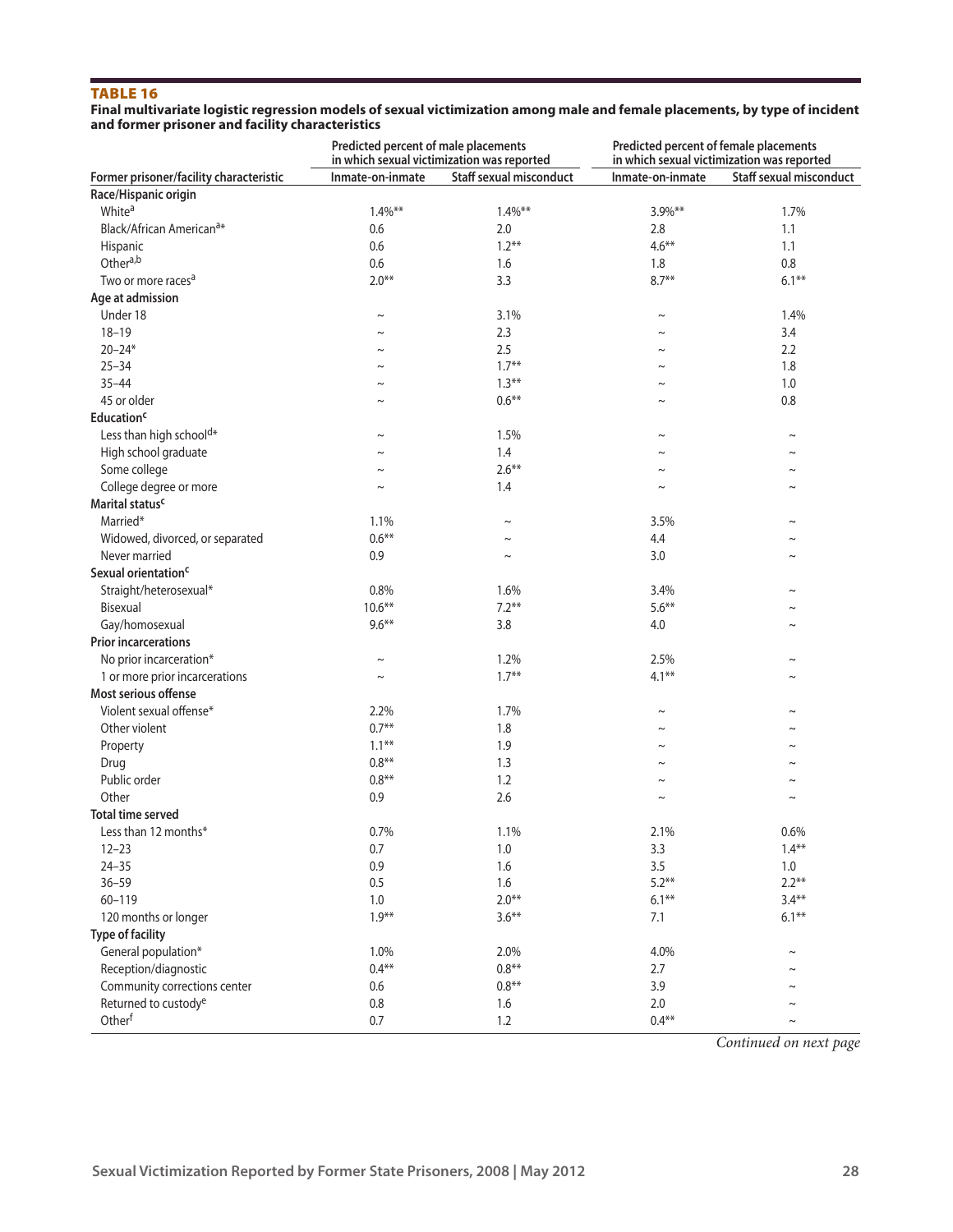#### Table 16 (continued)

**Final multivariate logistic regression models of sexual victimization among male and female placements, by type of incident and former prisoner and facility characteristics**

|                                                                        | Predicted percent of male placements<br>in which sexual victimization was reported |                                | Predicted percent of female placements<br>in which sexual victimization was reported |                                |  |
|------------------------------------------------------------------------|------------------------------------------------------------------------------------|--------------------------------|--------------------------------------------------------------------------------------|--------------------------------|--|
| Former prisoner/facility characteristic                                | Inmate-on-inmate                                                                   | <b>Staff sexual misconduct</b> | Inmate-on-inmate                                                                     | <b>Staff sexual misconduct</b> |  |
| Percent of inmates leaving the facility<br>during the day <sup>g</sup> |                                                                                    |                                |                                                                                      |                                |  |
| Less than 50%*                                                         | $\thicksim$                                                                        | $\sim$                         | 3.8%                                                                                 | $\sim$                         |  |
| 50% or more                                                            | $\sim$                                                                             | $\sim$                         | $1.7***$                                                                             |                                |  |
| Security level <sup>h</sup>                                            |                                                                                    |                                |                                                                                      |                                |  |
| Maximum/close/high                                                     | 1.1%                                                                               | $\sim$                         | $4.6\%**$                                                                            | 1.6%                           |  |
| Medium*                                                                | 0.9                                                                                | $\sim$                         | 3.1                                                                                  | 2.0                            |  |
| Minimum                                                                | $0.5***$                                                                           | $\sim$                         | 3.2                                                                                  | $0.6***$                       |  |
| Who operates facility                                                  |                                                                                    |                                |                                                                                      |                                |  |
| State*                                                                 | $\thicksim$                                                                        | 1.6%                           | $\thicksim$                                                                          | $\sim$                         |  |
| Private                                                                | $\sim$                                                                             | $3.2***$                       | $\sim$                                                                               | $\sim$                         |  |
| Other                                                                  | $\sim$                                                                             | 1.4                            | $\sim$                                                                               | $\sim$                         |  |
| Year built <sup>i</sup>                                                |                                                                                    |                                |                                                                                      |                                |  |
| Before 1951                                                            | $\sim$                                                                             | $1.5\%$ **                     | $4.4\%**$                                                                            | $2.2\%$ **                     |  |
| 1951-1985*                                                             | $\sim$                                                                             | 1.8                            | 2.6                                                                                  | 1.1                            |  |
| 1986-1990                                                              | $\tilde{}$                                                                         | 2.0                            | $3.4***$                                                                             | 1.6                            |  |
| 1991 or after                                                          | $\sim$                                                                             | $1.5***$                       | $4.4**$                                                                              | 1.1                            |  |
| Inmate-to-staff ratio <sup>j</sup>                                     |                                                                                    |                                |                                                                                      |                                |  |
| Less than 4.0                                                          | $\tilde{}$                                                                         | $\sim$                         | 3.1%                                                                                 | $\sim$                         |  |
| $4.0 - 4.9*$                                                           | $\sim$                                                                             | $\sim$                         | 2.7                                                                                  | $\sim$                         |  |
| $5.0 - 5.9$                                                            | $\sim$                                                                             | $\sim$                         | 3.7                                                                                  | $\sim$                         |  |
| 6.0 or more                                                            | $\sim$                                                                             | $\sim$                         | 3.4                                                                                  |                                |  |
| Under court order <sup>k</sup>                                         |                                                                                    |                                |                                                                                      |                                |  |
| No*                                                                    | $\sim$                                                                             | 1.6%                           | $\sim$                                                                               | $\sim$                         |  |
| Yes                                                                    | $\tilde{}$                                                                         | 1.9                            | $\sim$                                                                               | $\sim$                         |  |
| Major disturbance in census year <sup>l</sup>                          |                                                                                    |                                |                                                                                      |                                |  |
| $No*$                                                                  | $\sim$                                                                             | $\tilde{}$                     | 3.4%                                                                                 | $\sim$                         |  |
| Yes                                                                    | $\tilde{}$                                                                         | $\sim$                         | $7.6***$                                                                             |                                |  |
| Percent female staff <sup>m</sup>                                      |                                                                                    |                                |                                                                                      |                                |  |
| 0% to less than 15%                                                    | $\sim$                                                                             | $1.2\%$ **                     | $\sim$                                                                               | $\sim$                         |  |
| 15% to less than 22%*                                                  | $\tilde{}$                                                                         | 1.6                            | $\sim$                                                                               |                                |  |
| 22% to less than 35%                                                   | $\sim$                                                                             | 1.7                            | $\sim$                                                                               | $\sim$                         |  |
| 35% or more                                                            | $\sim$                                                                             | $3.1***$                       | $\sim$                                                                               | $\sim$                         |  |
| Census year closest to time of placement <sup>n</sup>                  |                                                                                    |                                |                                                                                      |                                |  |
| 1990                                                                   | 1.3%                                                                               | $\thicksim$                    | $\sim$                                                                               | $\sim$                         |  |
| 1995                                                                   | 0.8                                                                                | $\sim$                         | $\sim$                                                                               |                                |  |
| 2000                                                                   | $1.2***$                                                                           | $\sim$                         | $\sim$                                                                               | $\sim$                         |  |
| 2005*                                                                  | 0.7                                                                                | $\sim$                         | $\sim$                                                                               | $\sim$                         |  |
| Placement order of facility <sup>o</sup>                               |                                                                                    |                                |                                                                                      |                                |  |
| $1st*$                                                                 | 0.8%                                                                               |                                | 3.9%                                                                                 |                                |  |
| 2nd                                                                    | $1.1***$                                                                           |                                | 4.2                                                                                  |                                |  |
| 3rd or higher                                                          | 0.7                                                                                | $\sim$                         | $2.1***$                                                                             | $\sim$                         |  |

Note: See appendix table 4 for Wald-F statistics for each model. See table 15 for footnotes a–d. For the remaining footnotes describing facility characteristics, see table 13.

~Characteristics deleted from model when Wald statistic was not significant at the 95%-confidence level.

\*Comparison group.

\*\* Difference with comparison group is significant at the 95%-confidence level.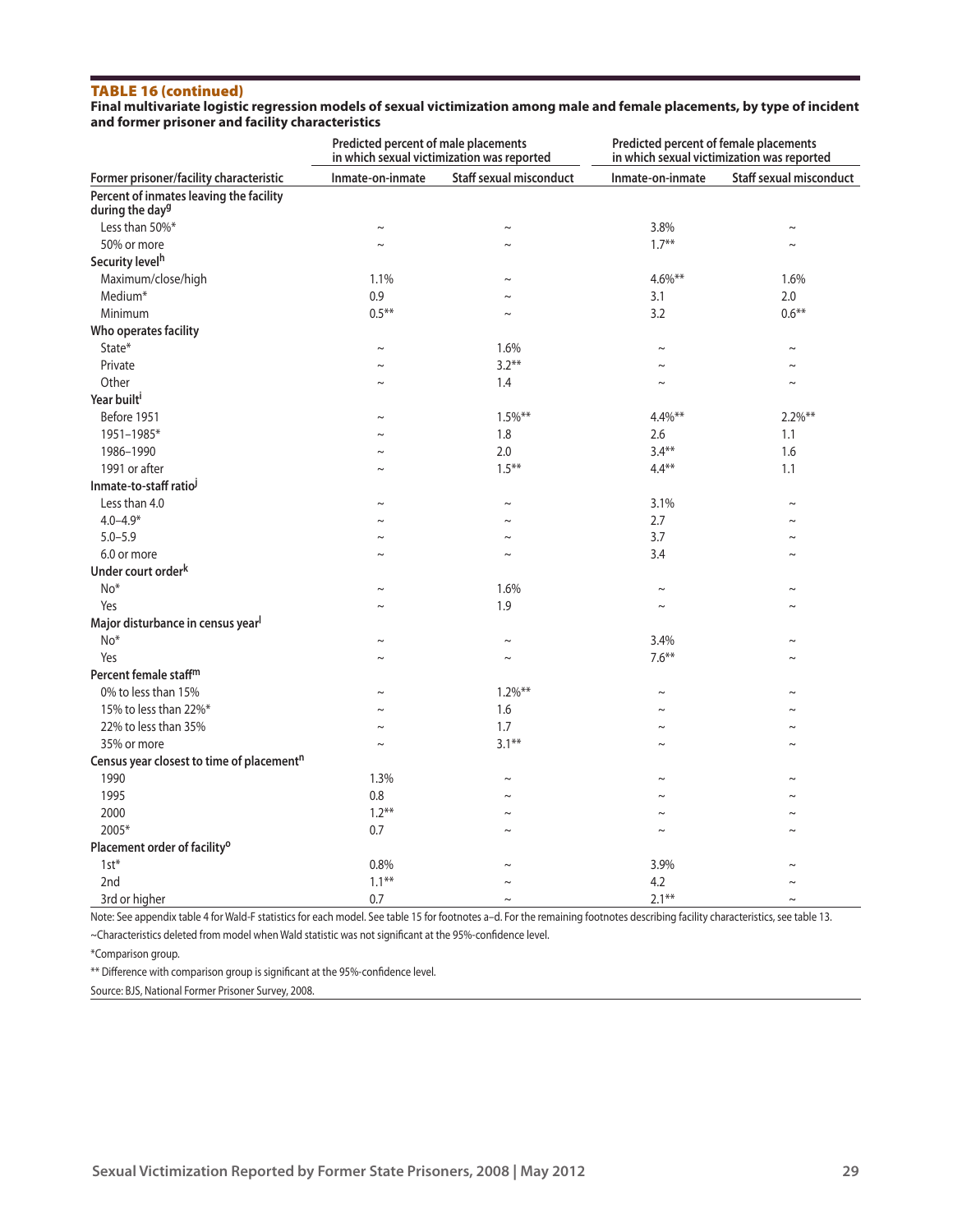#### **Reporting of sexual victimization**

In addition to identifying key individual-level and facilitylevel risk factors associated with variations in sexual victimization rates, the former inmate survey provided data on the responses of victims and the impact on victims while they were still in prison and after their release from prison. The survey included questions about reporting victimization to facility staff and persons other than facility staff, reasons for not reporting and what happened if they did report to facility staff, and the continued impact on the victims following their release from prison.

## **Two-thirds of victims of inmate-on-inmate sexual victimization said they reported at least one incident to facility staff or someone else**

Detailed data suggest that victims of inmate-on-inmate victimization were most likely to have reported at least one incident to another inmate (49%), followed by having reported to a family member or friend outside the facility (28%) and to correctional officers (24%). Few victims (1.4%) had reported their experience on a telephone hotline **(table 17)**.

An estimated 37% of victims of inmate-on-inmate sexual victimization reported at least one incident to facility staff—58% of those injured, compared to 29% of those not injured (not shown in table). Reporting to medical and healthcare staff was even less common (14% of the victims said they reported an incident to medical personnel). Among those physically injured by another inmate, a third (33%) said they reported to medical staff (not shown in table).

## **22% of unwilling victims of sexual activity with staff, compared to 3% of "willing" victims, said they had reported an incident to facility staff or someone else**

"Willing" sexual activity with staff was rarely reported to any facility staff (2%) or to other persons (2%). When sexual activity with staff was reported, it was typically unwilling and divided nearly equally between reporting to staff (21%) and someone other than staff (20%).

#### **TABLE 17**

#### **Reporting of sexual victimization, by type of incident and persons to whom the incident was reported**

|                                                                            |                    | Inmate-on-inmate             | <b>Staff sexual misconduct</b> |                                  |                                           |
|----------------------------------------------------------------------------|--------------------|------------------------------|--------------------------------|----------------------------------|-------------------------------------------|
|                                                                            | Total <sup>a</sup> | Nonconsensual<br>sexual acts | Total                          | Willing<br>activity <sup>b</sup> | <b>Unwilling</b><br>activity <sup>b</sup> |
| <b>Number of victims</b>                                                   | 27,300             | 18,700                       | 27,100                         | 23,300                           | 6,300                                     |
| Percent of victims reporting at least one incident of sexual victimization | 65.9%              | 66.6%                        | 6.8%                           | 3.3%                             | 22.1%                                     |
| Percent reporting to any facility staff <sup>c</sup>                       | 37.4%              | 38.2%                        | 5.8%                           | 2.5%                             | 20.7%                                     |
| Correctional officer                                                       | 24.0               | 24.2                         | 2.7                            | 0.9                              | 10.1                                      |
| Administrative staff                                                       | 16.5               | 16.2                         | 4.8                            | 1.8                              | 18.0                                      |
| Medical/healthcare staff                                                   | 13.5               | 15.1                         | 2.1                            | 0.9                              | 7.5                                       |
| Instructor/teacher                                                         | 4.3                | 5.3                          | 1.4                            | 0.6                              | 5.1                                       |
| Counselor/case manager                                                     | 12.1               | 12.8                         | 2.9                            | 1.2                              | 10.4                                      |
| Chaplain/other religious leader                                            | 8.0                | 9.4                          | 1.4                            | 0.6                              | 5.1                                       |
| Volunteer                                                                  | 4.0                | 3.3                          | 1.3                            | 0.3                              | 4.7                                       |
| Someone else at the facility <sup>d</sup>                                  | 13.5               | 13.7                         | 3.1                            | 1.2                              | 11.3                                      |
| Percent reporting to someone other than facility staff <sup>c</sup>        | 60.0%              | 60.6%                        | 5.2%                           | 2.1%                             | 19.7%                                     |
| Telephone hotline                                                          | 1.4                | 1.6                          | 0.5                            | 0.2                              | 2.3                                       |
| Another inmate                                                             | 49.0               | 48.2                         | 3.6                            | 1.3                              | 14.6                                      |
| Family/friend outside the facility                                         | 28.1               | 28.8                         | 4.5                            | 1.4                              | 17.3                                      |
| Someone else outside the facility                                          | 14.6               | 17.3                         | $\sim$                         | $\sim$                           | $\tilde{}$                                |

Note: See appendix table 5 for estimated standard errors.

~Category not included in the survey.

aIncludes abusive sexual contacts.

bIncludes touching only.

cDetail may not sum to total because victim may have reported to more than one person inside or outside the facility.

dCategory not included in the pretest interviews. See *Methodology* for a detailed discussion of merged data files.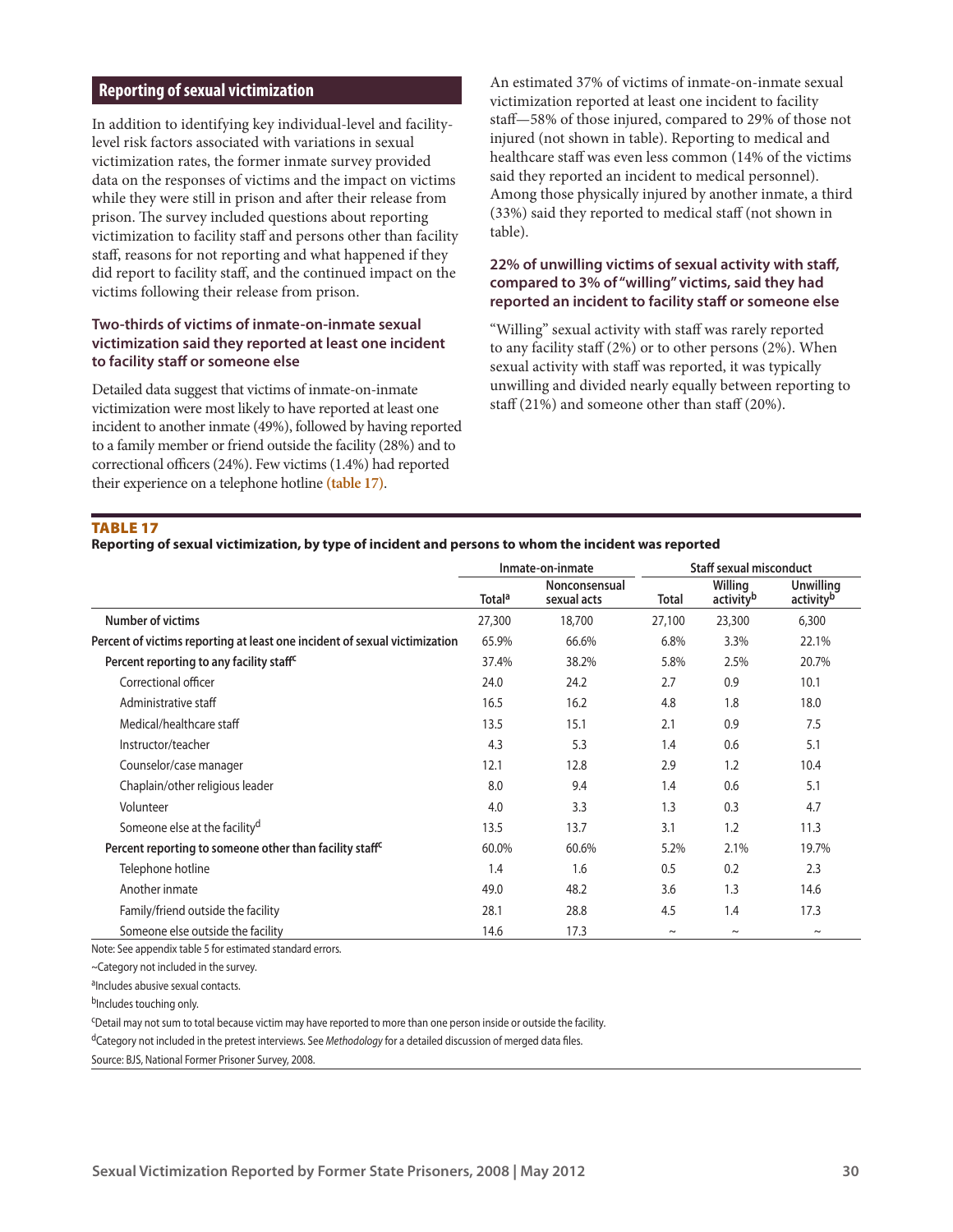#### **Most common reasons for not reporting sexual victimization by other inmates linked to embarrassment, shame, and not wanting others to know**

Victims who never reported their experience of sexual victimization to anyone at the facility were asked their reasons for not reporting. The most common reason for victims not reporting sexual victimization by another inmate was that they "didn't want anyone else to know about it" (70%), followed by feeling "embarrassed or ashamed that it happened" (68%) **(table 18)**. The most common reasons for not reporting staff sexual misconduct were that they "had the sex or sexual contact willingly" (80%) and they "didn't want the staff person to get in trouble" (71%). Almost 40% of victims of inmate-oninmate sexual victimization and staff sexual misconduct said they were afraid of being punished by staff. Nearly a quarter of inmates victimized by another inmate or by staff said they were afraid of being charged with making a false report.

#### TABLE 18

#### **Reasons for not reporting sexual victimization to facility staff, by type of victimization**

| Reason for not reporting                                   | Inmate-on-<br>inmate | Staff sexual<br>misconduct |
|------------------------------------------------------------|----------------------|----------------------------|
| Number of victims not reporting<br>victimization to staff* | 16,870               | 25,200                     |
| Afraid/scared of perpetrator                               | 51.6%                | $\sim\!\%$                 |
| Afraid of being punished by staff                          | 40.7                 | 38.3                       |
| Afraid of being charged with making<br>a false report      | 24.9                 | 25.4                       |
| Didn't want anyone to know                                 | 70.1                 | $\sim$                     |
| Embarassed/ashamed                                         | 68.5                 | 14.6                       |
| Thought staff would not investigate                        | 43.3                 | 21.9                       |
| Thought perpetrator would not be<br>punished               | 40.6                 | $\tilde{}$                 |
| Didn't want staff to get in trouble                        | $\sim$               | 70.5                       |
| Had sex or sexual contact willingly                        | $\sim$               | 79.8                       |

~Not asked of victims.

\*Represents the item with largest number of valid responses.

Source: BJS, National Former Prisoner Survey, 2008.

#### **37% of victims who reported being victimized by other inmates said facility staff did not respond**

Among victims who reported inmate-on-inmate sexual victimization to authorities—

- 34% were moved to administrative segregation or protective housing, 24% were confined to their cell, 14% were assigned a higher level of custody, and 11% were placed in a medical unit or hospital.
- 18% were offered a transfer to another facility.
- More than a quarter (29%) said they were written up; and 28% said they spoke to an investigator **(table 19)**.

Though few in number, 86% of the victims who reported staff sexual misconduct to authorities said the facility responded: more than half (54%) of the victims spoke to an investigator, and nearly half (46%) said that they were "written up" for the incident. More than 40% said they were moved to administrative segregation or protective housing.

#### **TABLE 19**

#### **Facility responses to the reporting of sexual victimization to staff, by type of incident**

|                                                                                                         | Inmate-on-<br>inmate | Staff sexual<br>misconduct |
|---------------------------------------------------------------------------------------------------------|----------------------|----------------------------|
| Number of victims reporting to<br>facility staff                                                        | 10,200               | 1,600                      |
| Facility response to reported sexual<br>victimization <sup>a</sup>                                      | 63.0%                | 85.5%                      |
| Moved victim to administrative<br>segregation/protective housing<br>Placed victim in medical unit/ward/ | 34.3                 | 41.2                       |
| hospital                                                                                                | 10.9                 | 12.2                       |
| Confined victim to cell                                                                                 | 24.3                 | 35.2                       |
| Assigned victim to higher level of<br>custody to victim                                                 | 14.3                 | 26.6                       |
| Offered victim a transfer                                                                               | 17.6                 | 39.1                       |
| Victim written up                                                                                       | 28.5                 | 46.3                       |
| Victim spoke to investigator <sup>b</sup>                                                               | 28.3                 | 53.9                       |
| Perpetrator punished/segregated                                                                         | 28.6                 | $\sim$                     |
| No facility response reported by victim                                                                 | 37.0%                | 14.5%                      |

Note: An additional 200 victims of inmate-on-inmate victimization reported that someone else reported his/her victimization to staff. See appendix table 6 for estimated standard errors.

~Not asked of victims of staff sexual misconduct.

aDetail may not sum to total because multiple responses were allowed for this item. bCategory not included in the pretest interviews. See *Methodology* for a detailed discussion of merged data files.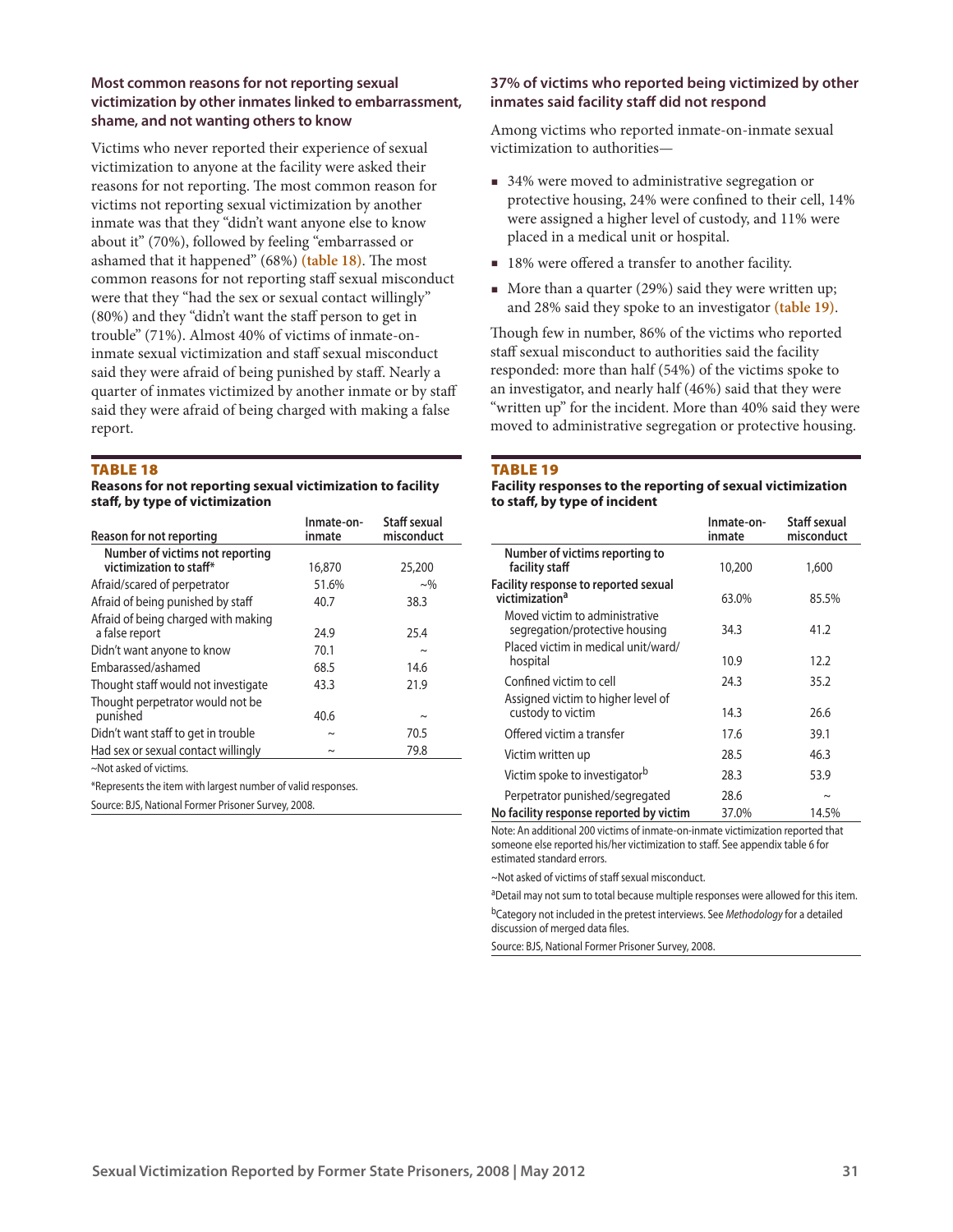## **Post-release responses to victimization**

Following their release from prison, victims of inmate-oninmate sexual victimization—

- had feelings of shame or humiliation (72%) and guilt (56%) **(table 20)**
- discussed their victimization with intimate partners (27%) or friends (26%)
- saw a therapist or counselor (15%), participated in a self-help group for emotional or mental health problems (14%), or enrolled in a treatment program other than counseling (8%).

Victims of staff sexual misconduct that involved unwilling activity reported many similar feelings or thoughts about their victimization following their release from prison:

- 79% said they felt shame or humiliation.
- 72% said they felt guilt.
- 54% reported having difficulty feeling close to friends or family members.

Although the vast majority of victims (86%) of staff sexual misconduct said they had at least one incident that they considered "willing," more than a quarter (27%) said they felt guilt and 23% said they felt shame or humiliation after their release from prison.

#### Table 20

**Post-release responses of victims to sexual victimization, by type of incident**

|                                                                                               |                    |                           | Inmate-on-inmate             | <b>Staff sexual misconduct</b> |                                  |                                           |  |
|-----------------------------------------------------------------------------------------------|--------------------|---------------------------|------------------------------|--------------------------------|----------------------------------|-------------------------------------------|--|
|                                                                                               | <b>All victims</b> | <b>Total</b> <sup>a</sup> | Nonconsensual<br>sexual acts | <b>Total</b>                   | Willing<br>activity <sup>b</sup> | <b>Unwilling</b><br>activity <sup>b</sup> |  |
| Number of victims <sup>c,d</sup>                                                              | 47,000             | 26,200                    | 18,000                       | 26,100                         | 22,500                           | 5,900                                     |  |
| Discussed victimization with at least one individual <sup>d</sup>                             | 51.4%              | 43.7%                     | 44.6%                        | 56.8%                          | 60.1%                            | 35.9%                                     |  |
| Husband/wife, boyfriend/girlfriend, or other partner                                          | 30.9               | 26.9                      | 27.0                         | 33.7                           | 35.0                             | 25.8                                      |  |
| Children                                                                                      | 2.7                | 2.9                       | 2.5                          | 2.4                            | 2.4                              | 3.5                                       |  |
| Parents                                                                                       | 14.7               | 13.0                      | 10.7                         | 15.6                           | 15.5                             | 12.9                                      |  |
| Other family member                                                                           | 26.3               | 15.5                      | 14.8                         | 34.9                           | 38.2                             | 16.1                                      |  |
| Friends                                                                                       | 38.4               | 26.0                      | 26.7                         | 47.8                           | 52.4                             | 20.2                                      |  |
| Minister or other religious leader                                                            | 5.6                | 7.7                       | 7.7                          | 3.4                            | 2.7                              | 9.4                                       |  |
| Therapist or treatment professional                                                           | 11.7               | 16.1                      | 17.3                         | 7.1                            | 6.6                              | 12.9                                      |  |
| Parole officer                                                                                | 3.5                | 4.9                       | 5.9                          | 2.0                            | 1.4                              | 4.1                                       |  |
| Another inmate                                                                                | 29.6               | 22.7                      | 22.4                         | 34.5                           | 37.0                             | 17.0                                      |  |
| Had feelings or thoughts about victimization <sup>d</sup>                                     |                    |                           |                              |                                |                                  |                                           |  |
| Guilt                                                                                         | 40.5%              | 55.7%                     | 67.2%                        | 31.3%                          | 26.9%                            | 72.2%                                     |  |
| Shame or humiliation                                                                          | 47.9               | 71.9                      | 79.8                         | 29.6                           | 22.6                             | 79.1                                      |  |
| Revenge against someone victim was angry with                                                 | 15.3               | 23.2                      | 24.9                         | 9.5                            | 6.8                              | 27.6                                      |  |
| Difficulty feeling close to friends/family members                                            | 24.9               | 37.0                      | 44.7                         | 17.9                           | 13.1                             | 54.1                                      |  |
| Participated in treatment to deal with victimization <sup>d</sup>                             | 13.3%              | 20.5%                     | 23.5%                        | 7.8%                           | 6.6%                             | 16.6%                                     |  |
| Saw therapist or counselor                                                                    | 9.7                | 15.4                      | 17.3                         | 5.8                            | 5.1                              | 12.1                                      |  |
| Participated in self-help group for emotional/mental health<br>problems                       | 9.6                | 14.5                      | 16.2                         | 6.1                            | 4.9                              | 14.2                                      |  |
| Enrolled in treatment program (other than counseling) for<br>emotional/mental health problems | 5.4                | 8.5                       | 10.5                         | 3.4                            | 2.7                              | 7.4                                       |  |
| Took medication to treat emotional/mental health problems                                     | 6.9                | 10.5                      | 12.2                         | 4.1                            | 2.7                              | 12.3                                      |  |
| Hospitalized for emotional/mental health problems                                             | 2.7                | 4.1                       | 4.9                          | 1.4                            | 1.2                              | 3.0                                       |  |

Note: See appendix table 7 for estimated standard errors.

aIncludes abusive sexual contacts.

bIncludes touching only.

cDetail may not sum to total because respondents may report more than one type of victimization.

d<sup>1</sup>nterviews conducted in the pretest were excluded due to changes in the questionnaire design. See Methodology for a detailed discussion of merged data files.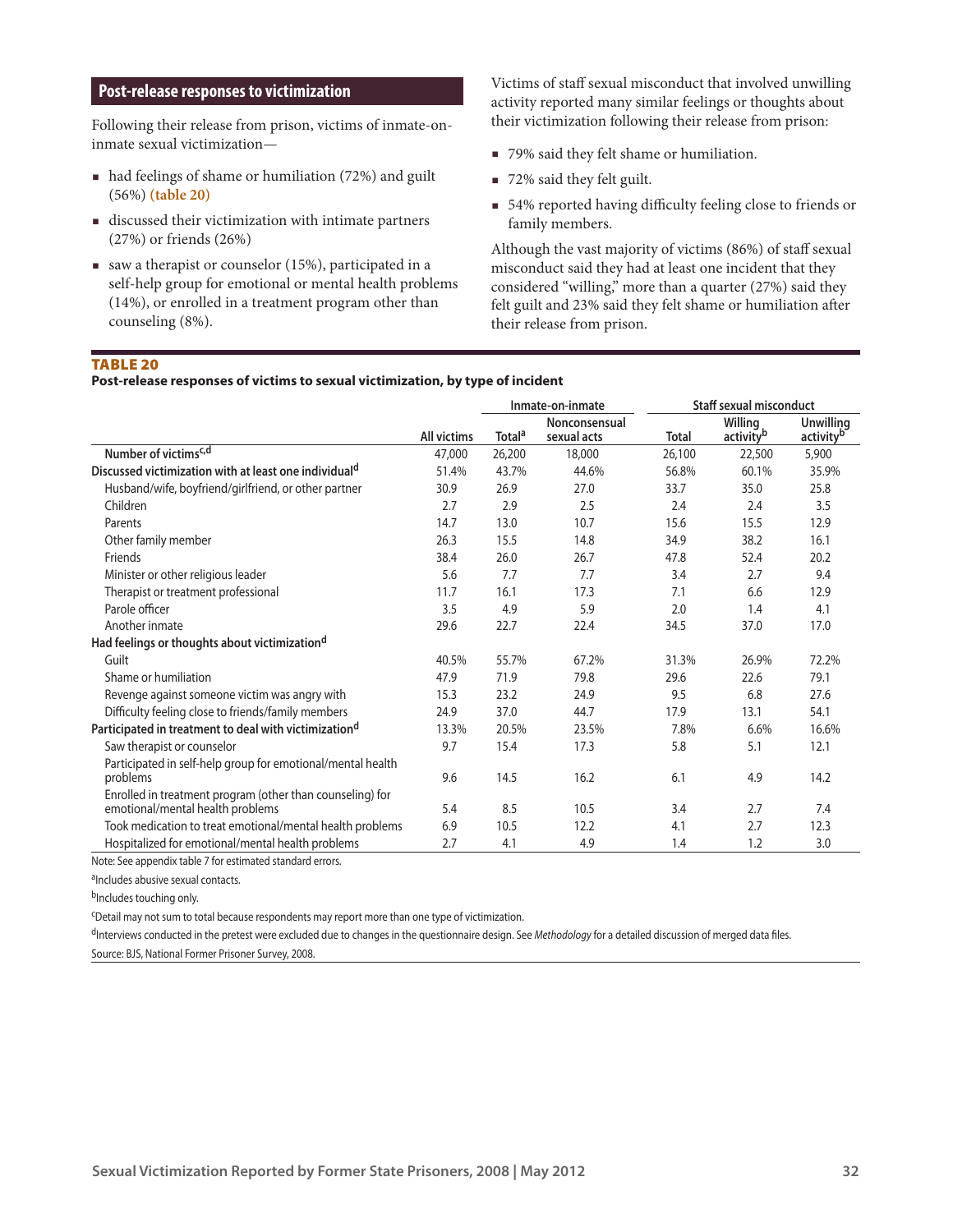## **HIV testing and results**

The former inmate survey also provided self-report data on HIV testing and outcomes for victims of inmate-on-inmate and staff-on-inmate sexual victimization.

- Among former inmates tested for HIV, a significantly higher percentage of those who had been sexually victimized by other inmates  $(6.5\%)$  or by staff  $(4.6\%)$ were HIV-positive, compared to those who had not been victimized (2.6%) **(table 21)**.
- Among all victims tested for HIV, 5.1% of males and 3.9% of females were HIV-positive (not shown in table).
- Among all victims tested for HIV, 15.5% of nonheterosexual inmates were HIV-positive, compared to 3.8% of heterosexual victims (not shown in table).

Although the rates of HIV infection are high among former prisoners, when these inmates contracted HIV is unknown. Inmates were not asked if they became HIV-positive while incarcerated.

Through the National Prisoner Statistics program, BJS has collected data on the number of inmates HIV-positive and the number with confirmed acquired immune deficiency syndrome (AIDS) since 1991. At yearend 2008, 20,499 inmates in state prisons (or 1.6% of all inmates in custody) were known to be HIV-positive or had confirmed AIDS. (See *HIV in Prisons, 2007-08*, NCJ 228307, BJS Web, December 2009.) Data are not available on the percentage of inmates who were HIV-positive when they were admitted to prison.

#### TABLE 21

#### **HIV testing and results for former state prisoners, by type of victim**

|                                                     | All former state prisoners | <b>Nonvictims</b> | Inmate-on-inmate victims | Staff-on-inmate victims |
|-----------------------------------------------------|----------------------------|-------------------|--------------------------|-------------------------|
| <b>Number</b>                                       | 510,800                    | 461,800           | 27,300                   | 27,100                  |
| <b>Tested for HIV</b>                               |                            |                   |                          |                         |
| Percent                                             | 89.9%                      | 89.5%             | 93.0%                    | 95.0%                   |
| Standard error                                      | $0.39\%$                   | 0.43%             | 0.92%                    | 0.89%                   |
| <b>Tested positive for HIV</b>                      |                            |                   |                          |                         |
| Percent                                             | 2.8%                       | 2.6%              | 6.5%                     | 4.6%                    |
| Standard error                                      | 0.16%                      | 0.16%             | 0.93%                    | 0.88%                   |
| Source: BJS, National Former Prisoner Survey, 2008. |                            |                   |                          |                         |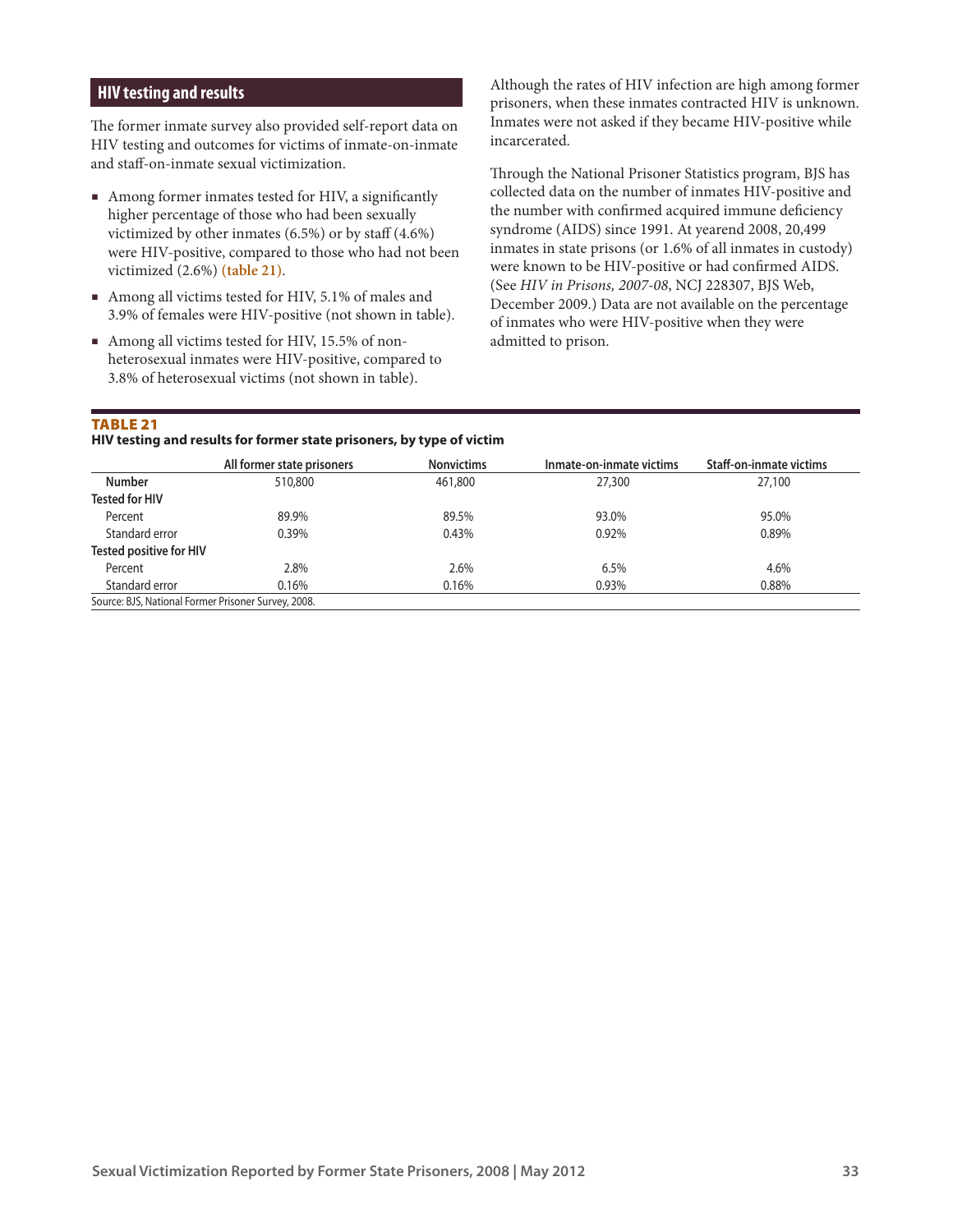## **Current employment, housing, and living arrangements of former inmates**

**Following their release from prison, victims and nonvictims did not differ in their employment and housing arrangements, but victims were more likely than nonvictims to be living alone** 

The NFPS asked former prisoners about their current employment status, housing, and living arrangements while on post-release supervision. Except for a slightly higher percent of victims living alone (18%) than nonvictims (14%), few differences were reported in their current employment status or housing arrangements:

- Two-thirds of both victims and nonvictims were employed; at least half of each group were employed full-time.
- A quarter of victims and nonvictims were looking for work.
- More than 90% of victims and nonvictims were currently living in a house, apartment, trailer or mobile home.
- An estimated 2% of victims and nonvictims said they were in a shelter, homeless, or on the street **(table 22)**.

#### TABLE 22

#### **Current employment, housing, and living arrangements of former inmates under active parole supervision, by victimization status**

|                                              | All     | <b>Victims</b> | Nonvictims* |
|----------------------------------------------|---------|----------------|-------------|
| Number under supervison <sup>a</sup>         | 510,800 | 49,000         | 461,800     |
| <b>Current employment status</b>             |         |                |             |
| Employed <sup>b</sup>                        | 64.4%   | 63.6%          | 64.5%       |
| Full-time                                    | 52.1    | 52.9           | 52.0        |
| Part-time                                    | 8.8     | 7.2            | 8.9         |
| Occasional                                   | 3.5     | 3.4            | 3.5         |
| Not employed <sup>b</sup>                    | 35.6%   | 36.4%          | 35.5%       |
| Looking for work                             | 24.5    | 22.9           | 24.7        |
| Not looking                                  | 11.0    | 13.2           | 10.7        |
| <b>Current housing</b>                       |         |                |             |
| In house, apartment, trailer, or mobile home | 92.1%   | 92.1%          | 92.1%       |
| In rooming house, hotel, or motel            | 3.6     | 3.4            | 3.7         |
| In hospital/treatment center                 | 0.9     | 0.6            | 0.9         |
| In a shelter/homeless                        | 2.0     | 2.0            | 2.0         |
| Other                                        | 1.4     | 1.9            | 1.4         |
| <b>Current living arrangements</b>           |         |                |             |
| Alone                                        | 14.9%   | 18.0%**        | 14.5%       |
| With others <sup>c</sup>                     | 85.1%   | 82.0%**        | 85.5%       |
| Spouse/girlfriend/boyfriend                  | 41.7    | $45.0**$       | 41.3        |
| Children                                     | 27.6    | 25.8           | 27.8        |
| Parents                                      | 25.2    | $20.3***$      | 25.7        |
| Other family members                         | 22.5    | $16.8***$      | 23.1        |
| Friends                                      | 11.3    | 10.5           | 11.4        |

\*Comparison group.

\*\*Difference with comparison group is significant the 95%-confidence level.

aNumber of victims and nonvictims were rounded to the nearest 100.

b<sub>Detail</sub> may not sum to total because of missing data.

cDetail sums to more than total because the former inmates may be living with more than one person.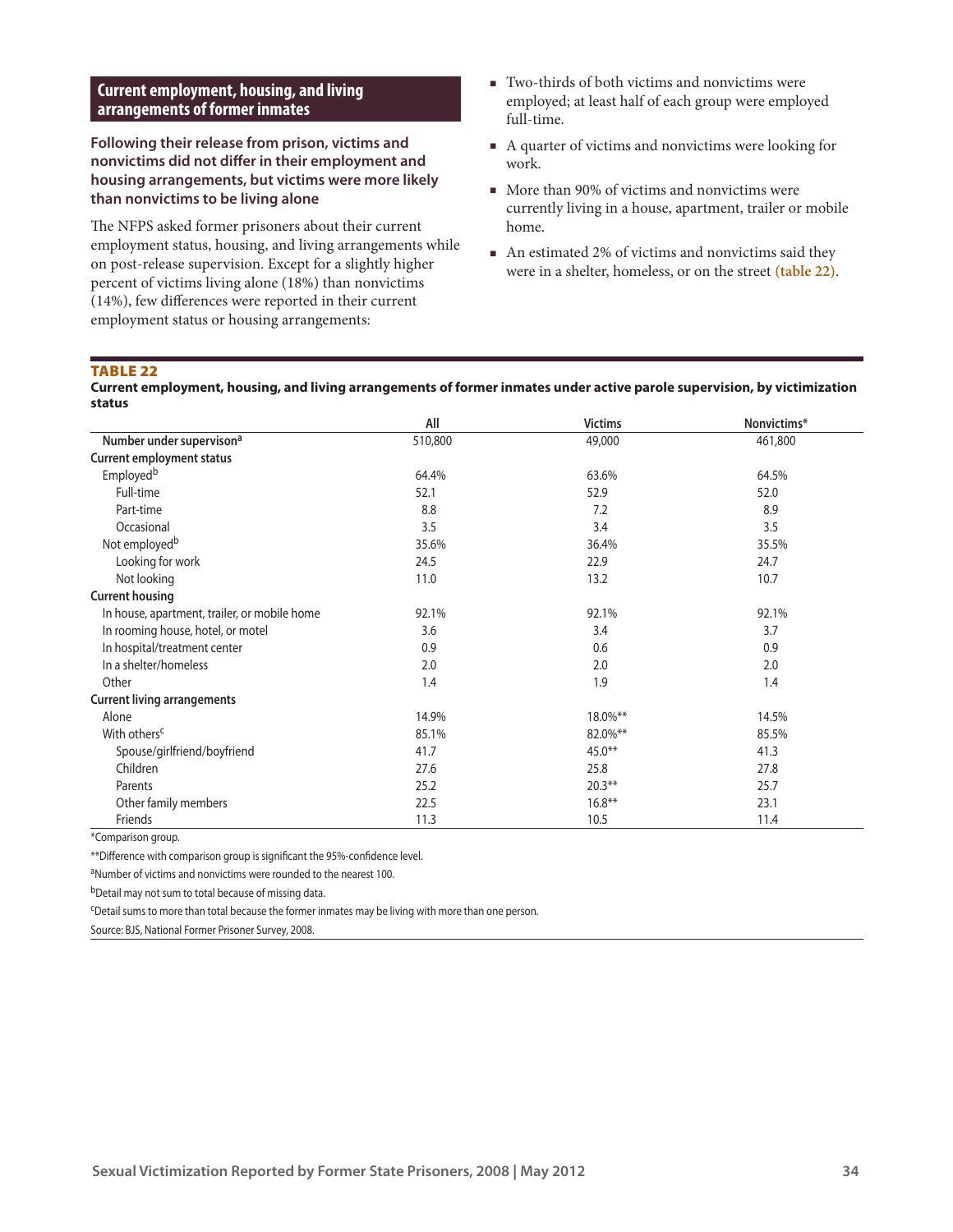#### **Methodology**

The National Former Prisoner Survey (NFPS) was conducted between January 2008 and October 2008. The data were collected by the NORC at the University of Chicago under a cooperative agreement with the Bureau of Justice Statistics. A total of 317 total parole offices in 40 states were included in the survey sample. Within each of the sampled offices, respondents were selected at random from rosters of eligible former prisoners. A total of 17,738 former state prisoners under active supervision participated in the survey. An additional 788 former prisoners were included from survey test offices. These former inmates had been randomly selected from 16 sampled offices. Based on 18,526 completed interviews, the survey achieved a 61% response rate.

The interviews, which averaged 23 minutes in length, were conducted using computer-assisted personal interviewing (CAPI) and audio computer-assisted self-interviewing (ACASI) data collection methods. Survey interviewers initiated the personal interview using CAPI to obtain demographic and criminal history information. For the remainder of the interview, respondents interacted with a computer-administered questionnaire using a touchscreen and synchronized audio instructions delivered via headphones. Respondents completed the survey in private at the parole office (or satellite office), with the interviewer in the room but unable to see the computer screen.

The interviews were completed in 13 rounds of data collection. The survey was typically scheduled for 2 weeks at each parole office. Approximately 2 to 3 weeks before each round of interviews, sampled respondents were contacted by mail. The respondents were introduced to the survey, provided an approximate data collection date, informed of the nature of the survey, and given a toll-free number to set up an appointment. Two weeks prior to the interview period, NORC appointment setters called respondents to set up interview appointments with those respondents who had not used the toll-free number.

Before the interview, respondents were informed verbally and in writing that participation was voluntary and that all information provided would be held in confidence. They were also informed that if they agreed to participate, they would receive \$50 as a token of appreciation for participation in the survey. A second automated consent protocol was administered at the beginning of the ACASI portion of the interview to confirm that the respondent had been properly informed that participation in the survey was voluntary and that they were "ready to continue with the interview."

Interviews were conducted in either English (99.4%) or Spanish (0.6%). Twenty interviews (0.1%) were lost because the sample parolee could not speak English or Spanish.

#### **Sample design**

The NFPS used a multistage stratified sample design with probabilities of selection proportionate-to-size (PPS). The sampling frame was developed based on the 2006 Census of State Parole Supervising Agencies, conducted by the U.S. Census Bureau on behalf of BJS. The original sampling frame consisted of two subframes: a field office group (FOG) level frame of 800 field office groups and a district level frame of 101 districts. Each of these subframes was sampled separately to produce the sampled offices. A two-stage stratified sample design was used for selection from the office subframe, while a three-stage design was used for the district subframe.

#### **Sampling from the field office subframe**

Prior to selection of offices, the field office sampling frame was modified:

- 40 offices were considered ineligible and deleted, including administrative offices not actively supervising parolees; specialty offices, such as those supervising sex offenders only; and offices supervising only individuals committed to treatment or other confinement facilities.
- 8 offices in the District of Columbia were deleted, as most parolees had served time in federal facilities; 10 offices in Alaska and 4 offices in Hawaii, except for the largest in each state, were deleted.
- 34 offices, with a parolee population under 40 and that had no other in-state office within 75 miles, were deleted.
- 27 offices included in the sample frame for the NFPS pretest were excluded. (See page 36 for details on the inclusion of pretest sample data in the final survey.)
- Offices with a parolee population under 40 were combined with another office within 75 miles for sampling purposes to form FOGs.

Field offices and FOGs were selected from the remaining frame of 800 offices using a PPS sampling procedure:

- 34 FOGs were selected with certainty, due to their large size, and allocated a sample size of 260 parolees.
- 117 FOGs were selected with non-certainty and allocated a sample size of 130 for offices with populations of 130 or greater, or the actual population sizes for offices with populations of less than 130.
- 37 additional FOGs were selected as reserve offices and activated in order of selection as needed to offset office refusals and potential ineligible offices on the frame.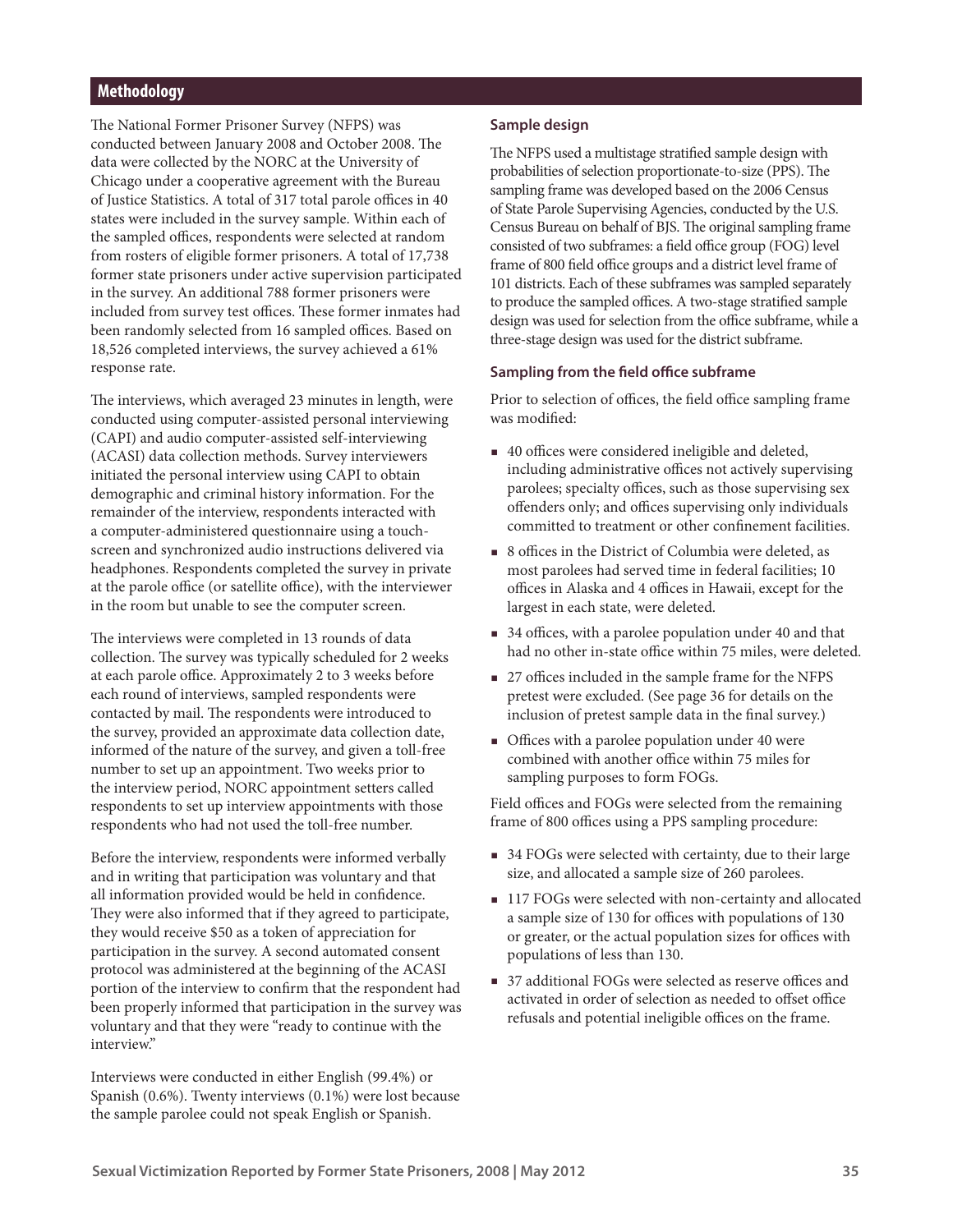A total of 151 FOGs (including 7 involving combined offices) were selected. Data collection was completed in 157 FOGs (after exclusion of 4 ineligible administrative offices and inclusion of 10 reserve sample offices.) All eligible sampled offices agreed to participate.

## **Sampling from the district office sub-frame**

The 2006 census provided data only at the district or regional office in 19 states. A total of 50 districts were selected from the list of 101 offices using PPS sampling procedures (including 35 certainty and 15 non-certainty districts). An additional 20 reserve districts were selected to offset potential refusals and ineligible listings. Eleven of the districts on the reserve list were activated. All sampled state offices granted approval to participate in the survey; however, one sampled district was excluded due to lateness of the request.

Following selection of district offices, field offices and population sizes within each selected district were enumerated. The same grouping and elimination criteria as listed above for parole offices were used for FOGs within each district, except that the distance cutoff was increased to 120 miles. Offices with fewer than 40 parolees were only eliminated if there was no other office with 120 miles for grouping. Three offices were deleted due to the distance and size criteria. Access to one office was denied by the district and was replaced by another randomly selected office within that district.

The remaining eligible FOGs within each sampled district were selected using PPS sampling procedures. A total of 81 FOGs were selected (including 21 with combined field offices).

## **Parolee selection**

After approvals from states and offices were received, a roster was requested of eligible former prisoners under active supervision by the parole office. Only persons who had served time in a state prison and were age 18 or older were eligible. Individuals who had absconded, were reincarcerated or committed, were in a halfway house or community treatment center, had a warrant issued for their arrest, were in violator status, or had been transferred to another parole office were ineligible.

Prior to sample selection, each roster was sorted by sex. Males and females were then randomly selected for inclusion in the survey. The target sample size was 260 (196 males and 64 females) in large field offices and 130 (98 males and 32 females) in smaller offices. Female former prisoners were sampled at a higher rate than males to ensure that sufficient numbers were included to provide reliable national estimates. For offices with 130 or fewer eligible parolees, all former prisoners were selected. In total, 34,782 former prisoners were selected.

#### **Response rates**

Of the total number of former prisoners selected for the national survey, 17,738 eligible and available respondents completed the CAPI and ACASI portions of the interview:

- 4,318 (12.4%) refused to participate in the survey for reasons such as work, no transportation to the office, unwillingness to discuss prison experiences, wanting to avoid the parole office, dissatisfaction with the system, in trouble, health issues, and other unknown reasons.
- 5,664 (16.3%) could not be reached due to absence of working phone numbers, wrong phone numbers, failure to return phone messages, or lack of interest communicated by the parole officer or another person.
- 3,338 (9.6%) were found to be ineligible for reasons such as death; deportation; under age 18; not on parole; under warrant or absconder status; transferred to another office; incarcerated at time of sample selection; or under warrant, violator or absconder status after sample selection.
- $\blacksquare$  2,151 (6.2%) were unavailable due to change in status after sample selection, primarily due to incarceration, transfer, or completion of parole supervision.
- $\blacksquare$  1,571 (4.5%) did not participate for other reasons, primarily due to missing scheduled appointments.

Overall, 60.6% of eligible and available sampled former prisoners participated in the survey.

## **Inclusion of pretest sample sites and respondents**

Due to the extensive and burdensome nature of the pretest, and the similarities in the pretest and national survey design and content, data from the pretest were included in the final survey results. PPS sampling methods were employed:

- 16 offices from a list of 29 offices responsible for supervision of post-release offenders were selected using PPS sampling methods.
- The initial protocol called for randomly sampling 75 cases from each office, with a goal of obtaining 50 completed interviews per office.
- A reserve sample of 50 former prisoners per office was drawn for activation in case of high numbers of ineligible cases and non-response.
- After interviewing in 8 offices, the initial sample sizes were increased to 100 to address the large numbers of ineligible cases on the office rosters.
- Sample sizes varied from 100 to 135 across 15 of the sampled offices. One office, with a population of 67, had a sample size equal to its population.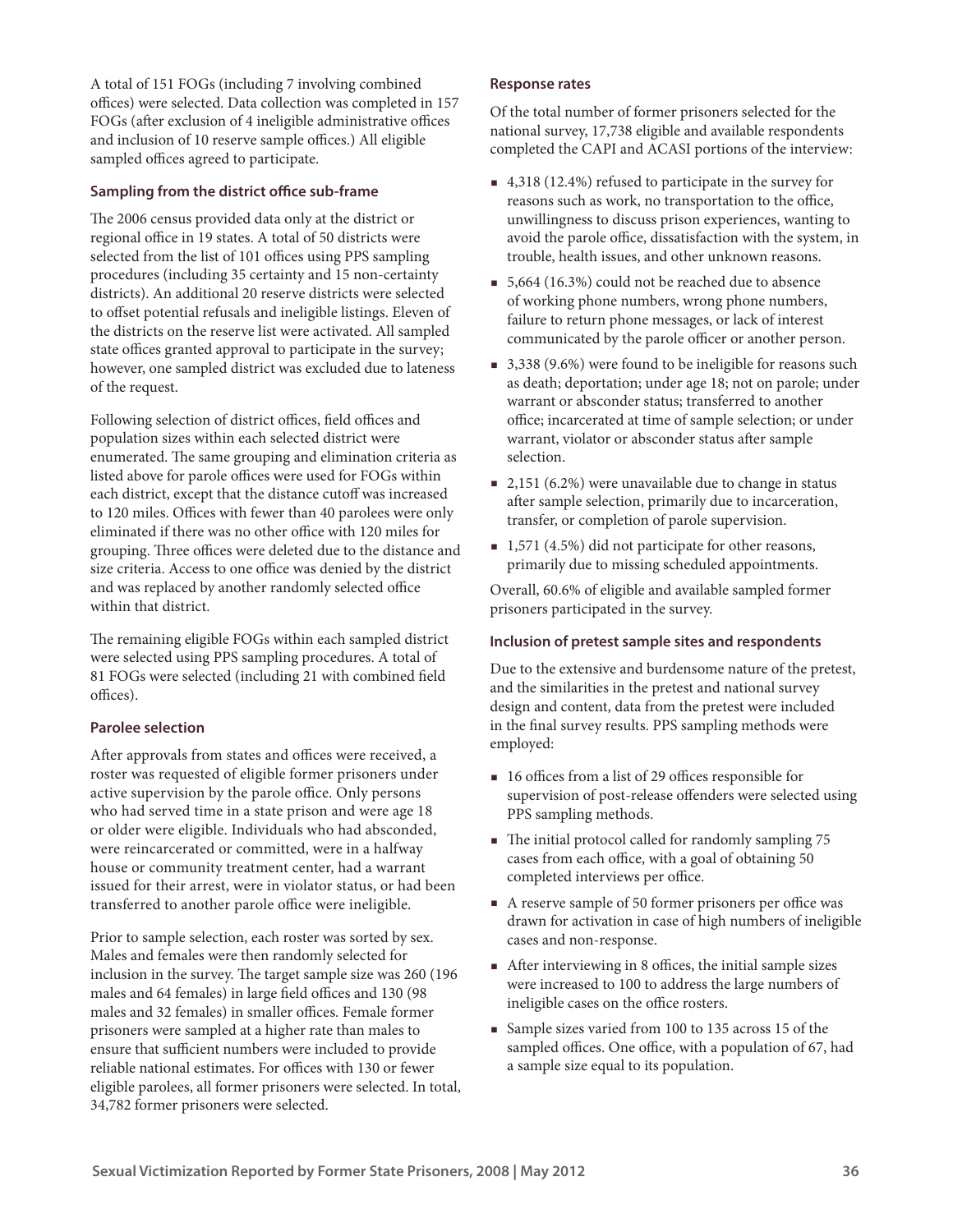In total, 1,745 former prisoners were selected in the pretest. Interviews were completed by 788 parolees (representing 64.5% of the 1,222 eligible sampled cases).

### **Weighting and non-response adjustments**

Responses from interviewed former prisoners were weighted to provide national-level estimates. The construction of parolee base weights took into account the probability of selection at each stage, reflecting two stages in the field office subframe and three stages in the district subframe:

- Within the district sample, selection probabilities were adjusted at the district and office levels for non-response.
- Within the field office sample, all selected FOGs participated.
- Probabilities of selection from each subframe took into account the impact of certainty and non-certainty districts and offices.
- Within selected FOGs in both subframes, males and females were selected at different rates; consequently, the probabilities of selection were computed separately.
- The final parolee base weights in the district sample represent the inverse of the product of the non-response adjusted probabilities from the district and FOG stages times the probability of selection of male and female parolees within field offices. The base weights in the field office subframe represent the inverse of the product of the probability of selection at the FOG and parolee stages.

A series of adjustments were applied to the initial base weights to compensate for non-response among sampled parolees. To produce final weights, the initial weights given to sampled parolees who did not respond to the survey were distributed to responding cases. A response propensity model was constructed and used to form adjustment cells within which these weights were reallocated:

- Variables used in the non-response adjustments were race, age, years in prison, years since release, and required number of office visits per month.
- Predicted probabilities obtained from the model were used to construct five non-response groupings, based on the quintiles of the probability distribution.
- Subsequent weight adjustment was done within each group, so that the weights of nonresponding individuals within a range of propensities were allocated to like individuals.

Following procedures to address undesirably large weights, final post-stratification was introduced to adjust the weights to known control totals. All states in the sample frame were divided into seven strata, and control totals for each stratum were produced based on the midyear 2008 parolee counts.

The final weights in the national survey (including pretest offices) averaged 27.57, resulting in a national estimate of approximately 510,800.

#### **Standard errors and confidence intervals**

As with any survey estimates, the NFPS estimates are subject to error arising from the fact that they are based on a sample rather than a complete enumeration. A common way to express this sampling error is to construct a 95%-confidence interval around each survey estimate. Typically, multiplying the standard error by 1.96 and then adding or subtracting the result from the estimate produces the confidence interval. This interval expresses the range of values that could result among 95% of the different samples that could be drawn.

To facilitate the analysis, rather than provide the detailed estimates for every standard error, differences in the estimates of sexual victimization for subgroups in these tables have been tested and notated for significance at the 95%-level confidence. For example, the difference in the rate of inmate-on-inmate sexual victimization among female prisoners (13.7%), compared to male prisoners (4.2%), is statistically significant at the 95% level of confidence. (See table 6 on page 15.) In all tables providing detailed comparisons, statistically significant differences at the 95% level of confidence or greater have been designated with two asterisks (\*\*).

#### **Measurement of sexual victimization**

The survey of sexual victimization relied on former inmates reporting their direct experience, rather than reporting on the experience of other inmates. Questions related to inmate-on-inmate sexual activity were asked separately from questions related to staff sexual misconduct.

The ACASI survey began with a series of questions that screened for general unwanted sexual activities with other inmates. To fully measure all sexual activities, a question related to touching of specific body parts in a sexual way was followed by a general question regarding any sexual activity with another inmate in which the respondent did not want to participate. (For specific screening questions, see appendix A.)

Respondents who answered "yes" to either of the sexspecific screener questions were then asked questions related to the touching of body parts in a sexual way and questions related to acts of oral, anal, and vaginal sex. (For survey items related to specific inmate-on-inmate victimization categories, see appendix B.) The nature of coercion (including physical force, pressure, and other forms of coercion) was measured for each type of reported sexual activity.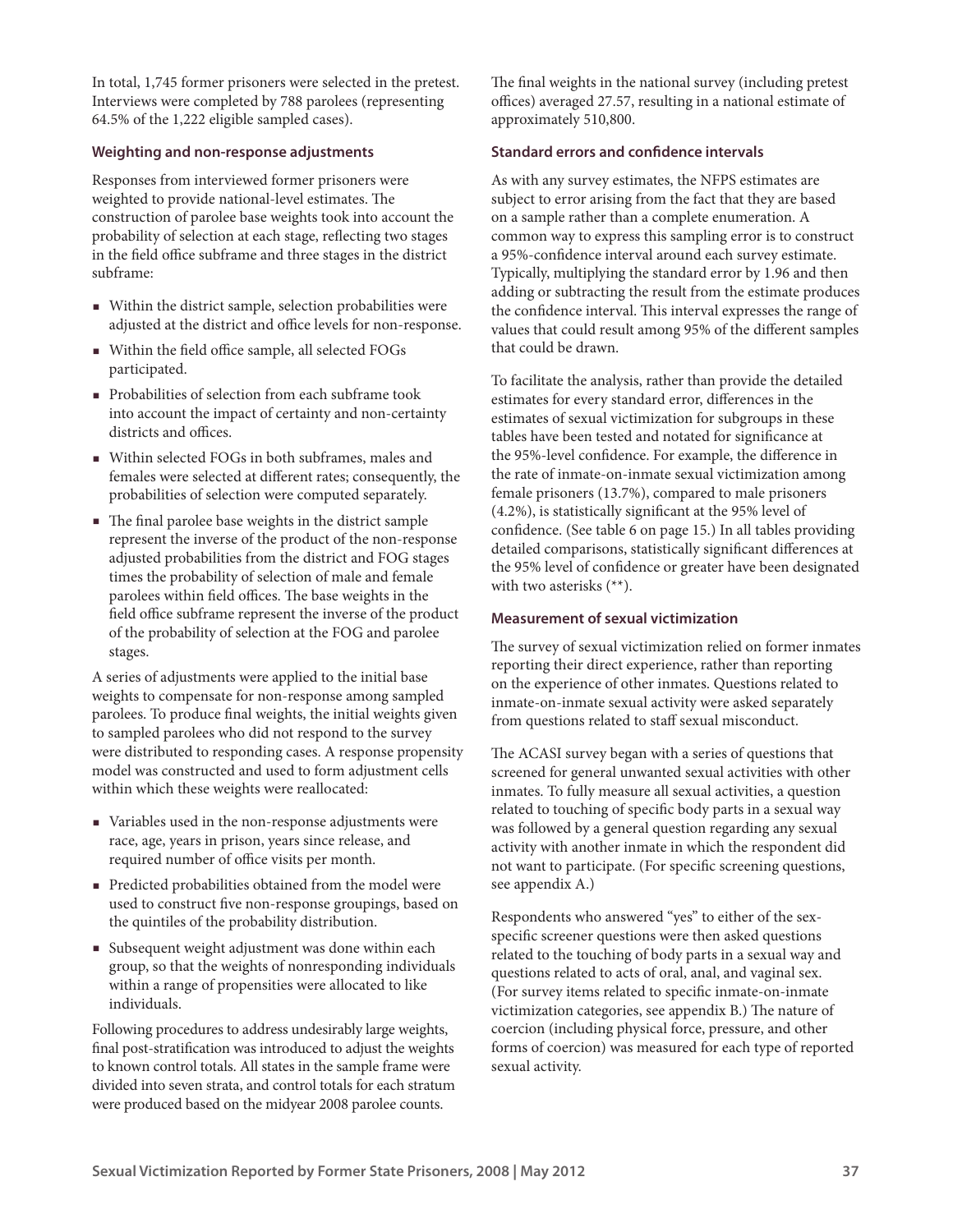ACASI survey items related to staff sexual misconduct were asked somewhat differently. Respondents were first asked if during their confinement staff had sexually harassed them, watched them at an inappropriate time while dressing or taking a shower, or forced them to undress or touched their private parts in an inappropriate way. (See survey items in appendix C.)

Regardless of the responses to the initial questions, all respondents were then asked two screener questions to determine if they ever "willingly" or unwillingly had sex or sexual contact with any facility staff. Respondents who answered "yes" to either of the screener questions were then asked questions related to "willing" and unwilling sex or sexual contacts, the nature of coercion, and the specific types of sexual contacts including oral, anal, and vaginal sex. (For survey items related to specific staff-on-inmate victimization categories, see appendix D.)

Based on their responses to the survey items, victims were classified in each of four general variables: (1) inmateon-inmate nonconsensual acts, (2) inmate-on-inmate abusive sexual contacts only, (3) staff sexual misconduct unwilling; and (4) staff sexual misconduct—willing.

The entire ACASI questionnaire (listed as the National Former Prisoner Survey) is available on the BJS website at http://www.bjs.gov.

#### **Prison placements**

In order to assess the impact of facility factors on the likelihood of a former prisoner reporting inmate-oninmate sexual victimization and staff sexual misconduct, a separate record for each prison placement was constructed. Overall, the 18,526 former prisoners in the survey reported entering separate prison facilities 45,318 times during the period of incarceration prior to their release from custody. Depending on the number of state prisons entered, each respondent is represented between 0 and 15 times. Facilitylevel data from BJS prison censuses conducted in 1990, 1995, 2000, and 2005 were merged to each placement record, based on the census closest to the period of incarceration.

Individual-level victimization variables and other individual-level characteristics reported in the survey were included with each placement. Of all 45,318 prison placements, 96% were matched to an appropriate census data file. When weighted to reflect initial probabilities of selection and non-response adjustments, data were available for 1,254,998 of the prison placements (approximately 94% of all placements). Local jail placements (prior to prison, as an interim stop, or as the only placement) were excluded. Placements in hospitals and out-of-state facilities were also excluded.

## **Linkage of placements to prison census data**

Prison facilities were identified from an initial list provided by the 2000 Census of State and Federal Correctional Facilities. Information on these facilities was enhanced by the 1990 and 1995 censuses and contacts in departments of correction in each state. The final list was programmed to appear in the CAPI portion of the survey prior to the start of ACASI. If the respondent provided a facility name that could not be identified on the list after attempts to locate the facility by name of city, the interviewer added the facility to the list.

Initial rules were used to define the most appropriate census file for linking the facility information. Each inmate provided admission and release dates for the most recent period of incarceration, not for individual facilities. The following rules were applied to determine the reference year for linkage, either the year of admission or the average year (i.e., the midpoint between the admission and release date):

- If the victim was placed in only one facility, the average year was used.
- $\blacksquare$  If the victim was in multiple facilities, the admission year was used for the first facility placement and the average year for all other placements.

If the reference year was—

- 1992 or earlier, facility characteristics were drawn from the 1990 census
- 1993-1997, facility characteristics were drawn from the 1995 census
- 1998-2002, facility characteristics were drawn from the 2000 census
- 2003 or later, facility characteristics were drawn from the 2005 census.

All unmatched facilities from the interviewer entry list were identified and linked to an appropriate census file.

## **Logistic regression models**

Multivariate logistic regression estimation is a modeling technique used to determine what characteristics are statistically significant for predicting a dichotomous outcome (e.g., victimized or not victimized) while controlling for all the other characteristics in the model.

NFPS used this technique to determine what inmate-level characteristics were significant predictors of inmate-oninmate sexual victimization and staff sexual misconduct over the entire period of confinement. For each type of victimization, and for males and females separately, selected parolee characteristics were examined, including demographic characteristics, sexual orientation and history,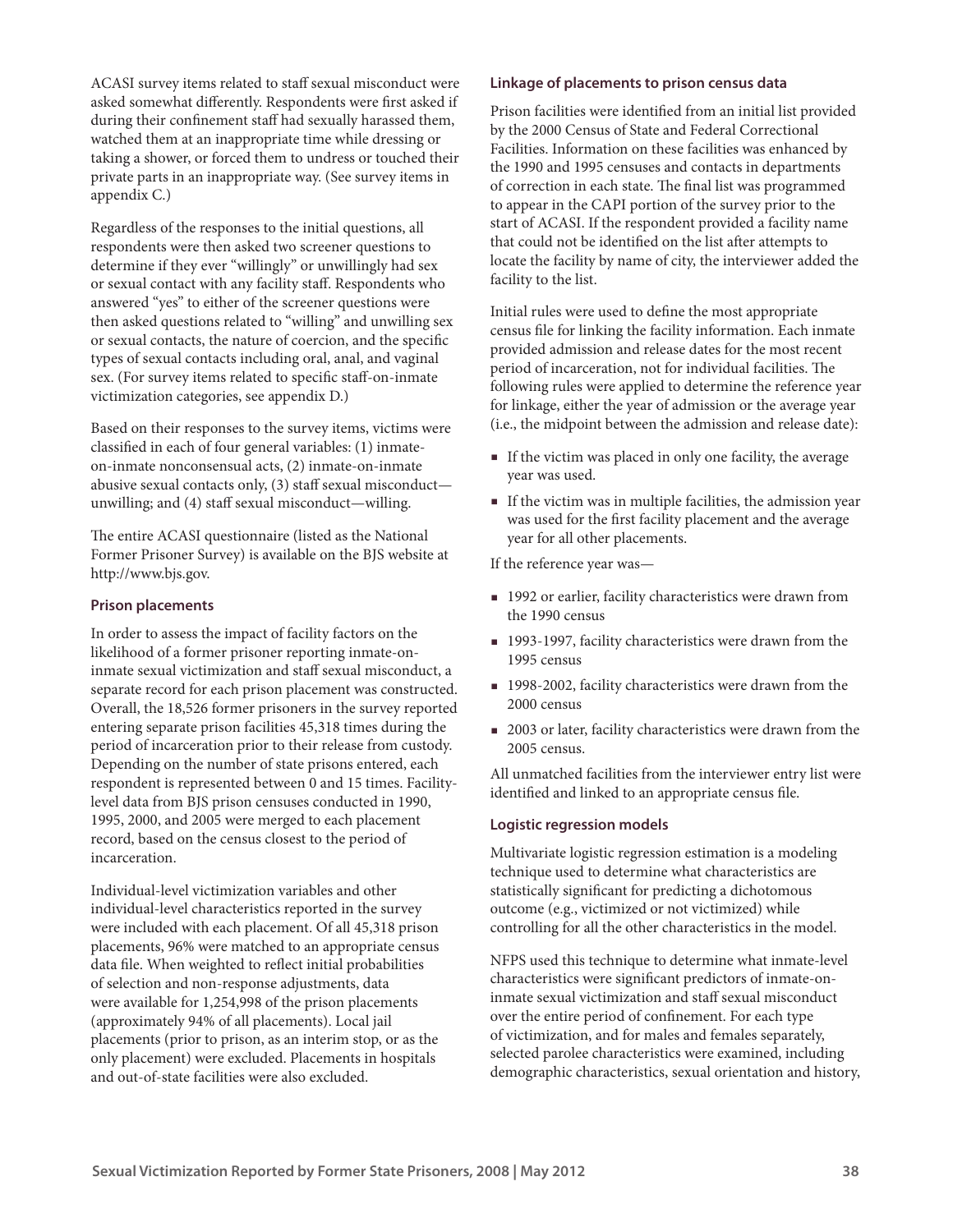and criminal justice status and history. For each type of victimization, a logistic model was iteratively run under a backwards selection technique until only predictors that were significant at the 95% level of confidence remained. (See table 10 on page 19.)

NFPS also used this technique to determine what facilitylevel and inmate-level characteristics were significant predictors of inmate-on-inmate sexual victimization and staff sexual misconduct in each of the state prisons where the former inmates had served time. Based on a separate record for each prison placement for the 18,526 former prison inmates interviewed, logistic regression models were developed to model the effects of individual and prison-level characteristics. For each type of victimization, a logistic model was developed to isolate specific individual and facility factors that remain significant at the 95% level of confidence. (See table 16 on page 28.)

#### *Conditional marginal probabilities*

In each of the logistic regression models, the conditional marginal probability represents the probability that an inmate with a particular characteristic has experienced sexual victimization (by type) conditional on the inmate having the mean value for all other predictors in the model. For example, based on a combination of individual characteristics only, a white male former prisoner had a 4.0% chance of being victimized by another inmate given that he was at the mean of the joint distribution of age, sexual orientation, offense, and total time served.

For purposes of estimating the conditional marginal probabilities, the overall log odds of incurring the event for a given level of race/Hispanic origin was calculated from the estimated linear model by specifying the value of the race/Hispanic origin variable as the level of interest and then specifying all other variables in the model to be the weighted mean in the population. For example, the simple logistic model for the binary variable Y (experienced sexual victimization or not) is

$$
\log\left(\frac{P(Y_j=1)}{1-P(Y_j=1)}\right) = \alpha_j + x'_{ij}\beta
$$

where,  $\alpha_i$  is the parameter of the race/Hispanic origin category for the individual *i* ( *i=1 …n, n* is the total number of respondents).

To calculate the log odds for a specific race/Hispanic origin  $= r$ ; use fixed  $\alpha_r$  and  $\bar{x}$ ,

$$
\log\left(\frac{M_r}{1-M_r}\right) = \alpha_r + \bar{x}'\beta
$$

where,  $\bar{x} = \sum_{i=1}^{n} \frac{W_i X_i}{\sum w_i}$  $\bar{x} = \sum_{i=1}^n \frac{n_i}{\sum_j w_i}.$  For other categorical covariates x except race/Hispanic origin, the mean value for each dummy variable is the weighted percentage of the corresponding level.

Based on the obtained log odds, the conditional marginal probability was then calculated for the specific level of the race/Hispanic = *r* as

$$
M_r = \frac{e^{\alpha_r + \bar{x}'\beta}}{1 + e^{\alpha_r + \bar{x}'\beta}}
$$

These estimates  $(M_r)$  represent the expected risk of victimization for a former inmate, conditional on the inmate belonging to a particular group (defined by each characteristic in the model) and having the mean value on all of the other characteristics in the model. The conditional marginal assumes that  $\bar{x}$  is constant, and the variance is due to the variances of  $β$ .

#### *Significance tests*

For each of the regression models, variances for the estimates took into account the NFPS sample design. These variances were computed with weighted data in SUDAAN using the Taylor Linearization method. Wald F-statistics were calculated to test for statistical significance of the effects of each individual-level and facility-level characteristic (appendix tables 3 and 4). The Wald F-statistics were used to test the null hypothesis that all regression coefficients are equal to zero for each characteristic (i.e., the probability of experiencing victimization is the same across all categories of the selected characteristic), conditional on all other inmate or facilitylevel characteristics being included in the model.

#### **NFPS and NIS sample differences**

Findings in the NFPS are limited to persons released from state prison to a period of post-custody supervision (including parole, probation following incarceration, community supervised release, or other form of supervision). Approximately 24% of all sentenced state prisoners released in 2008 were released unconditionally. These former inmates, some of whom may have experienced sexual victimization while in prison, were not surveyed. Because these former inmates were not subject to post-custody supervision, and correctional authorities lacked their current addresses or phone numbers, they could not be easily contacted and interviewed after their release from prison.

The NFPS findings should not be generalized to all former prisoners. Based on selected demographic characteristics reported in BJS's National Corrections Reporting Program in 2008, inmates released conditionally were similar to those released unconditionally. Nearly the same percentage were male (89.2% compared to 89.4%), under age 30 (34.9% compared to 35.2%), age 50 or older (10.1% compared to 10.2%), and sentenced for a violent offense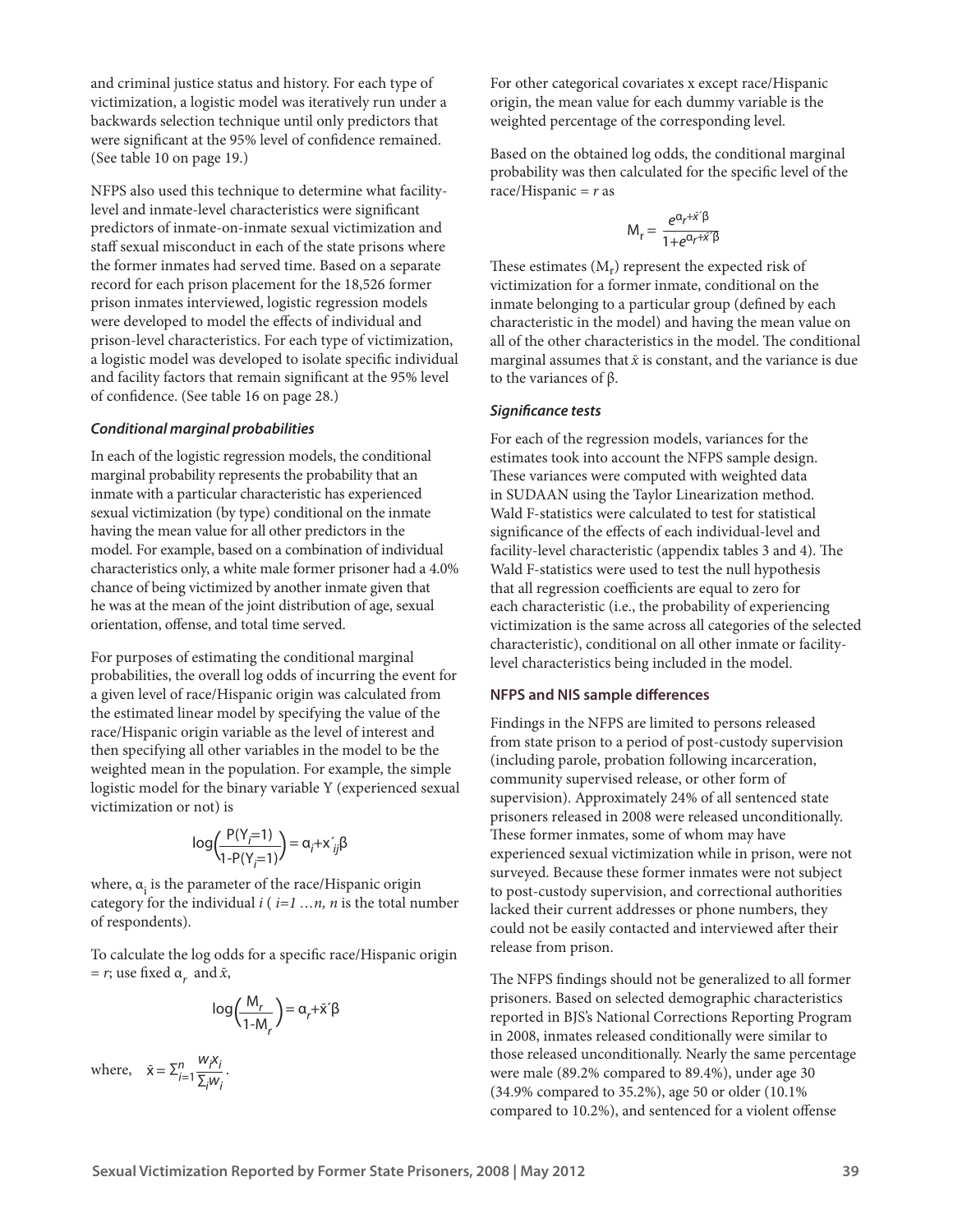(25.4% compared to 26.6%). However, inmates released unconditionally had served significantly longer in prison than those released conditionally. An estimated 23.2% of inmates released unconditionally had served more than 3 years, compared to 15.9% of inmates released conditionally. In addition, 12.5% of unconditional releases had served fewer than 6 months, compared to 32.5% of conditional releases.

Caution is also recommended when comparing NFPS findings with NIS-1 and NIS-2 findings, due to differences in coverage and differences in composition among former

and current inmates. In contrast with the NIS sample, the NFPS sample does not include inmates who may never be released. (Based on data from the 1997 Survey of Inmates in State Prison, approximately 5% of all inmates in state prison were not expected to ever be released.) In addition, the cross-section of former inmates is comprised of less serious offenders with shorter maximum sentences than the cross-section of inmates in the NIS sample. For example, 33% of former inmates in NFPS had served time for a violent offense, compared to 56% of state inmates in NIS-2 who were serving time for a violent offense.

## **Appendix A**

#### **Survey items that screen for inmate-on-inmate sexual victimization, National Former Prisoner Survey, 2008**

C11. [MALES] During your confinement, did another inmate touch your butt, thighs, penis, or other private parts in a sexual way or did you touch theirs, when you did not want this to happen?

C11a. [FEMALES] During your confinement, did another inmate touch your butt, thighs, breasts, vagina, or other private parts in a sexual way or did you touch theirs, when you did not want this to happen?

[IF C11 NE Yes or C11a NE YES] We recognize that you may find questions regarding sexual activity sensitive. However, no one will know how you answered these questions. Please remember that your responses are confidential.

C11b. During your confinement, were you involved in any sexual activity with another inmate in which you did not want to participate?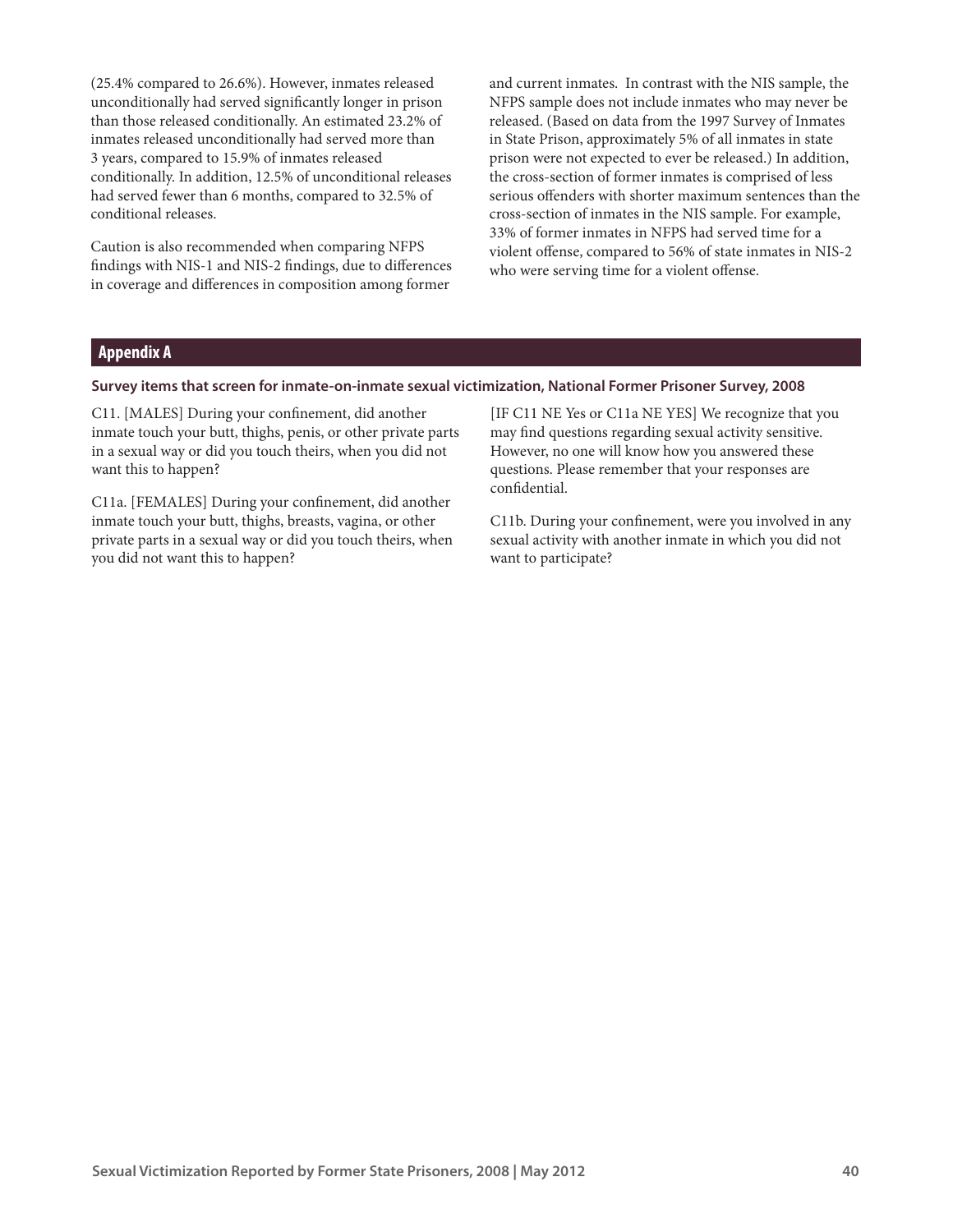# **Appendix B**

## **Survey items related to inmate-on-inmate sexual victimization categories, National Former Prisoner Survey, 2008**

| <b>Males</b>                                                   | <b>Females</b>                                                                                                                                                                                                                                    |
|----------------------------------------------------------------|---------------------------------------------------------------------------------------------------------------------------------------------------------------------------------------------------------------------------------------------------|
| Nonconsensual sexual activity-oral sex                         |                                                                                                                                                                                                                                                   |
| C12. Did the sexual activity ever involve oral sex or a blow   | C12d. Did the sexual activity ever involve oral sex in                                                                                                                                                                                            |
| job in which your mouth was on another inmate's penis or       | which your mouth was on another inmate's vagina or other                                                                                                                                                                                          |
| other private parts?                                           | private parts?                                                                                                                                                                                                                                    |
| You indicated that you were involved in unwanted sexual        | You indicated that you were involved in unwanted sexual                                                                                                                                                                                           |
| incidents, but that oral and anal sex did not occur. During    | incidents but [if applicable] oral, [if applicable] vaginal, or                                                                                                                                                                                   |
| the unwanted sexual incident or incidents, which of            | [if applicable] anal sex did not occur. During the unwanted                                                                                                                                                                                       |
| the following things happened? Please indicate all that        | sexual incident or incidents, which of the following                                                                                                                                                                                              |
| happened.                                                      | happened? Please indicate all that happened.                                                                                                                                                                                                      |
| C15f. Another inmate put their mouth on your penis or          | C16g. Another inmate put their mouth on your vagina or                                                                                                                                                                                            |
| other private parts.                                           | other private parts.                                                                                                                                                                                                                              |
| C15g. You put your mouth on another inmate's butt or           | C16h. You put your mouth on another inmate's butt or                                                                                                                                                                                              |
| thighs.                                                        | thighs.                                                                                                                                                                                                                                           |
| Nonconsensual sexual activity-anal sex                         |                                                                                                                                                                                                                                                   |
| C14. Did the sexual activity ever involve anal sex in which    | C14a. Did the sexual activity involve anal sex in which                                                                                                                                                                                           |
| another inmate inserted their finger, penis, or an object into | another inmate inserted their finger or an object into your                                                                                                                                                                                       |
| your butt?                                                     | butt?                                                                                                                                                                                                                                             |
| You indicated that you were involved in unwanted sexual        | You indicated that you were involved in unwanted sexual                                                                                                                                                                                           |
| incidents, but that oral and anal sex did not occur. During    | incidents but [if applicable] oral, [if applicable] vaginal, or                                                                                                                                                                                   |
| the unwanted sexual incident or incidents, which of            | [if applicable] anal sex did not occur. During the unwanted                                                                                                                                                                                       |
| the following things happened? Please indicate all that        | sexual incident or incidents, which of the following                                                                                                                                                                                              |
| happened.                                                      | happened? Please indicate all that happened.                                                                                                                                                                                                      |
| C15h. You inserted your finger, penis, or an object into       | C16j. You inserted your finger or an object into another                                                                                                                                                                                          |
| another inmate's butt.                                         | inmate's butt.                                                                                                                                                                                                                                    |
| Nonconsensual sexual activity-vaginal sex                      |                                                                                                                                                                                                                                                   |
|                                                                | C13. Did the sexual activity ever involve vaginal sex in<br>which another inmate inserted their finger or an object into<br>your vagina?                                                                                                          |
|                                                                | You indicated that you were involved in unwanted sexual<br>incidents but [if applicable] oral, [if applicable] vaginal, or<br>[if applicable] anal sex did not occur. During the unwanted<br>sexual incident or incidents, which of the following |

C16i. You inserted your finger or an object into another inmate's vagina.

happened? Please indicate all that happened.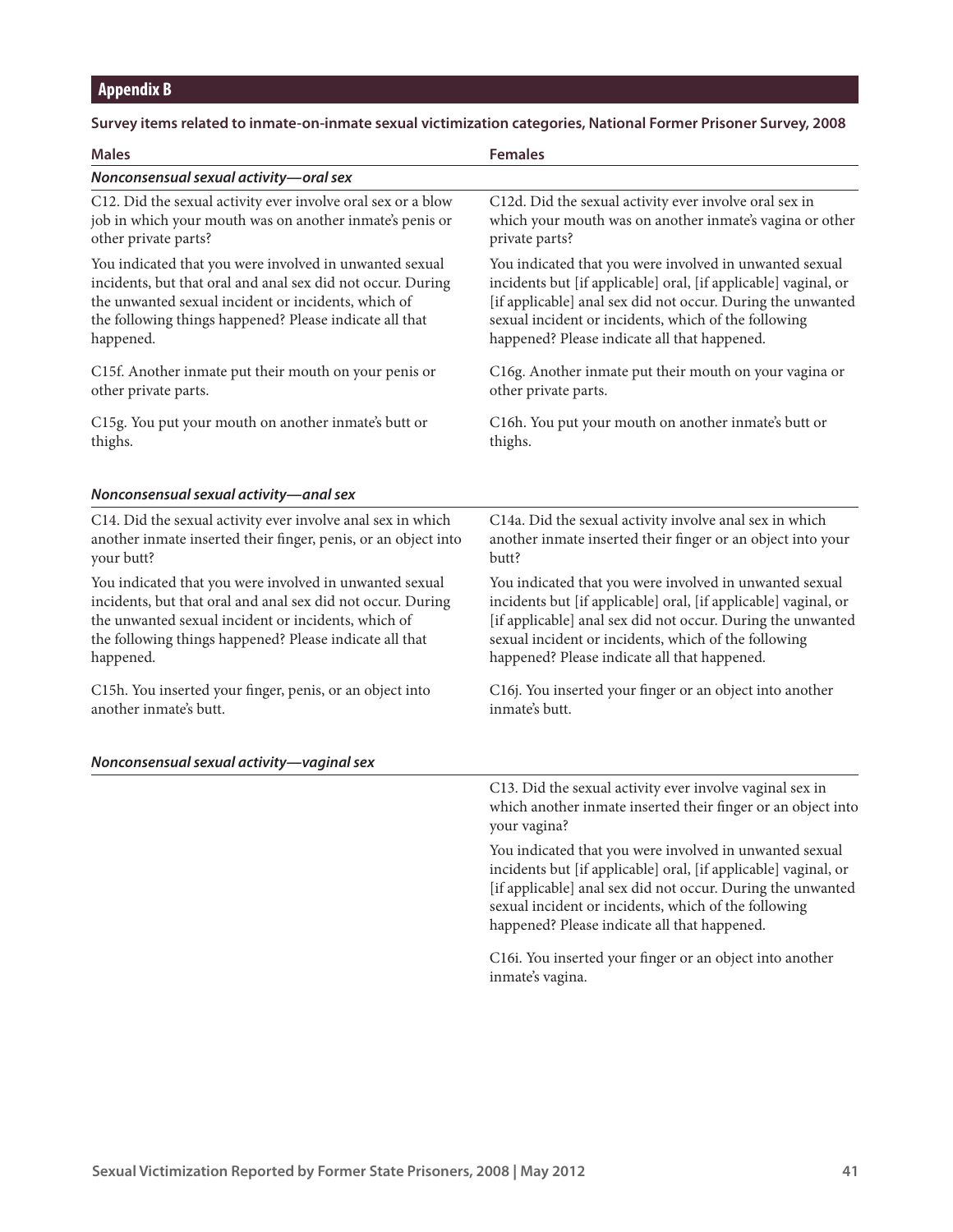# **Survey items related to inmate-on-inmate sexual victimization categories, National Former Prisoner Survey, 2008**

| <b>Males</b>                                                                                                                                                                                                                                          | <b>Females</b>                                                                                                                                                                                                                                                                                    |  |  |
|-------------------------------------------------------------------------------------------------------------------------------------------------------------------------------------------------------------------------------------------------------|---------------------------------------------------------------------------------------------------------------------------------------------------------------------------------------------------------------------------------------------------------------------------------------------------|--|--|
| Nonconsensual sexual activity-manual/hand job                                                                                                                                                                                                         |                                                                                                                                                                                                                                                                                                   |  |  |
| You indicated that you were involved in unwanted sexual<br>incidents, but that oral and anal sex did not occur. During<br>the unwanted sexual incident or incidents, which of<br>the following things happened? Please indicate all that<br>happened. | You indicated that you were involved in unwanted sexual<br>incidents but [if applicable] oral, [if applicable] vaginal, or<br>[if applicable] anal sex did not occur. During the unwanted<br>sexual incident or incidents, which of the following<br>happened? Please indicate all that happened. |  |  |
| C15d. Another inmate rubbed your penis in an attempt to<br>arouse you.                                                                                                                                                                                | C16e. Another inmate rubbed your breasts, butt, or vagina<br>in an attempt to arouse you.                                                                                                                                                                                                         |  |  |
| C15e. You rubbed another inmate's penis with your hand.                                                                                                                                                                                               | C16f. You rubbed another inmate's breasts or vagina with<br>your hand.                                                                                                                                                                                                                            |  |  |
| C15i. You were forced to masturbate while someone<br>watched.                                                                                                                                                                                         |                                                                                                                                                                                                                                                                                                   |  |  |
| Abusive sexual contact only                                                                                                                                                                                                                           |                                                                                                                                                                                                                                                                                                   |  |  |
| You indicated that you were involved in unwanted sexual<br>incidents, but that oral and anal sex did not occur. During<br>the unwanted sexual incident or incidents, which of<br>the following things happened? Please indicate all that<br>happened. | You indicated that you were involved in unwanted sexual<br>incidents but [if applicable] oral, [if applicable] vaginal, or<br>[if applicable] anal sex did not occur. During the unwanted<br>sexual incident or incidents, which of the following<br>happened? Please indicate all that happened. |  |  |
| C15a. Another inmate touched your butt or thighs.                                                                                                                                                                                                     | C16a. Another inmate touched your butt or thighs.                                                                                                                                                                                                                                                 |  |  |
| C15b. Another inmate touched your penis or scrotum.                                                                                                                                                                                                   | C16b. Another inmate touched your breasts.                                                                                                                                                                                                                                                        |  |  |
| C15c. Another inmate violently grabbed or touched your                                                                                                                                                                                                | C16c. Another inmate touched your vagina.                                                                                                                                                                                                                                                         |  |  |

penis or scrotum in an attempt to hurt you.

C16d. Another inmate violently grabbed or touched your breasts or vagina in an attempt to hurt you.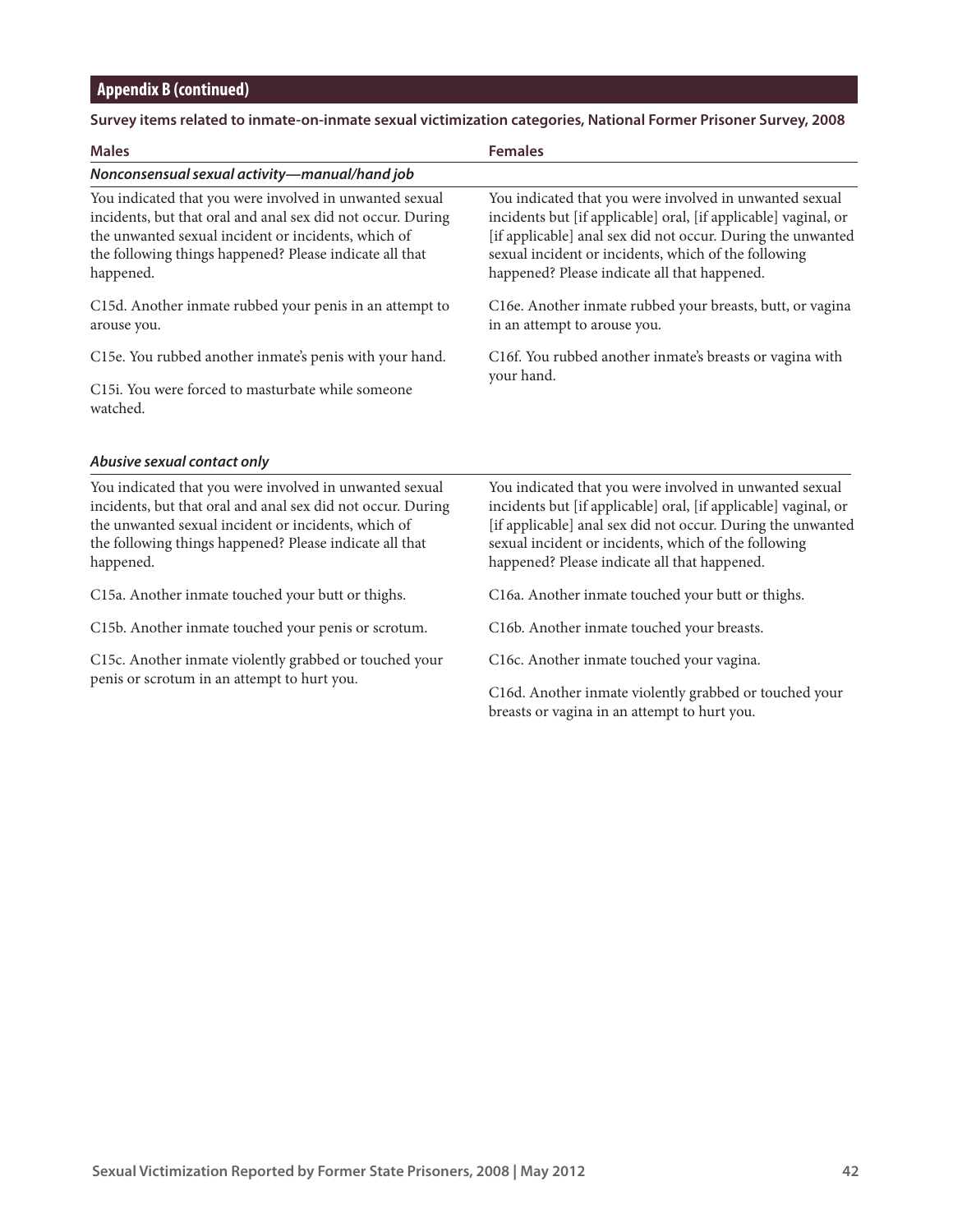## **Appendix C**

#### **Survey items related to staff sexual misconduct, National Former Prisoner Survey, 2008**

E1. During your confinement, did staff hassle or harass you in a sexual way?

E2. Did staff ever stare at you or watch you at inappropriate times (for example, while you were dressing or taking a shower)?

E3. [FEMALES] Did a staff member ever force you to undress in their presence or hit or brush against your breast or other private parts when you did not think it was an accident or it was not required by their job?

E3b. [MALES] Did a staff member ever force you to undress in their presence or hit or brush against your private parts when you did not think it was an accident or it was not required by their job?

E4. Did you ever willingly or unwillingly have sex or sexual contact with any facility staff person?

[IF E4 NE Yes] Please remember that your responses are confidential. Neither you nor the staff person involved will be identified through this survey. No one will know you answered these questions.

E4a. During your confinement did you have sex or any sexual contact with a staff person, whether it was willing or not?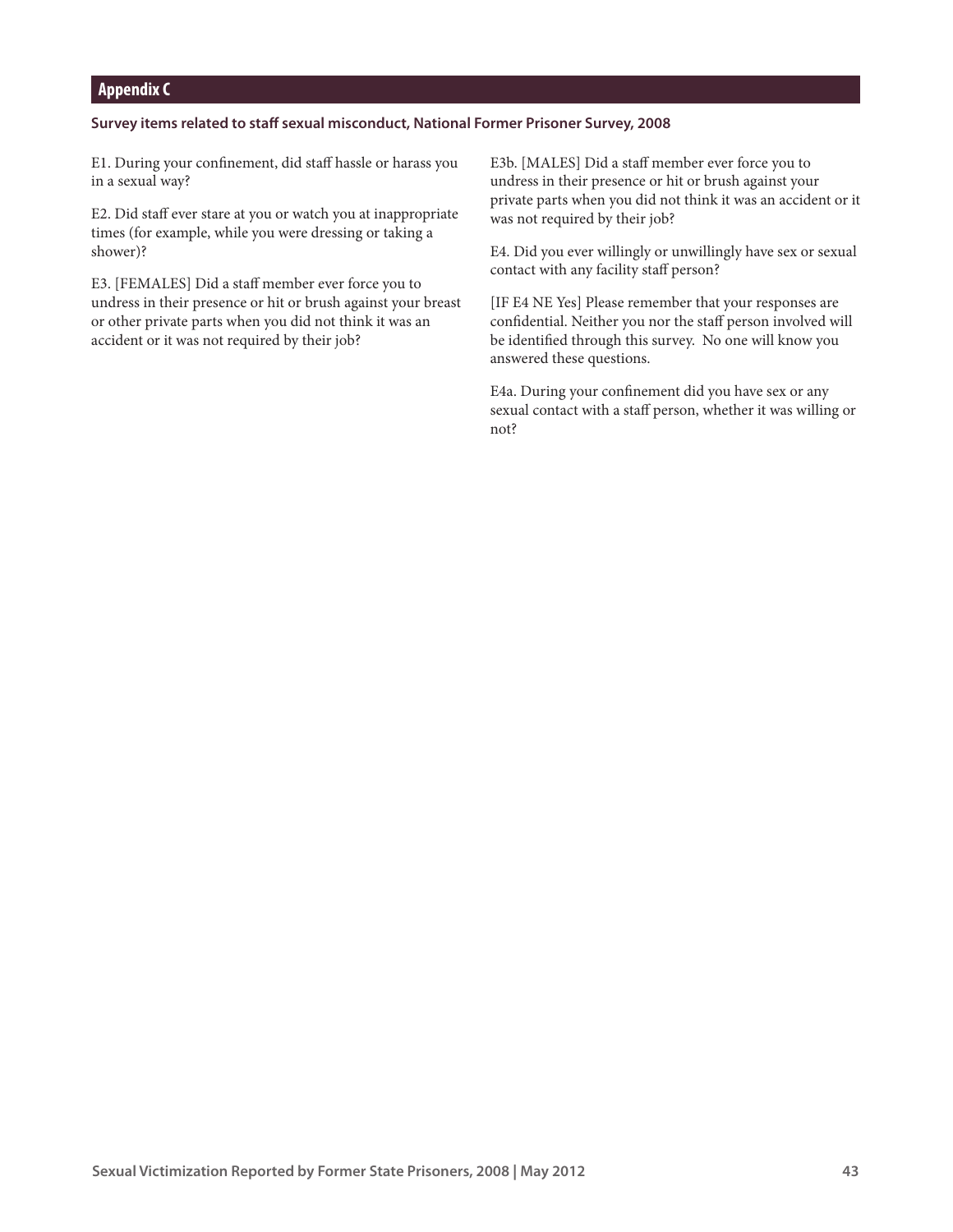# **Appendix D**

| Survey items related to staff-on-inmate sexual victimization categories, National Former Prisoner Survey, 2008 |  |
|----------------------------------------------------------------------------------------------------------------|--|
|----------------------------------------------------------------------------------------------------------------|--|

| <b>Males</b>                                                                                                                                                                                            | <b>Females</b>                                                                                                                                                                                |
|---------------------------------------------------------------------------------------------------------------------------------------------------------------------------------------------------------|-----------------------------------------------------------------------------------------------------------------------------------------------------------------------------------------------|
| Nonconsensual sexual activity-oral sex                                                                                                                                                                  |                                                                                                                                                                                               |
| E15. Did the sexual contact involve oral sex or a blow job in<br>which your mouth was on the male staff person's penis or<br>other private parts or his mouth was on your private parts?                | E15b. Did the sexual contact involve oral sex in which your<br>mouth was on the male staff person's penis or other private<br>parts or his mouth was on your private parts?                   |
| E15a. Did the sexual contact involve oral sex or a blow job<br>in which the female staff person's mouth was on your penis<br>or other private parts or in which your mouth was on her<br>private parts? | E15c. Did the sexual contact involve oral sex in which your<br>mouth was on the female staff person's breasts, vagina, or<br>other private parts or her mouth was on your private parts?      |
| Nonconsensual sexual activity-anal sex                                                                                                                                                                  |                                                                                                                                                                                               |
| E16. Did it involve anal sex in which the male staff person<br>inserted his finger, penis, or an object into your butt or you<br>inserted your finger, penis, or object into his?                       | E16b. Did it involve anal sex in which the male staff person<br>inserted his finger, penis, or an object into your butt or you<br>inserted your finger or an object into his?                 |
| E16a. Did it involve anal sex in which the female staff<br>person inserted her finger or an object into your butt or you<br>inserted your finger, penis, or an object into hers?                        | E16c. Did it involve anal sex in which the female staff<br>person inserted her finger or an object into your butt or<br>you inserted your finger or an object into hers?                      |
| Nonconsensual sexual activity-vaginal sex                                                                                                                                                               |                                                                                                                                                                                               |
|                                                                                                                                                                                                         | E13. Did you have vaginal sex with a female staff person in<br>which your penis, finger, or an object was inserted into her<br>vagina?                                                        |
|                                                                                                                                                                                                         | E13a. Were you involved in vaginal sex in which a male<br>staff person inserted his penis, finger, or an object into your<br>vagina?                                                          |
|                                                                                                                                                                                                         | E13b. Were you involved in vaginal sex with a female staff<br>person in which she inserted her finger or an object into<br>your vagina or you inserted your finger or an object into<br>hers? |
| Nonconsensual sexual activity-manual/hand job                                                                                                                                                           |                                                                                                                                                                                               |
| E14. Did you give or receive a hand job in which a male staff<br>person rubbed your penis with his hand or you rubbed his?                                                                              | E14b. Did you give the male staff person a hand job in<br>which you rubbed his penis with your hand?                                                                                          |
| E14a. Did you receive a hand job in which a female staff<br>person rubbed your penis with her hand?                                                                                                     |                                                                                                                                                                                               |
| Abusive sexual contact only                                                                                                                                                                             |                                                                                                                                                                                               |
| E12. Did a male staff person touch your penis or other<br>private parts in a sexual way or did you touch his?                                                                                           | E12b. Did a male staff person touch your breasts, vagina,<br>or other private parts in a sexual way or did you touch his<br>private parts?                                                    |
| E12a. Did a female staff person touch your penis or other<br>private parts in a sexual way or did you touch her private<br>parts?                                                                       | E12c. Did a female staff person touch your breasts, vagina,<br>or other private parts or did you touch hers?                                                                                  |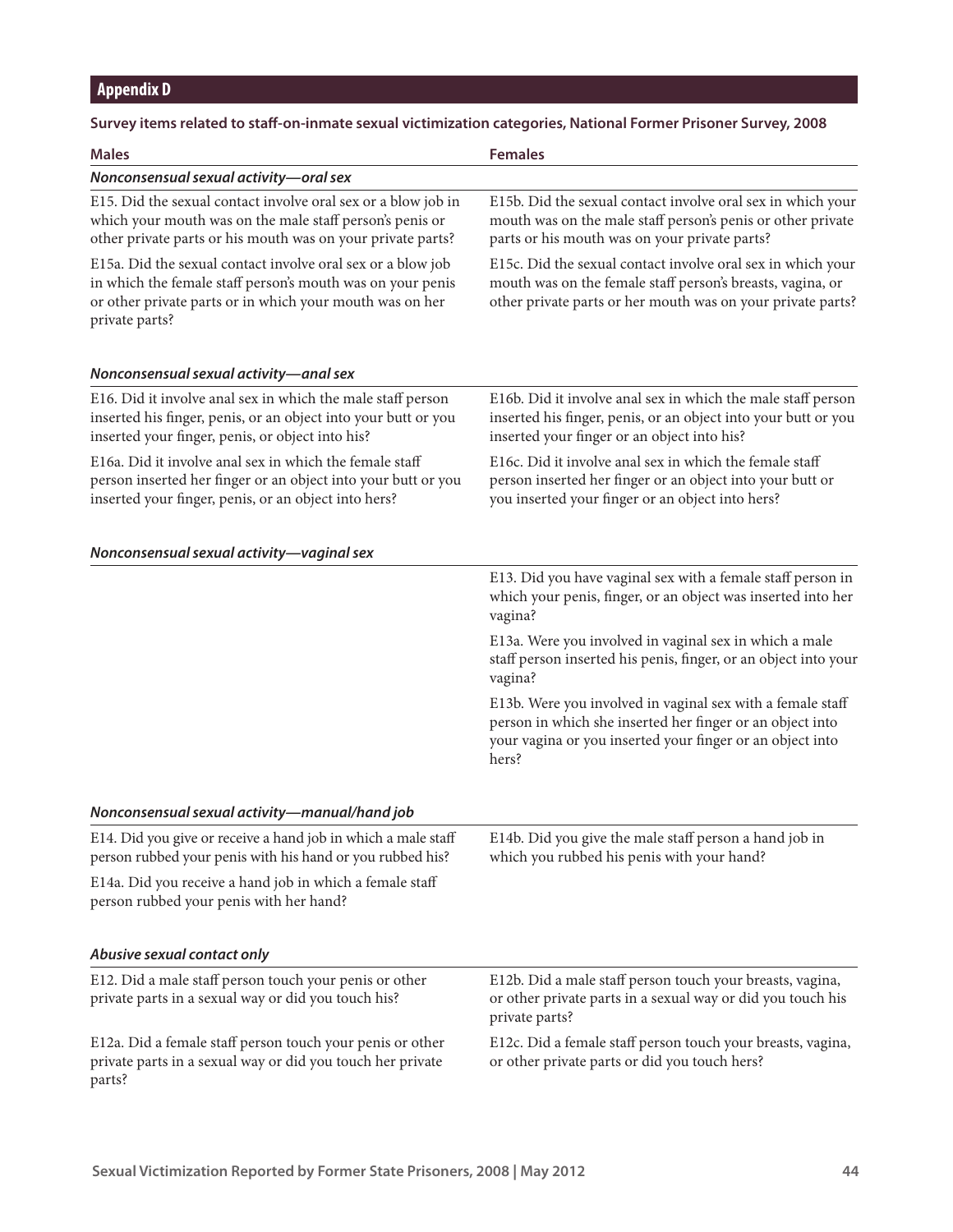## **Appendix E**

## **Survey items that identify prison placements and measure sexual victimization in each facility, National Former Prisoner Survey, 2008**

B5. What was the name of the facility in which you were placed in [Month/Year]?

B6. Were you placed in any other facilities between [date of admission] and your release in [Month/Year]?

B5. [REPEAT, up to 25 times] What was the name of another facility in which you were placed?

#### *For each type of inmate-on-inmate sexual victimization*

FBM12a. [MALES] You indicated you had unwanted [oral sex or gave a blow job because you were physically forced, afraid, or someone threatened to hurt you physically]. Where did this unwanted [oral sex or blow job occur]? [READ LIST OF FACILITIES]

FBM12b. [FEMALES] You indicated you had unwanted [oral sex because you were physically forced, afraid, or someone threatened to hurt you physically]. Where did this unwanted [oral sex] occur? [READ LIST OF FACILITIES]

#### *For all forms of staff-on-inmate sexual victimization*

E6. At which facility or facilities did you have sexual contact with staff? [READ LIST OF FACILITIES]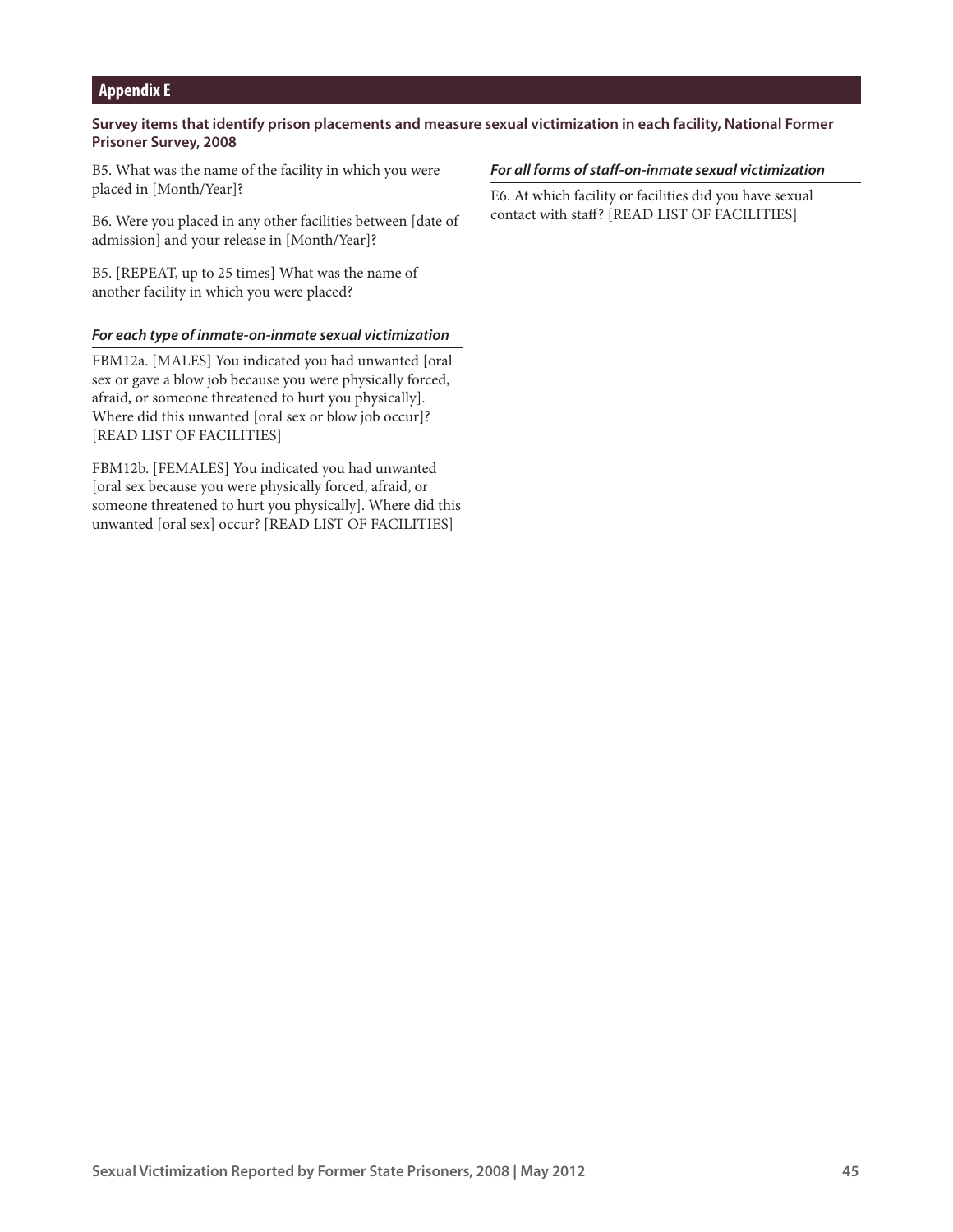**Standard errors for table 4: Type of coercion and physical injury of former state prisoners who reported sexual victimization, by type of incident**

|                                                                         | Inmate-on-inmate   |                              | <b>Staff sexual misconduct</b> |                                  |                                           |  |
|-------------------------------------------------------------------------|--------------------|------------------------------|--------------------------------|----------------------------------|-------------------------------------------|--|
|                                                                         | Total <sup>a</sup> | Nonconsensual<br>sexual acts | <b>Total</b>                   | Willing<br>activity <sup>b</sup> | <b>Unwilling</b><br>activity <sup>b</sup> |  |
| Type of coercion                                                        |                    |                              |                                |                                  |                                           |  |
| Force/threat                                                            | 1.73%              | 1.92%                        | 1.49%                          | 0.99%                            | 4.28%                                     |  |
| Threatened with harm or a weapon                                        | 1.76               | 1.86                         | 1.43                           | 1.00                             | 4.84                                      |  |
| Persuaded/talked into it                                                | 1.73               | 2.26                         | 1.82                           | 1.93                             | 3.73                                      |  |
| Physically held down or restrained                                      | 1.84               | 2.51                         | 0.96                           | 0.57                             | 3.65                                      |  |
| Physically harmed/injured                                               | 1.39               | 1.76                         | 1.02                           | 0.58                             | 3.84                                      |  |
| Coercion other than force/threat                                        | 1.57%              | 1.91%                        | 1.78%                          | 1.90%                            | 2.69%                                     |  |
| Offered/given protection from other inmates                             | 1.67               | 2.07                         | 1.13                           | 0.95                             | 2.84                                      |  |
| Given bribe/blackmailed                                                 | 1.74               | 2.30                         | 1.68                           | 1.75                             | 3.51                                      |  |
| Given drugs/alcohol                                                     | 1.05               | 1.35                         | 1.31                           | 1.37                             | 3.53                                      |  |
| Pay off debt <sup>c</sup>                                               | 0.98               | 1.28                         | 0.71                           | 0.78                             | 2.08                                      |  |
| Offered/given protection from another correctional officer <sup>c</sup> | $\tilde{}$         | $\tilde{}$                   | 2.12                           | 1.74                             | 5.97                                      |  |
| Offered favors or special privileges                                    | $\tilde{}$         | $\tilde{}$                   | 1.83                           | 1.83                             | 4.04                                      |  |
| Physically injured                                                      | 1.62%              | 2.03%                        | 0.79%                          | 0.68%                            | 3.00%                                     |  |
| Excluding minor injuries                                                | 1.36               | 1.81                         | 0.74                           | 0.64                             | 2.84                                      |  |
| Knife/stab wounds                                                       | 0.77               | 1.05                         | 0.30                           | 0.21                             | 1.28                                      |  |
| <b>Broken bones</b>                                                     | 0.83               | 1.13                         | 0.26                           | 0.29                             | 1.05                                      |  |
| Anal/vaginal tearing, severe pain, or bleeding                          | 1.25               | 1.91                         | 0.65                           | 0.55                             | 2.60                                      |  |
| Teeth chipped/knocked out                                               | 1.19               | 1.68                         | 0.53                           | 0.31                             | 2.16                                      |  |
| Internal injuries                                                       | 0.95               | 1.31                         | 0.37                           | 0.29                             | 1.50                                      |  |
| Knocked unconscious                                                     | 1.11               | 1.53                         | 0.25                           | 0.20                             | 1.08                                      |  |
| Bruises, a black eye, sprains, cuts, scratches, swelling, or welts      | 1.60               | 2.04                         | 0.62                           | 0.39                             | 2.48                                      |  |

<sup>~</sup>Not applicable.

aIncludes abusive sexual contacts.

b<sub>Includes</sub> touching only.

cNot included in the pretest interviews. See *Methodology* for a detailed discussion of the merged data files.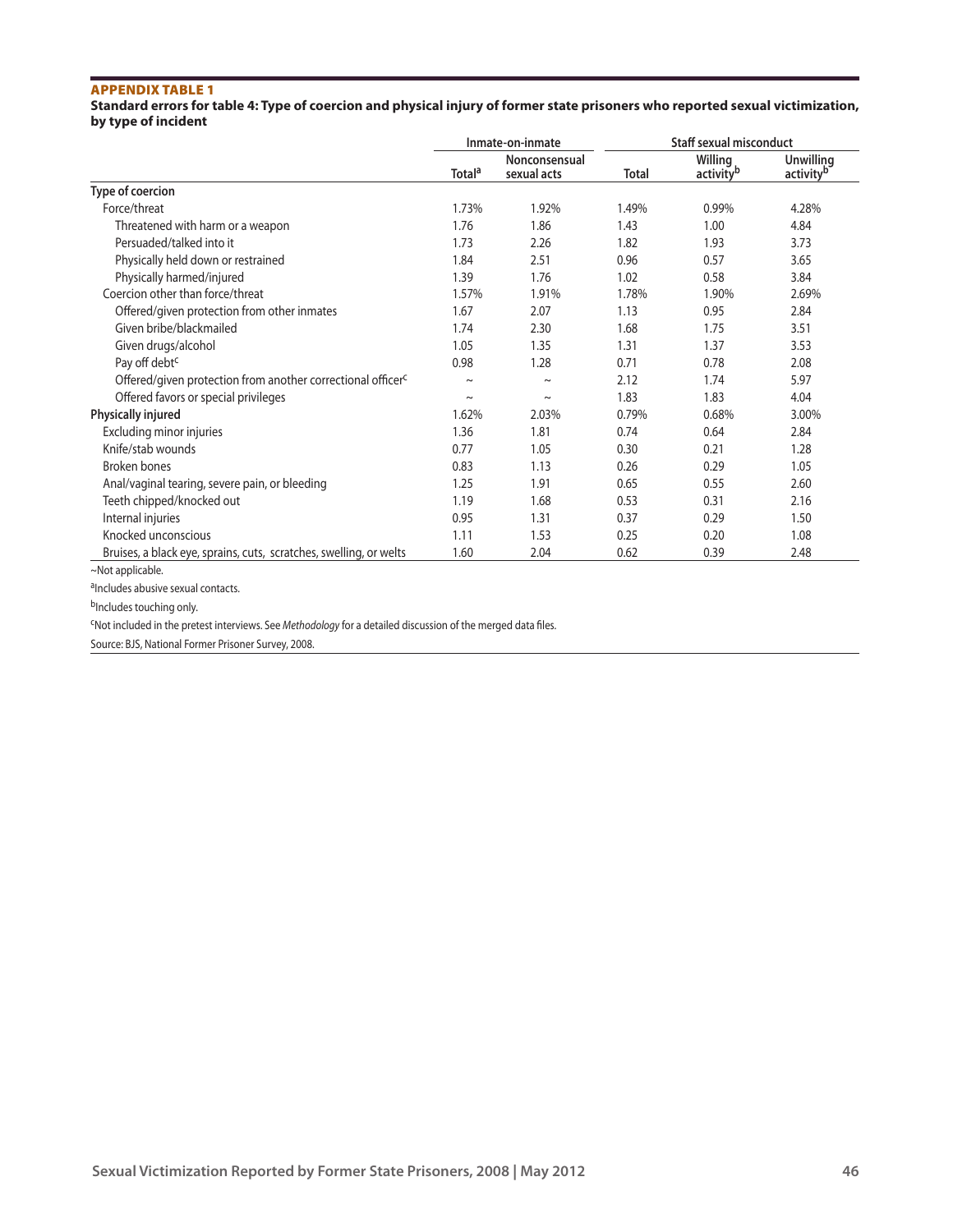## Appendix Table 2 **Standard errors for table 5: Circumstances surrounding sexual victimization of former state prisoners, by type of incident**

|                                      |                           | Inmate-on-inmate             |              | <b>Staff sexual misconduct</b>          |                               |
|--------------------------------------|---------------------------|------------------------------|--------------|-----------------------------------------|-------------------------------|
| Circumstance                         | <b>Total</b> <sup>a</sup> | Nonconsensual<br>sexual acts | <b>Total</b> | <b>Willing</b><br>activity <sup>b</sup> | <b>Unwilling</b><br>activityb |
| Time of day                          |                           |                              |              |                                         |                               |
| 6 a.m. to noon                       | 2.01%                     | 2.55%                        | 2.00%        | 2.18%                                   | 4.25%                         |
| Noon to 6 p.m.                       | 1.72                      | 1.93                         | 2.08         | 2.20                                    | 4.60                          |
| 6 p.m. to midnight                   | 1.90                      | 2.18                         | 2.02         | 2.28                                    | 4.86                          |
| Midnight to 6 a.m.                   | 1.90                      | 2.16                         | 2.04         | 2.38                                    | 3.05                          |
| Where occurred                       |                           |                              |              |                                         |                               |
| Victim's cell/room/sleeping area     | 1.81%                     | 2.03%                        | 1.92%        | 2.24%                                   | 3.61%                         |
| Another inmate's cell/room           | 1.83                      | 2.64                         | 1.07         | 1.22                                    | 2.29                          |
| Shower/bathroom                      | 1.72                      | 2.17                         | 1.93         | 2.07                                    | 4.20                          |
| Yard/recreation area                 | 1.50                      | 1.65                         | 1.12         | 1.20                                    | 2.55                          |
| Workplace                            | 1.37                      | 1.74                         | 2.19         | 2.43                                    | 4.46                          |
| Closet, office, or other locked room | 1.35                      | 1.96                         | 1.71         | 1.70                                    | 4.19                          |
| Classroom/library                    | 1.17                      | 1.49                         | 1.89         | 1.97                                    | 4.35                          |
| Elsewhere in facility                | 1.15                      | 1.41                         | 1.37         | 1.53                                    | 2.42                          |
| Off facility grounds <sup>c</sup>    | 1.06                      | 1.20                         | 1.37         | 1.44                                    | 3.34                          |
| Number of perpetrators               |                           |                              |              |                                         |                               |
|                                      | 2.02%                     | 2.55%                        | 1.62%        | 1.83%                                   | 3.10%                         |
| 2                                    | 1.81                      | 2.41                         | 1.84         | 1.92                                    | 3.52                          |
| 3 or more                            | 1.51                      | 1.87                         | 1.72         | 1.98                                    | 3.30                          |
| <b>Number of times</b>               |                           |                              |              |                                         |                               |
|                                      | 2.28%                     | 2.48%                        | 1.31%        | 1.32%                                   | 2.31%                         |
| $\overline{2}$                       | 1.59                      | 1.99                         | 1.75         | 1.83                                    | 3.62                          |
| 3 or more                            | 1.89                      | 2.14                         | 2.01         | 2.05                                    | 4.29                          |

aIncludes abusive sexual contacts.

bIncludes touching only.

<sup>c</sup>Includes incidents that occurred in a temporary holding facility, on work release, in a medical facility, in a vehicle, or at a courthouse.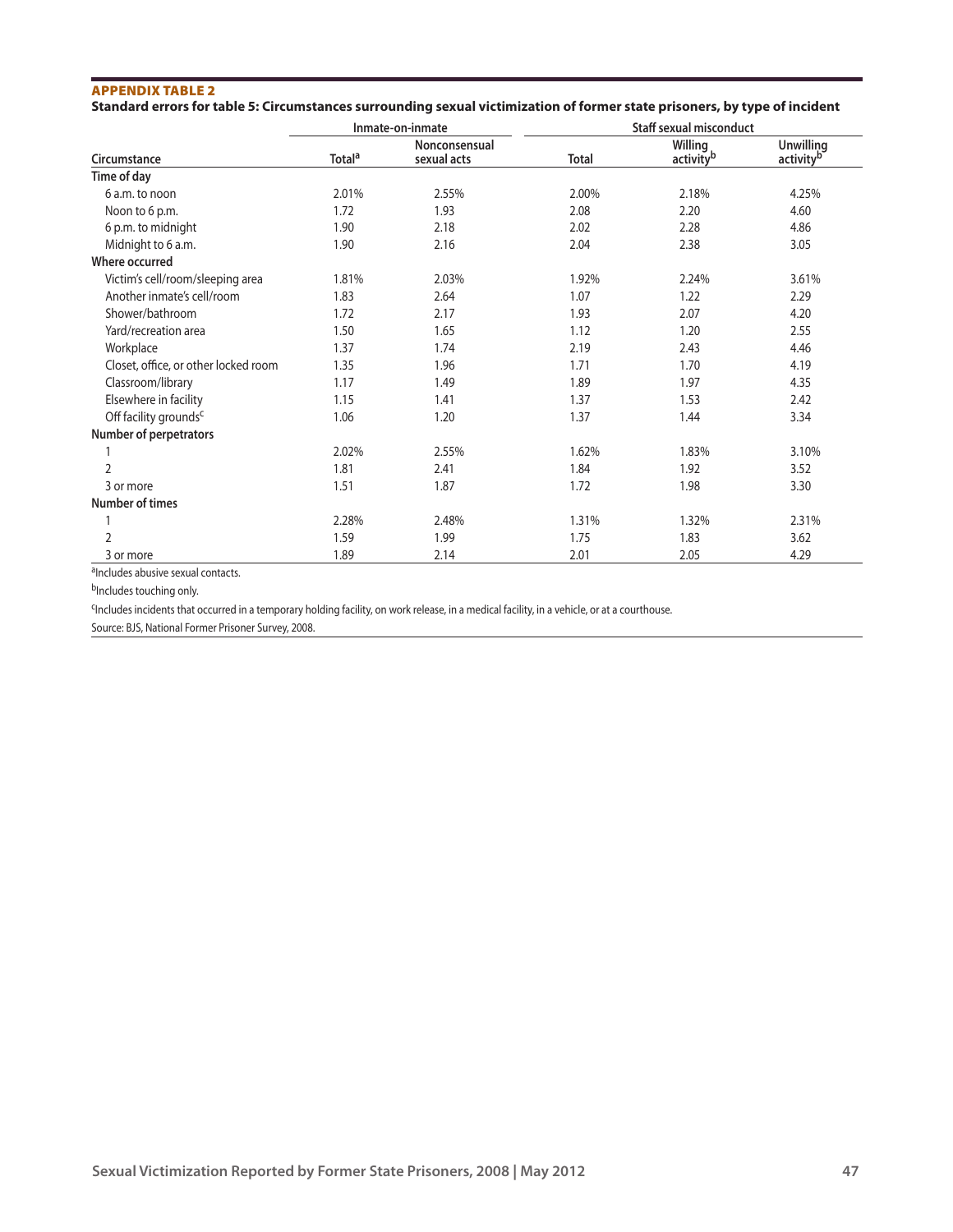#### **Wald-F statistics for former prisoner characteristics in the final multivariate logistic regression models of sexual victimization, by type of incident**

|                                | Degrees of freedom | Wald-F statistics for male | sexual victimization in prison |            | <b>Wald-F statistics for female</b><br>sexual victimization in prison |
|--------------------------------|--------------------|----------------------------|--------------------------------|------------|-----------------------------------------------------------------------|
| Former prisoner characteristic | All models*        | Inmate-on-inmate           | <b>Staff sexual misconduct</b> |            | Inmate-on-inmate Staff sexual misconduct                              |
| Race/Hispanic origin           |                    | 8.80                       | 4.05                           | 6.31       | 4.80                                                                  |
| Age at admission               |                    | 3.22                       | 13.94                          | 5.43       | 4.69                                                                  |
| Education                      |                    | $\sim$                     | $\sim$                         | 2.68       | $\sim$                                                                |
| Marital status                 |                    | $\sim$                     | $\sim$                         | 6.63       | $\sim$                                                                |
| Weight                         |                    | $\sim$                     | 2.61                           | $\sim$     | $\sim$                                                                |
| Sexual orientation             |                    | 105.48                     | 17.58                          | $\tilde{}$ | $\sim$                                                                |
| Prior incarcerations           |                    | $\tilde{}$                 | 14.02                          | 10.22      | 7.02                                                                  |
| Most serious offense           |                    | 9.06                       | 4.13                           | $\sim$     | $\sim$                                                                |
| Total time served              |                    | 20.30                      | 26.68                          | 4.16       | 21.28                                                                 |

Note: Wald-F tests were conducted to test for the statistical significance of each former state prisoner characteristic in the final models presented in table 10. For each characteristic, the Wald-F tests the null hypothesis that all regression coefficients are equal to zero (i.e., the probability of experiencing a victimization is the same across all categories of the selected characteristic), conditional on all other former state prisoner characteristics being included in the model. The Wald-F statistic is calculated by comparing the maximum likelihood estimate for the characteristic to an estimate of its standard error. Though varying by the number of degrees of freedom, statistics greater than 2.0 (for 1 degree of freedom) are statistically significant at the 95%-confidence level.

~Characteristics deleted from model when Wald statistic was not significant at the 95%-confidence level.

\*For each former prisoner characteristic, the degrees of freedom represent the number of categories minus 1.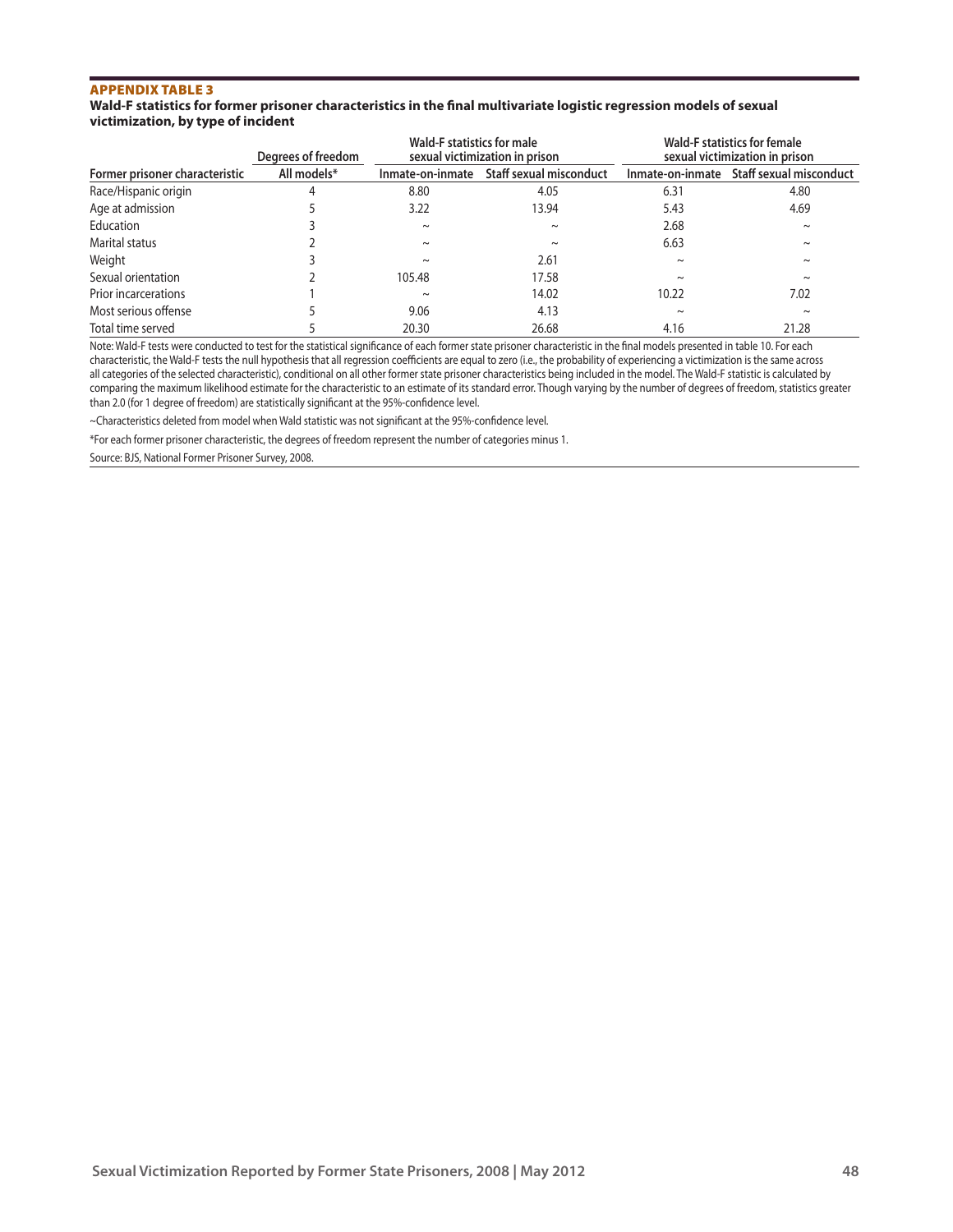**Wald-F statistics for former state prisoner and facility characteristics in the final multivariate logistic regression models of sexual victimization among male and female placements, by type of incident**

|                                                    | Degrees of<br>freedom | Wald-F statistics for sexual<br>in prison | victimization among male placements | Wald-F statistics for sexual victimization<br>among female placements in prison |                            |  |
|----------------------------------------------------|-----------------------|-------------------------------------------|-------------------------------------|---------------------------------------------------------------------------------|----------------------------|--|
| Characteristic                                     | All<br>models*        | Inmate-on-<br>inmate                      | <b>Staff sexual</b><br>misconduct   | Inmate-on-<br>inmate                                                            | Staff sexual<br>misconduct |  |
| Former prisoner characteristic                     |                       |                                           |                                     |                                                                                 |                            |  |
| Race/Hispanic origin                               | 4                     | 9.11                                      | 4.48                                | 4.75                                                                            | 6.82                       |  |
| Age at admission                                   | 5                     | $\sim$                                    | 8.98                                | $\tilde{}$                                                                      | 3.24                       |  |
| Education                                          | 3                     | $\sim$                                    | 6.03                                | $\tilde{}$                                                                      | $\sim$                     |  |
| <b>Marital status</b>                              | 2                     | 3.91                                      | $\tilde{}$                          | 3.19                                                                            | $\sim$                     |  |
| Weight                                             | 3                     | $\sim$                                    | $\sim$                              | $\sim$                                                                          | $\sim$                     |  |
| Sexual orientation                                 | $\overline{2}$        | 73.46                                     | 15.23                               | 3.72                                                                            | $\sim$                     |  |
| Prior incarcerations                               | 1                     | $\sim$                                    | 5.53                                | 8.73                                                                            | $\sim$                     |  |
| Most serious offense                               | 6                     | 4.49                                      | 2.55                                | $\sim$                                                                          | $\sim$                     |  |
| Total time served                                  | 5                     | 4.94                                      | 8.75                                | 3.75                                                                            | 7.54                       |  |
| Facility characteristic <sup>c</sup>               |                       |                                           |                                     |                                                                                 |                            |  |
| Type of facility                                   | 4                     | 3.85                                      | 11.5                                | 2.61                                                                            | $\sim$                     |  |
| Percent of inmates leaving facility during the day | 1                     | $\sim$                                    | $\tilde{}$                          | 6.37                                                                            | $\sim$                     |  |
| Security level                                     | $\overline{2}$        | 7.06                                      | $\sim$                              | 3.74                                                                            | 12.03                      |  |
| Who operates facility                              | $\overline{2}$        | $\sim$                                    | 9.04                                | $\sim$                                                                          | $\sim$                     |  |
| Year built                                         | 4                     | $\sim$                                    | 2.96                                | 2.94                                                                            | 2.90                       |  |
| Inmate-to-staff ratio                              | 4                     | $\sim$                                    | $\sim$                              | 3.14                                                                            | $\sim$                     |  |
| Under court order                                  | $\overline{2}$        | $\tilde{}$                                | 3.89                                | $\sim$                                                                          | $\sim$                     |  |
| Major disturbance in census year                   | $\overline{2}$        | $\sim$                                    | $\tilde{}$                          | 4.06                                                                            | $\thicksim$                |  |
| Percent of female staff                            | 4                     | $\sim$                                    | 11.28                               | $\sim$                                                                          |                            |  |
| Census year closest to time of placement           | 3                     | 3.73                                      | $\sim$                              | $\tilde{}$                                                                      | 3.83                       |  |
| Placement order of facility                        | 2                     | 7.77                                      | $\tilde{}$                          | 4.40                                                                            | $\sim$                     |  |

Note: Wald-F tests were conducted to test for the statistical significance of each former state prisoner characteristic in the final models presented in table 16. For each characteristic, the Wald-F tests the null hypothesis that all regression coefficients are equal to zero (i.e., the probability of experiencing a victimization is the same across all categories of the selected characteristic), conditional on all other former state prisoner characteristics being included in the model. The Wald-F statistic is calculated by comparing the maximum likelihood estimate for the characteristic to an estimate of its standard error. Though varying by the number of degrees of freedom, statistics greater than 2.0 (for 1 degree of freedom) are statistically significant at the 95%-confidence level.

~Characteristic deleted from the model when Wald statistic was not significant at the 95%-confidence level.

\*For each former state prisoner characteristic, the degrees of freedom represent the number of categories minus 1.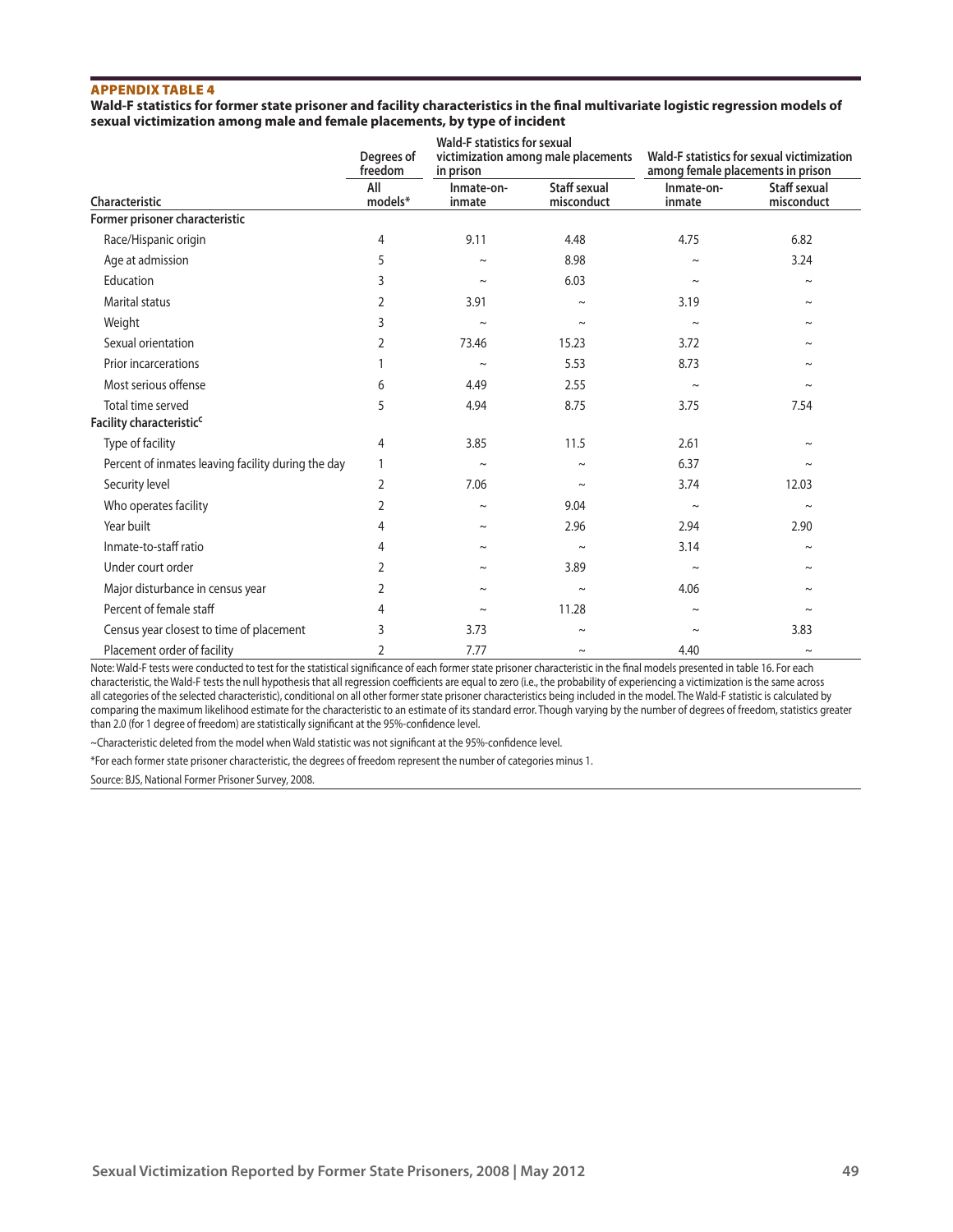**Standard errors for table 17: Reporting of sexual victimization, by type of incident and persons to whom the incident was reported**

|                                                                            |              | Inmate-on-inmate             |             | <b>Staff sexual misconduct</b> |                              |
|----------------------------------------------------------------------------|--------------|------------------------------|-------------|--------------------------------|------------------------------|
|                                                                            | <b>Total</b> | Nonconsensual<br>sexual acts | Total       | Willing<br>activity            | <b>Unwilling</b><br>activity |
| Percent of victims reporting at least one incident of sexual victimization | 1.77%        | 2.11%                        | 0.97%       | 0.80%                          | 3.66%                        |
| Percent reporting to any facility staff                                    | 2.02%        | 2.20%                        | 0.88%       | 0.61%                          | 3.54%                        |
| Correctional officer                                                       | 1.71         | 1.83                         | 0.71        | 0.31                           | 2.87                         |
| Administrative staff                                                       | 1.41         | 1.65                         | 0.84        | 0.52                           | 3.42                         |
| Medical/healthcare staff                                                   | 1.31         | 1.71                         | 0.60        | 0.33                           | 2.35                         |
| Instructor/teacher                                                         | 0.74         | 0.99                         | 0.54        | 0.26                           | 2.15                         |
| Counselor/case manager                                                     | 1.29         | 1.63                         | 0.66        | 0.35                           | 2.56                         |
| Chaplain/other religious leader                                            | 0.88         | 1.19                         | 0.38        | 0.27                           | 1.49                         |
| Volunteer                                                                  | 0.72         | 0.71                         | 0.55        | 0.20                           | 2.19                         |
| Someone else at the facility <sup>a</sup>                                  | 1.46         | 1.68                         | 0.67        | 0.35                           | 2.48                         |
| Percent reporting to someone other than facility staff                     | 1.99%        | 2.30%                        | 0.97%       | 0.62%                          | 3.77%                        |
| Telephone hotline                                                          | 0.38         | 0.48                         | 0.26        | 0.19                           | 1.16                         |
| Another inmate                                                             | 1.65         | 2.15                         | 0.82        | 0.52                           | 3.38                         |
| Family/friend outside the facility                                         | 1.94         | 2.10                         | 0.88        | 0.45                           | 3.45                         |
| Someone else outside the facility                                          | 1.31         | 2.00                         | $\thicksim$ | $\thicksim$                    | $\sim$                       |
| ~Category not included in the survey.                                      |              |                              |             |                                |                              |
| <sup>a</sup> Category not included in the pretest interviews.              |              |                              |             |                                |                              |
| Source: BJS, National Former Prisoner Survey, 2008.                        |              |                              |             |                                |                              |

## Appendix Table 6

#### **Standard errors for table 19: Facility responses to the reporting of sexual victimization to staff, by type of incident**

|                                                               | Inmate-on-inmate | <b>Staff sexual misconduct</b> |
|---------------------------------------------------------------|------------------|--------------------------------|
| Facility response to reported sexual victimization            | 2.95%            | 4.92%                          |
| Moved Victim to administrative segregation/protective housing | 2.67             | 8.27                           |
| Placed victim in medical unit/ward/hospital                   | 1.88             | 4.09                           |
| Confined victim to cell                                       | 2.57             | 7.85                           |
| Assigned vicctim to a higher level of custody                 | 2.02             | 6.56                           |
| Offered victim a transfe                                      | 2.21             | 7.88                           |
| Victim written up                                             | 2.62             | 8.27                           |
| Victim spoke to investigator <sup>a</sup>                     | 2.95             | 8.61                           |
| Perpetrator punished/segregated                               | 2.74             | $\sim$                         |
| No facility response reported by victim                       | 2.95%            | 4.92%                          |
| ~Not asked of victims of staff sexual misconduct.             |                  |                                |
| <sup>a</sup> Category not included in the pretest interviews. |                  |                                |
| Source: BJS, National Former Prisoner Survey, 2008.           |                  |                                |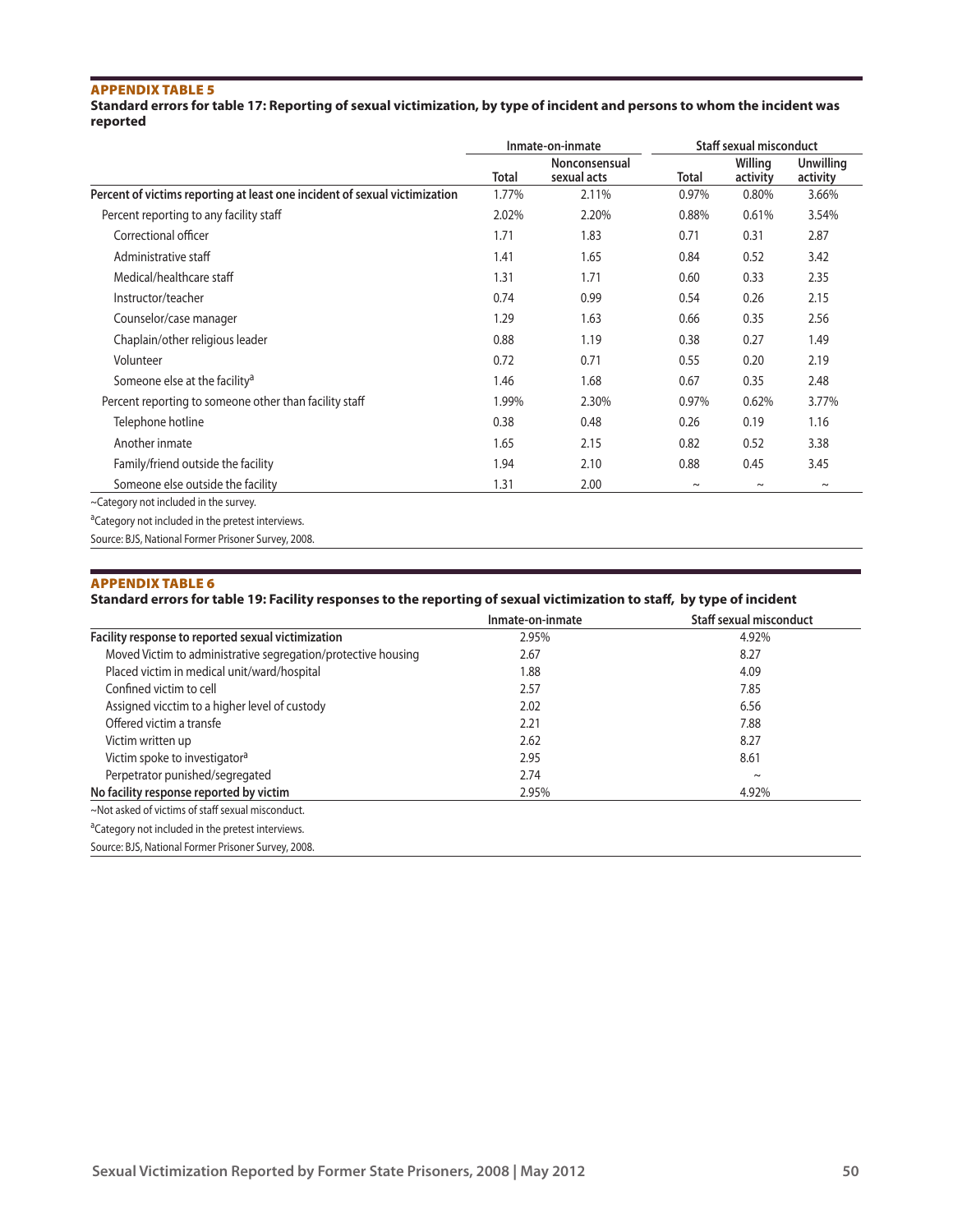## **Standard errors for table 20: Post-release responses of victims to sexual victimization, by type of incident**

|                                                                                               |                    |              | Inmate-on-inmate |       | <b>Staff sexual misconduct</b> |                  |
|-----------------------------------------------------------------------------------------------|--------------------|--------------|------------------|-------|--------------------------------|------------------|
|                                                                                               |                    |              | Nonconsensual    |       | Willing                        | <b>Unwilling</b> |
|                                                                                               | <b>All victims</b> | <b>Total</b> | sexual acts      | Total | activity                       | activity         |
| Discussed victimization with at least one individual <sup>a</sup>                             | 1.61%              | 2.27%        | 2.27%            | 2.07% | 2.28%                          | 4.53%            |
| Husband/wife, boyfriend/girlfriend, or other partner                                          | 1.51               | 2.16         | 2.27             | 1.92  | 2.09                           | 4.46             |
| Children                                                                                      | 0.42               | 0.63         | 0.50             | 0.49  | 0.53                           | 1.27             |
| Parents                                                                                       | 1.09               | 1.32         | 1.43             | 1.50  | 1.57                           | 3.01             |
| Other family member                                                                           | 1.22               | 1.36         | 1.60             | 1.92  | 2.32                           | 2.77             |
| Friend(s)                                                                                     | 1.47               | 1.61         | 1.74             | 1.98  | 2.10                           | 3.35             |
| Minister or other religious leader                                                            | 0.67               | 1.02         | 1.12             | 0.64  | 0.63                           | 2.14             |
| Therapist or treatment professional                                                           | 0.86               | 1.34         | 1.67             | 0.98  | 1.06                           | 2.62             |
| Parole officer                                                                                | 0.56               | 0.91         | 1.16             | 0.57  | 0.42                           | 2.05             |
| Another inmate                                                                                | 1.28               | 1.52         | 1.82             | 1.84  | 2.13                           | 2.67             |
| Had feelings or thoughts about victimization <sup>a</sup>                                     |                    |              |                  |       |                                |                  |
| Guilt                                                                                         | 1.30%              | 1.86%        | 2.12%            | 1.84% | 1.74%                          | 4.39%            |
| Shame or humiliation                                                                          | 1.44               | 1.67         | 1.87             | 1.74  | 1.63                           | 3.76             |
| Revenge against someone victim was angry with                                                 | 1.01               | 1.52         | 2.07             | 1.22  | 1.15                           | 4.06             |
| Difficulty feeling close to friends/family members                                            | 1.22               | 1.89         | 2.00             | 1.60  | 1.41                           | 4.63             |
| Participated in treatment to deal with victimization <sup>a</sup>                             | 0.98%              | 1.57%        | 2.33%            | 1.06% | 1.11%                          | 3.07%            |
| Saw therapist or counselor                                                                    | 0.86               | 1.44         | 2.12             | 1.00  | 1.07                           | 2.54             |
| Participated in self-help group for emotional/mental health<br>problems                       | 0.82               | 1.20         | 1.65             | 1.00  | 1.00                           | 2.96             |
| Enrolled in treatment program (other than counseling) for<br>emotional/mental health problems | 0.64               | 1.09         | 1.45             | 0.79  | 0.72                           | 2.36             |
| Took medication to treat emotional/mental health problems                                     | 0.68               | 1.11         | 1.60             | 0.78  | 0.60                           | 2.95             |
| Hospitalized for emotional/mental health problems                                             | 0.42               | 0.70         | 0.90             | 0.37  | 0.38                           | 1.06             |